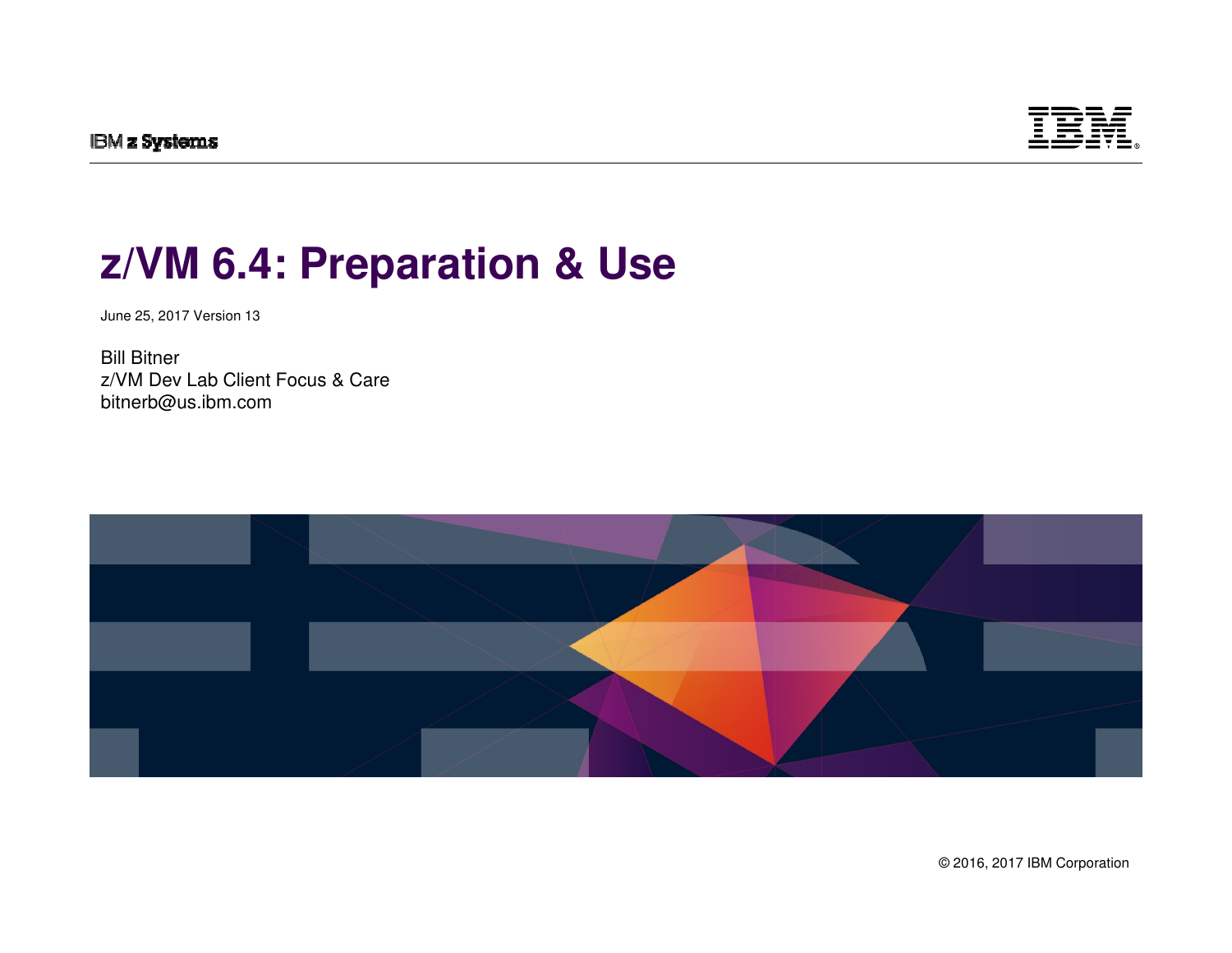#### **Trademarks**

**The following are trademarks of the International Business Machines Corporation in the United States and/or other countries.**

| BladeCenter*<br>$DB2*$<br>DS6000*<br>DS8000*<br><b>ECKD</b> | FICON*<br>GDPS*<br><b>HiperSockets</b><br>HyperSwap<br>$IBMz13*$ | OMEGAMON*<br>Performance Toolkit for VM<br>Power*<br>PowerVM<br>PR/SM | RACF*<br>Storwize*<br>System Storage*<br>System x <sup>*</sup> | System z9*<br>System z10 <sup>*</sup><br>Tivoli*<br>zEnterprise*<br>$Z/OS^*$ | zSecure<br>$Z/VM^*$<br>z Systems* |
|-------------------------------------------------------------|------------------------------------------------------------------|-----------------------------------------------------------------------|----------------------------------------------------------------|------------------------------------------------------------------------------|-----------------------------------|
| Desistazed trademarks of IDM Carneration                    |                                                                  |                                                                       | System z*                                                      |                                                                              |                                   |

\* Registered trademarks of IBM Corporation

#### **The following are trademarks or registered trademarks of other companies.**

Adobe, the Adobe logo, PostScript, and the PostScript logo are either registered trademarks or trademarks of Adobe Systems Incorporated in the United States, and/or other countries.

Cell Broadband Engine is a trademark of Sony Computer Entertainment, Inc. in the United States, other countries, or both and is used under license therefrom.

Intel, Intel logo, Intel Inside, Intel Inside logo, Intel Centrino, Intel Centrino logo, Celeron, Intel Xeon, Intel SpeedStep, Itanium, and Pentium are trademarks or registered trademarks of Intel Corporation or its subsidiaries in the United States and other countries.

IT Infrastructure Library is a registered trademark of the Central Computer and Telecommunications Agency which is now part of the Office of Government Commerce.

ITIL is a registered trademark, and a registered community trademark of the Office of Government Commerce, and is registered in the U.S. Patent and Trademark Office.

Java and all Java based trademarks and logos are trademarks or registered trademarks of Oracle and/or its affiliates.

Linear Tape-Open, LTO, the LTO Logo, Ultrium, and the Ultrium logo are trademarks of HP, IBM Corp. and Quantum in the U.S. and

Linux is a registered trademark of Linus Torvalds in the United States, other countries, or both.

Microsoft, Windows, Windows NT, and the Windows logo are trademarks of Microsoft Corporation in the United States, other countries, or both.

OpenStack is a trademark of OpenStack LLC. The OpenStack trademark policy is available on the OpenStack website.

TEALEAF is a registered trademark of Tealeaf, an IBM Company.

Windows Server and the Windows logo are trademarks of the Microsoft group of countries.

Worklight is a trademark or registered trademark of Worklight, an IBM Company.

UNIX is a registered trademark of The Open Group in the United States and other countries.

\* Other product and service names might be trademarks of IBM or other companies.

#### **Notes**:

Performance is in Internal Throughput Rate (ITR) ratio based on measurements and projections using standard IBM benchmarks in a controlled environment. The actual throughput that any user will experience will vary depending upon considerations such as the amount of multiprogramming in the user's job stream, the I/O configuration, the storage configuration, and the workload processed. Therefore, no assurance can be given that an individual user will achieve throughput improvements equivalent to the performance ratios stated here.

IBM hardware products are manufactured from new parts, or new and serviceable used parts. Regardless, our warranty terms apply.

All customer examples cited or described in this presentation are presented as illustrations of the manner in which some customers have used IBM products and the results they may have achieved. Actual environmental costs and performance characteristics will vary depending on individual customer configurations and conditions.

This publication was produced in the United States. IBM may not offer the products, services or features discussed in this document in other countries, and the information may be subject to change without notice. Consult your local IBM business contact for information on the product or services available in your area.

All statements regarding IBM's future direction and intent are subject to change or withdrawal without notice, and represent goals and objectives only.

 Information about non-IBM products is obtained from the manufacturers of those products or their published announcements. IBM has not tested those products and cannot confirm the performance, compatibility, or any other claims related to non-IBM products. Questions on the capabilities of non-IBM products should be addressed to the suppliers of those products.

Prices subject to change without notice. Contact your IBM representative or Business Partner for the most current pricing in your geography.

This information provides only general descriptions of the types and portions of workloads that are eligible for execution on Specialty Engines (e.g., zIIPs, zAAPs, and IFLs) ("SEs"). IBM authorizes customers to use IBM SE only to execute the processing of Eligible Workloads of specific Programs expressly authorized by IBM as specified in the "Authorized Use Table for IBM Machines" provided at www.ibm.com/systems/support/machine\_warranties/machine\_code/aut.html ("AUT"). No other workload processing is authorized for execution on an SE. IBM offers SE at a lower price than General Processors/Central Processors because customers are authorized to use SEs only to process certain types and/or amounts of workloads as specified by IBM in the AUT.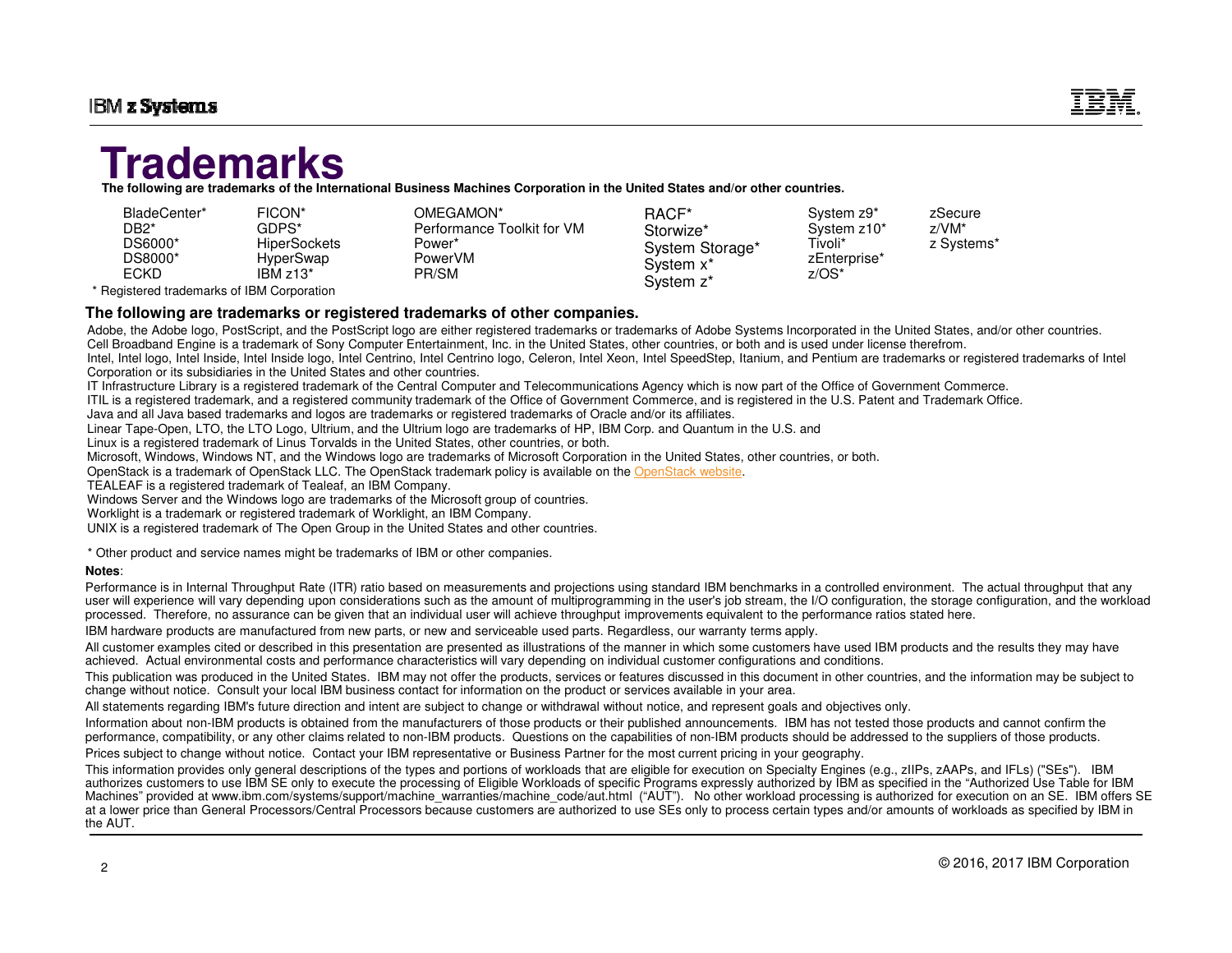#### **Notice Regarding Specialty Engines (e.g., zIIPs, zAAPs and IFLs):**

Any information contained in this document regarding Specialty Engines ("SEs") and SE eligible workloads provides only general descriptions of the types and portions of workloads that are eligible for execution on Specialty Engines (e.g., zIIPs, zAAPs, and IFLs). IBM authorizes customers to use IBM SE only to execute the processing of Eligible Workloads of specific Programs expressly authorized by IBM as specified in the "Authorized Use Table for IBM Machines" provided at

www.ibm.com/systems/support/machine\_warranties/machine\_code/aut.html ("AUT").

No other workload processing is authorized for execution on an SE.

IBM offers SEs at a lower price than General Processors/Central Processors because customers are authorized to use SEs only to process certain types and/or amounts of workloads as specified by IBM in the AUT.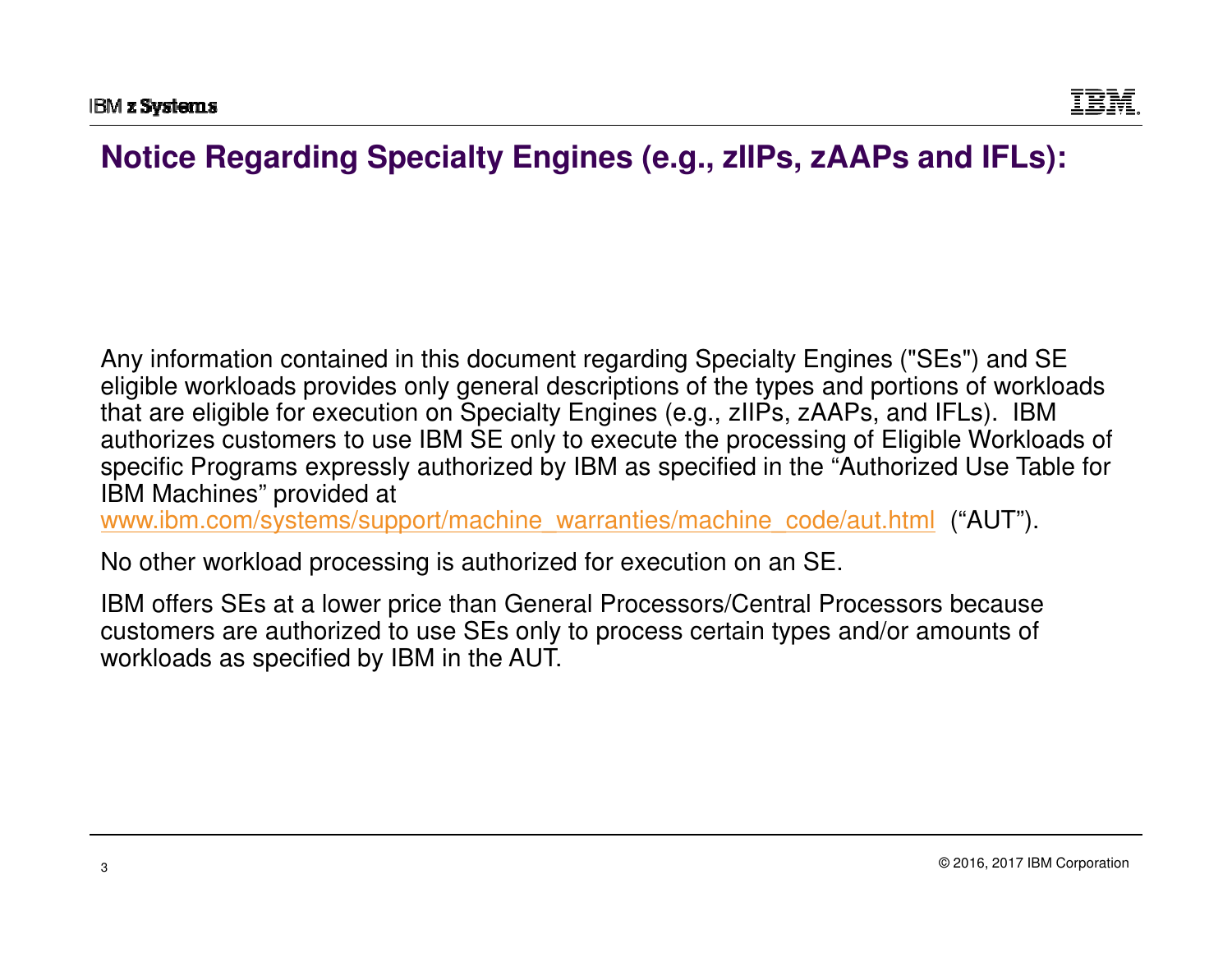

## **Abstract**

z/VM 6.4 was generally available on November 11, 2016 and brought a lot of new capability to the z/VM environment. This presentation reviews some of the key changes in the release. First we'll look at your existing system and discuss what will be different when you go to z/VM 6.4. Next we'll look at what you should change prior to IPLing z/VM 6.4, things like expanded storage or changes for HyperPAV paging. We'll wrap things up with a discussion of how you exploit some of the new features after you are running z/VM 6.4.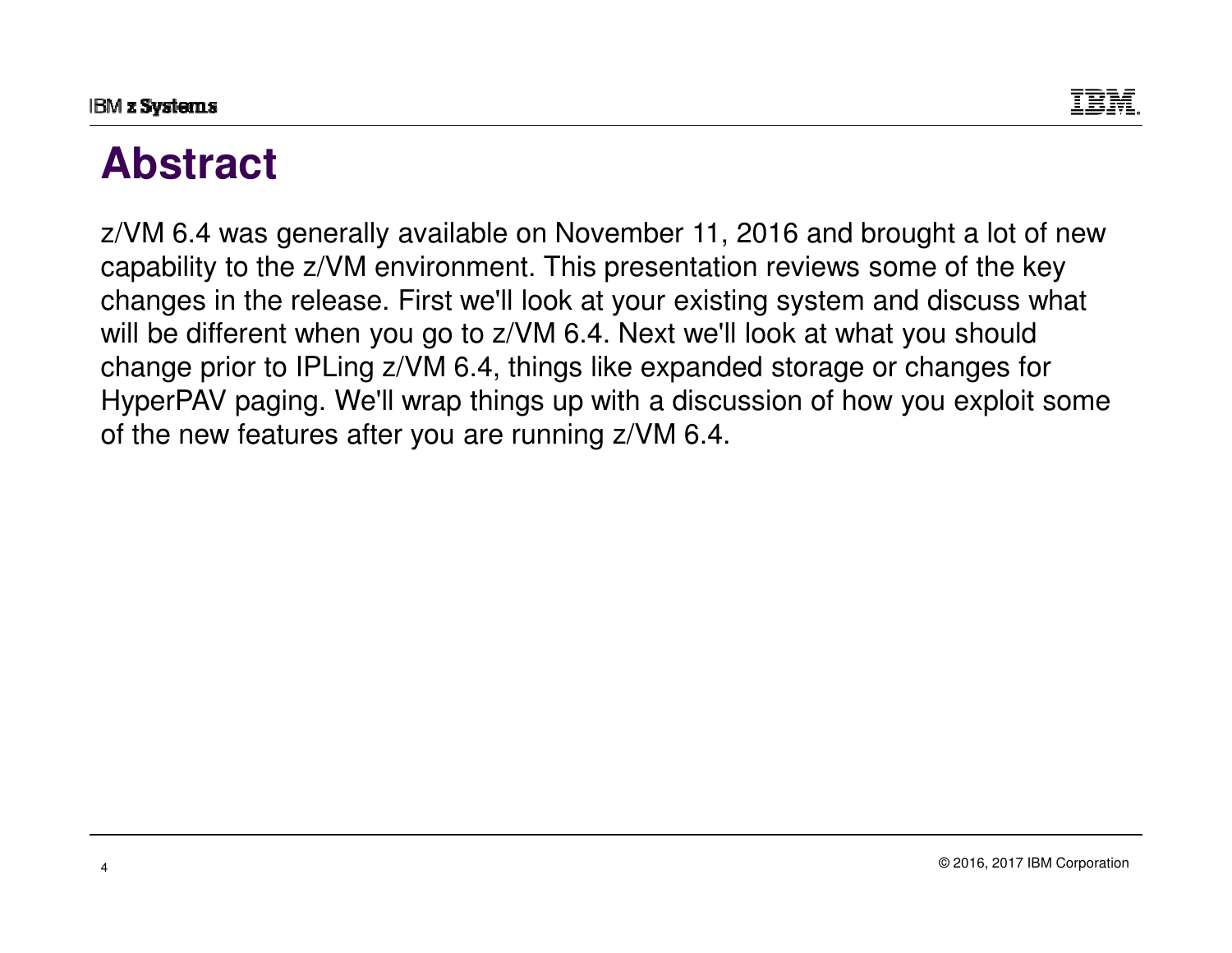

# **Agenda**

- z/VM 6.4 Release Notes
- Things you need to look at or do while on older system for a smooth transition and to avoid problems
- Things to do as you bring up z/VM 6.4
- Things you need to look at to get the most out of z/VM 6.4 after it is up and running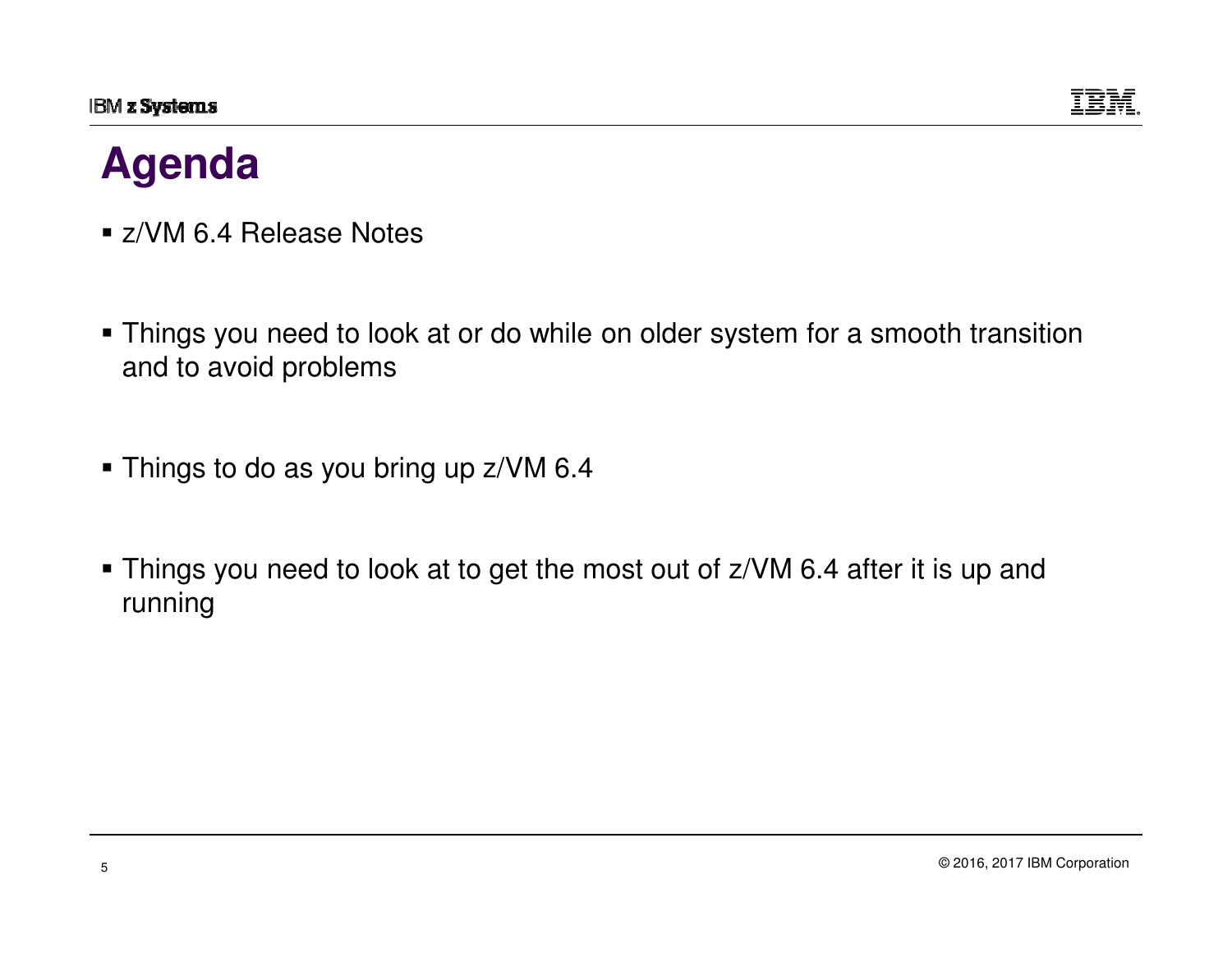

### **Release Status and Information**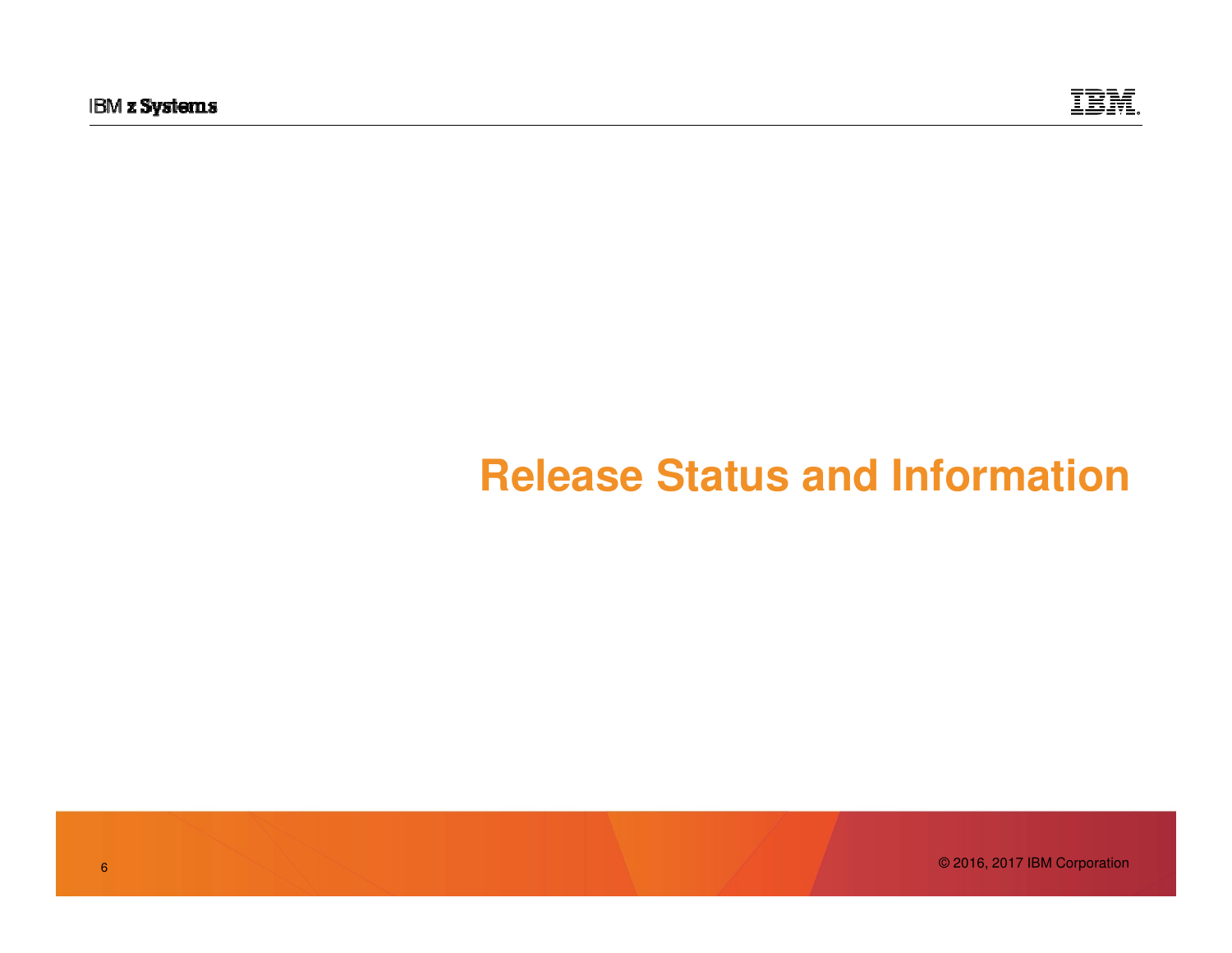

#### **z/VM Release Status Summary**

| z/VM Level | <b>GA</b> | <b>End of</b><br><b>Service</b> | <b>End of</b><br><b>Marketing</b> | <b>Minimum</b><br><b>Processor</b><br><b>Level</b> | <b>Maximum</b><br><b>Processor</b><br><b>Level</b> | <b>Security</b><br><b>Level</b>         |
|------------|-----------|---------------------------------|-----------------------------------|----------------------------------------------------|----------------------------------------------------|-----------------------------------------|
| 6.4        | 11/2016   |                                 |                                   | <b>IBM System</b><br>z196 & z114 <sup>®</sup>      |                                                    | <b>Statement of</b><br><b>Direction</b> |
| 6.3        | 7/2013    | 12/2017[1]                      | 11/2016                           | <b>IBM System</b><br>$Z10^{\circledR}$             |                                                    | $EAL$ 4+<br><b>OSPP-LS</b>              |
| 6.2        | 12/2011   | $6/2017^{[2]}$                  | 7/2013                            | <b>IBM System</b><br>$Z10^{\circledR}$             | z13                                                |                                         |
| 5.4        | 9/2008    | 12/2017[3]                      | 3/2012                            | <b>IBM</b> eServer<br>zSeries 800&<br>900          | zEC12                                              |                                         |

[1] Announced February 3, 2015 <sup>[2]</sup> Announced February 2, 2016 [3] Announced August 2, 2016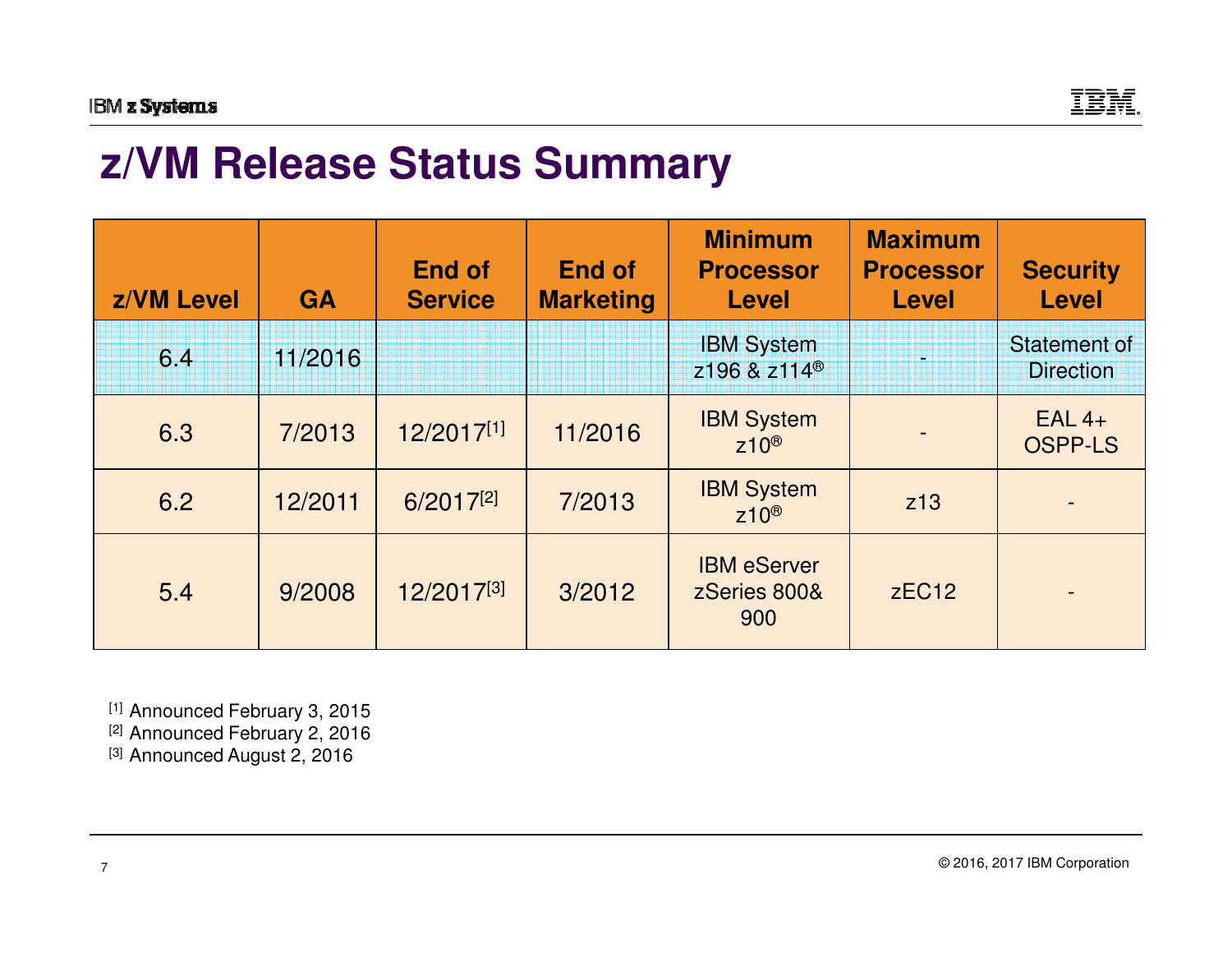

#### **z/VM 6.4**

- General Availability November 11, 2016
- **A** release born from customer feedback



- Key components:
	- Enhanced technology for improved scaling and total cost of ownership
	- Increased system programmer and management capabilities
- New Architecture Level Set (ALS) of z196 and higher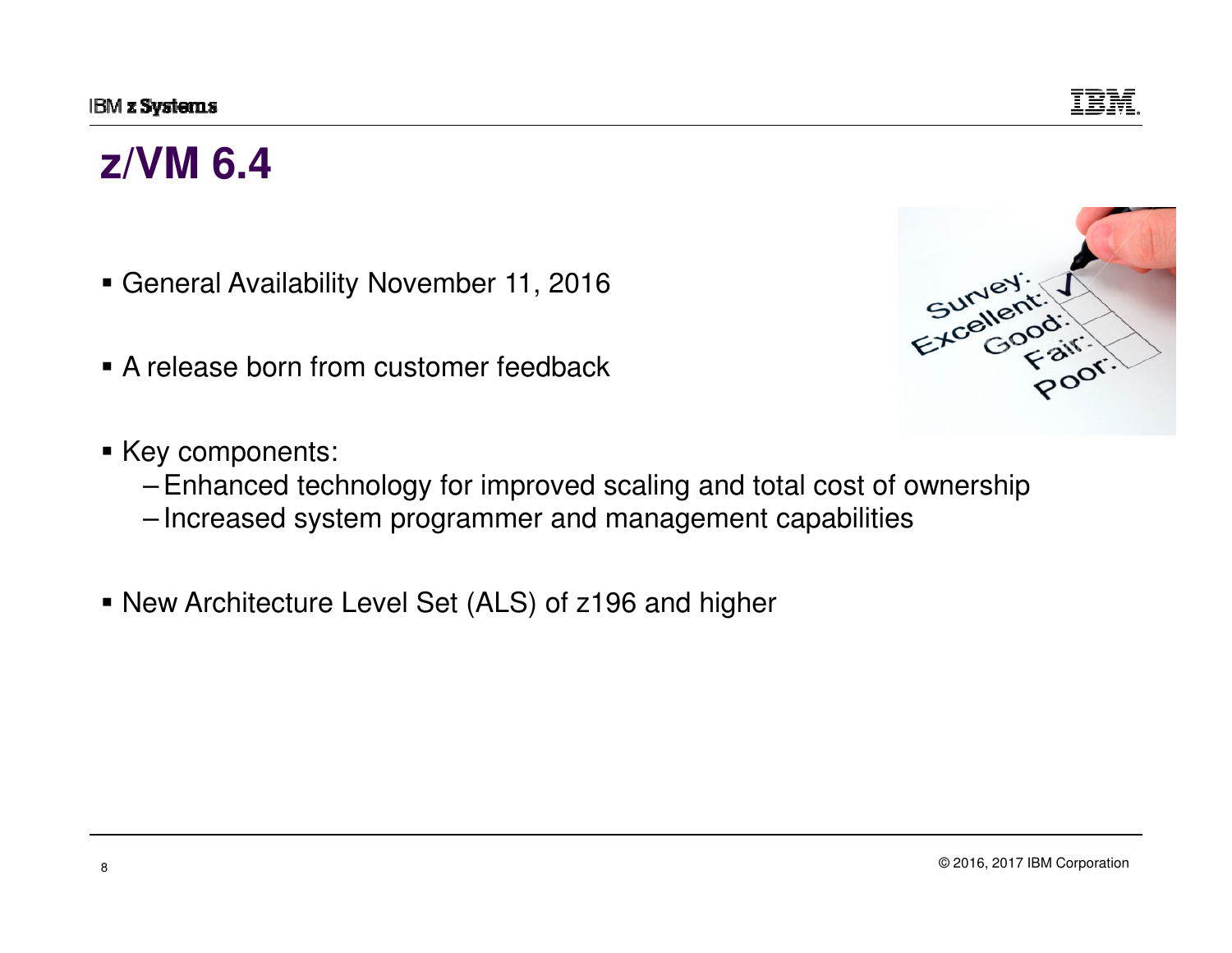

## **z/VM 6.4 Supported Hardware**

- Following z Systems servers:
	- z13
	- z13s
	- LinuxONE Emperor
	- LinuxONE Rockhopper
	- IBM zEnterprise EC12
	- IBM zEnterprise BC12
	- IBM zEnterprise 196
	- IBM zEnterprise 114
- Electronic and DVD install – No tapes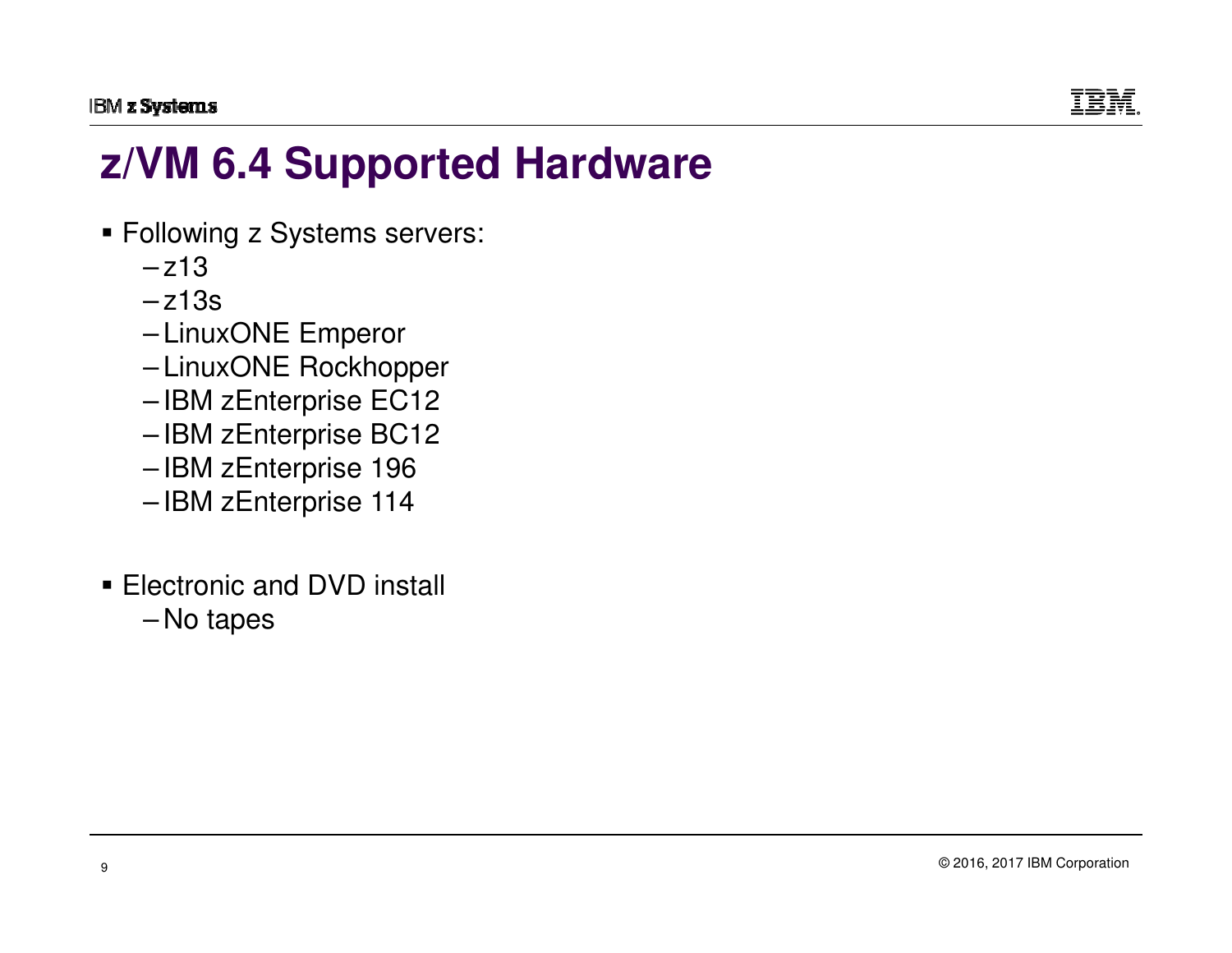# **Upgrade In Place**

- Enables a smoother upgrade of existing z/VM 6.2 and z/VM 6.3 systems to z/VM 6.4, especially in a Single System Image (SSI) environment, and avoids a full and fresh install
- Includes Processes to:
	- Apply vendor and customer modifications
	- Back out upgrade changes
- **Requires appropriate service on the old z/VM level**
- See the Install Guide for the complete list of pre-requisites
- Unlike z/VM 6.3, z/VM 6.4 requires TCP/IP machine to be shutdown at one point, so will need alternate method to get to z/VM
- See Live Virtual Class for session on Upgrade in Place May 31st, 2017 – http://www.vm.ibm.com/education/lvc/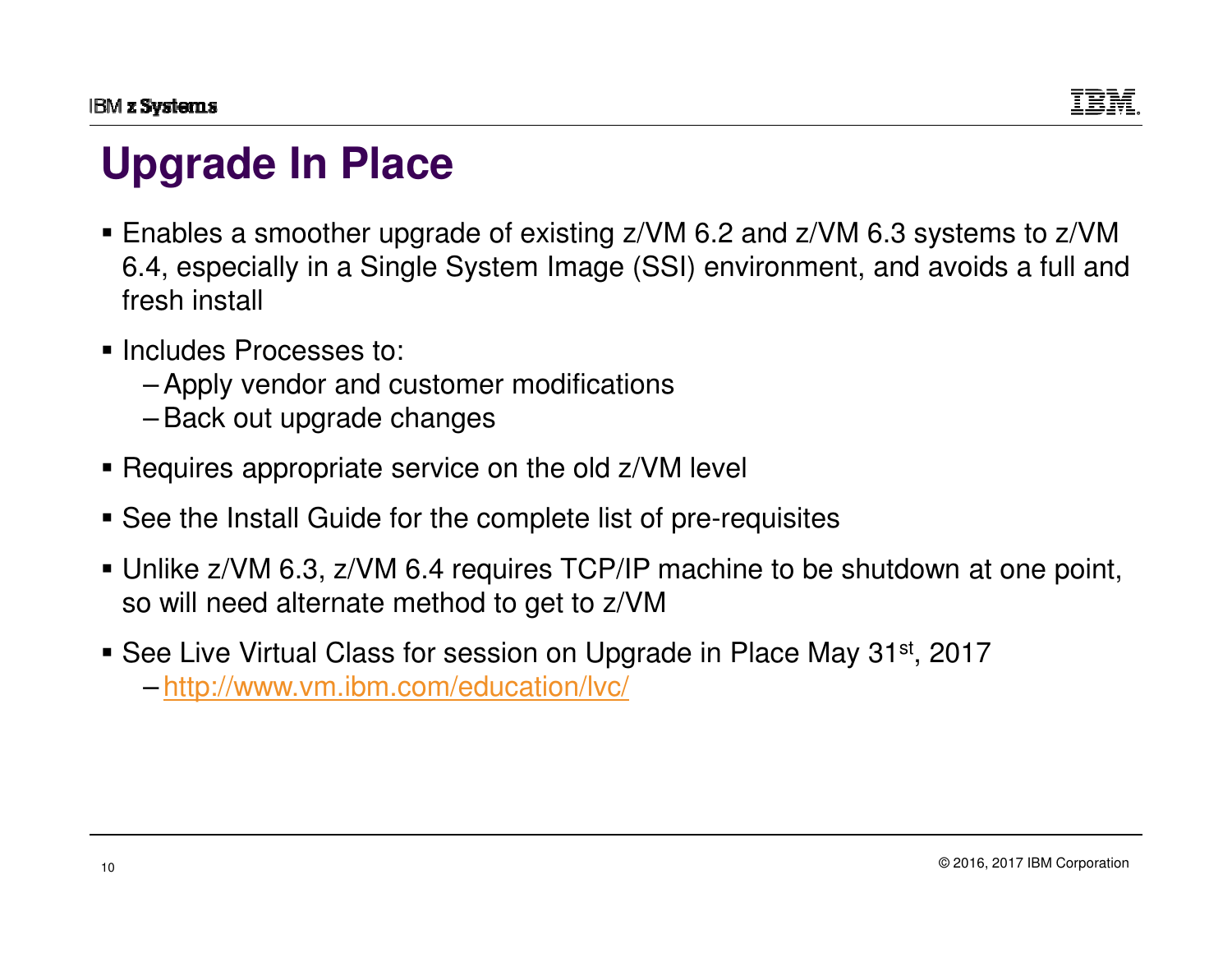

# **Fresh Install Considerations**

- Supports 3390 mod-27 DASD (32760 cylinders)
- Default location for components is now SFS instead of minidisks
	- Minimizes future disruption for increasing minidisks
	- Can select to use minidisks instead
	- Different component names (e.g. dirmsfs instead of dirm)
- $\textcolor{red}{\bullet}$  Installing to almost full pack minidisks (n-1 cylinders) not possible – 3390 mod-3 minimum install size changed to 3339 cylinders from 3338 – 3390 mod-9 minimum install size changed to 10017 cylinders from 10016• IBM may be able to change mod-9 back to 10016 at a later time.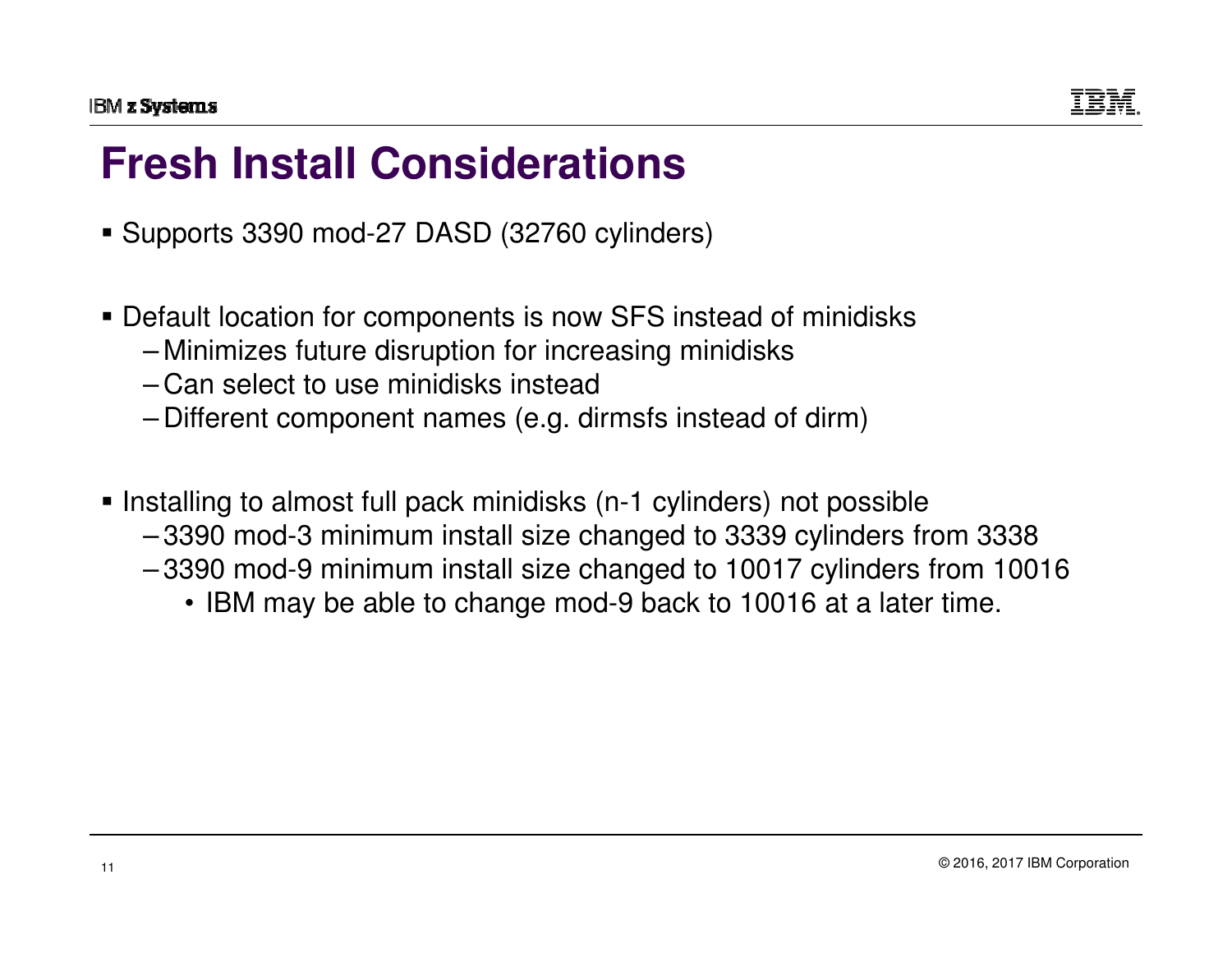## **Expanded Storage**

- <sup>z</sup>/VM 6.4 fulfills Statement of Direction to drop support for all use of Expanded Storage
- Convert any expanded storage to central storage (real memory) when bringing up z/VM 6.4 or 6.3
- The memory management changes made in z/VM 6.3 made expanded storage obsolete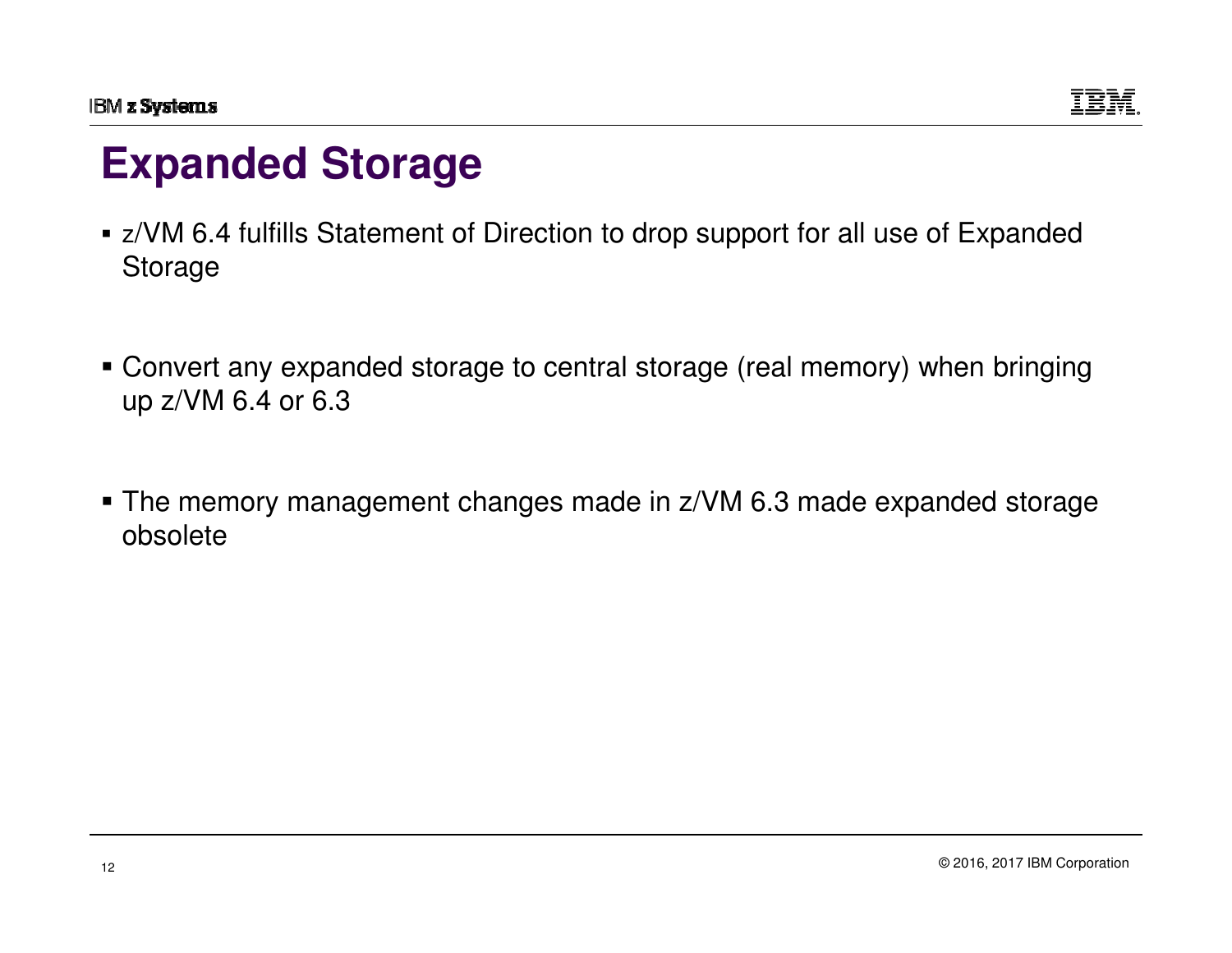

#### **Scheduler Lists**

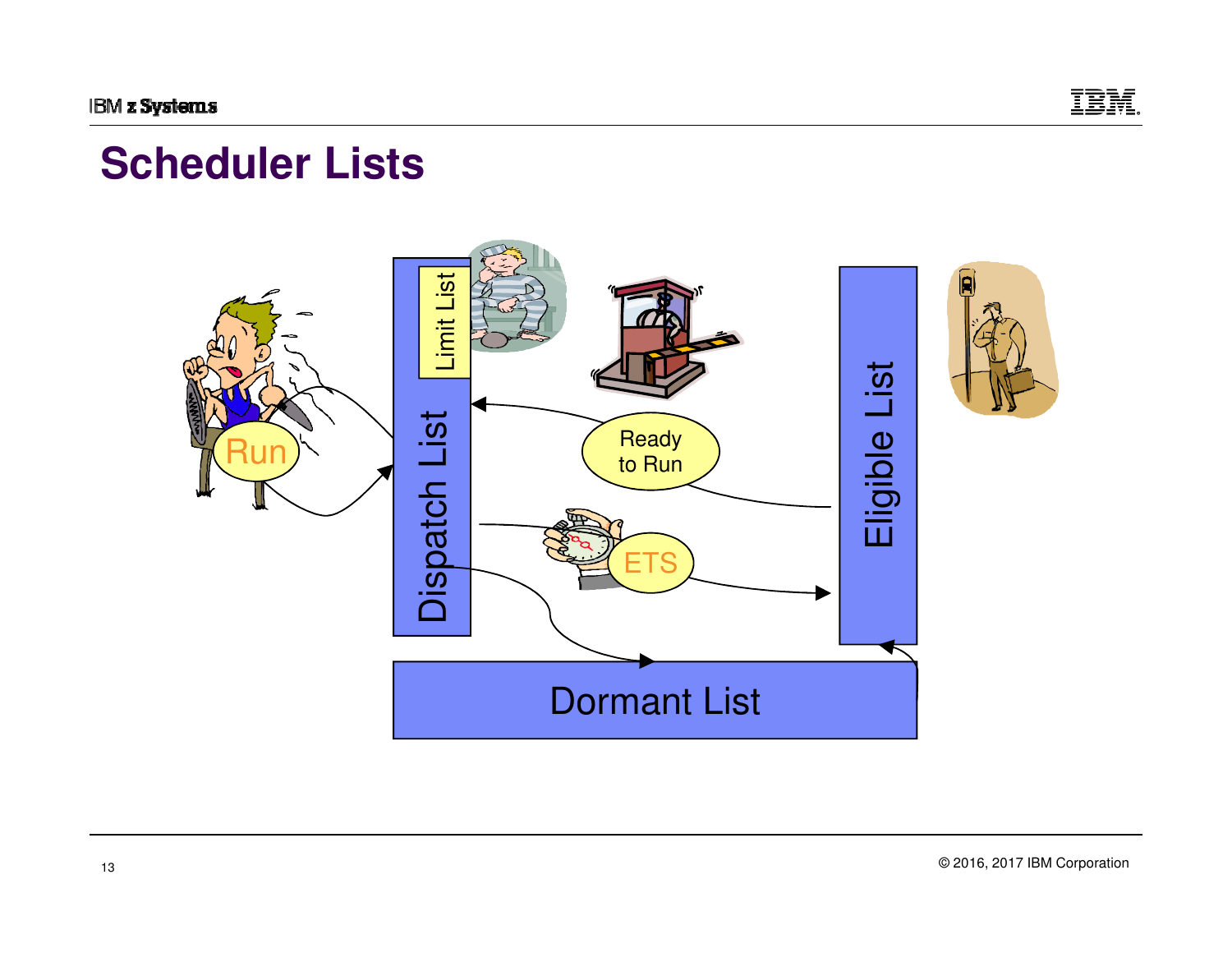

# **Eligible List**

- z/VM 6.4 no longer places virtual machines into the eligible list. The eligible list is still defined and is displayed in various commands.
	- In the past, the wrong virtual machines went into the eligible list for too long
	- No longer need to worry about SET SRM STORBUF and LDUBUF settings
	- Need to ensure that you have sufficient system resources to avoid thrashing scenarios
- Check to see if you have had eligible lists forming in a case where they were needed.
	- Performance Toolkit SCHEDLOG report can show this
	- If you have had these scenarios, contact IBM to discuss options
- The QUICKDSP option on a virtual machine was used in past to ensure critical virtual machines always bypassed the eligible list.
	- Current recommendation is to not remove this option from machines where it is currently set.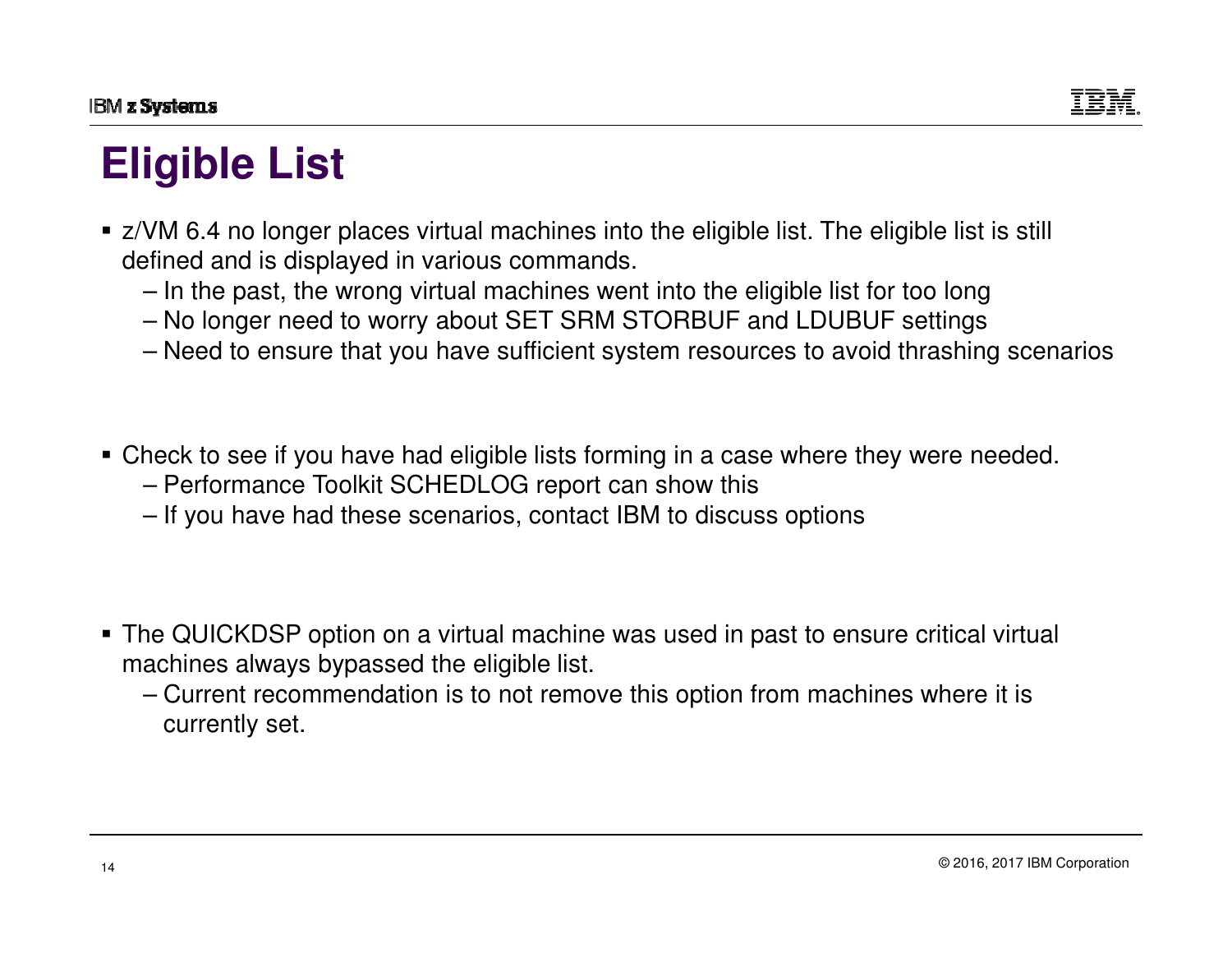

## **Scheduler Changes**

- z/VM 6.4 improves the accuracy in the distribution of processor power
	- Existing problem where surplus 'share' is not distributed appropriately has been addressed
- The algorithms were changed to help accommodate this fix resulting in share values being normalized differently
	- All virtual machines factored into the normalization, not just virtual machines in the dispatch and eligible lists.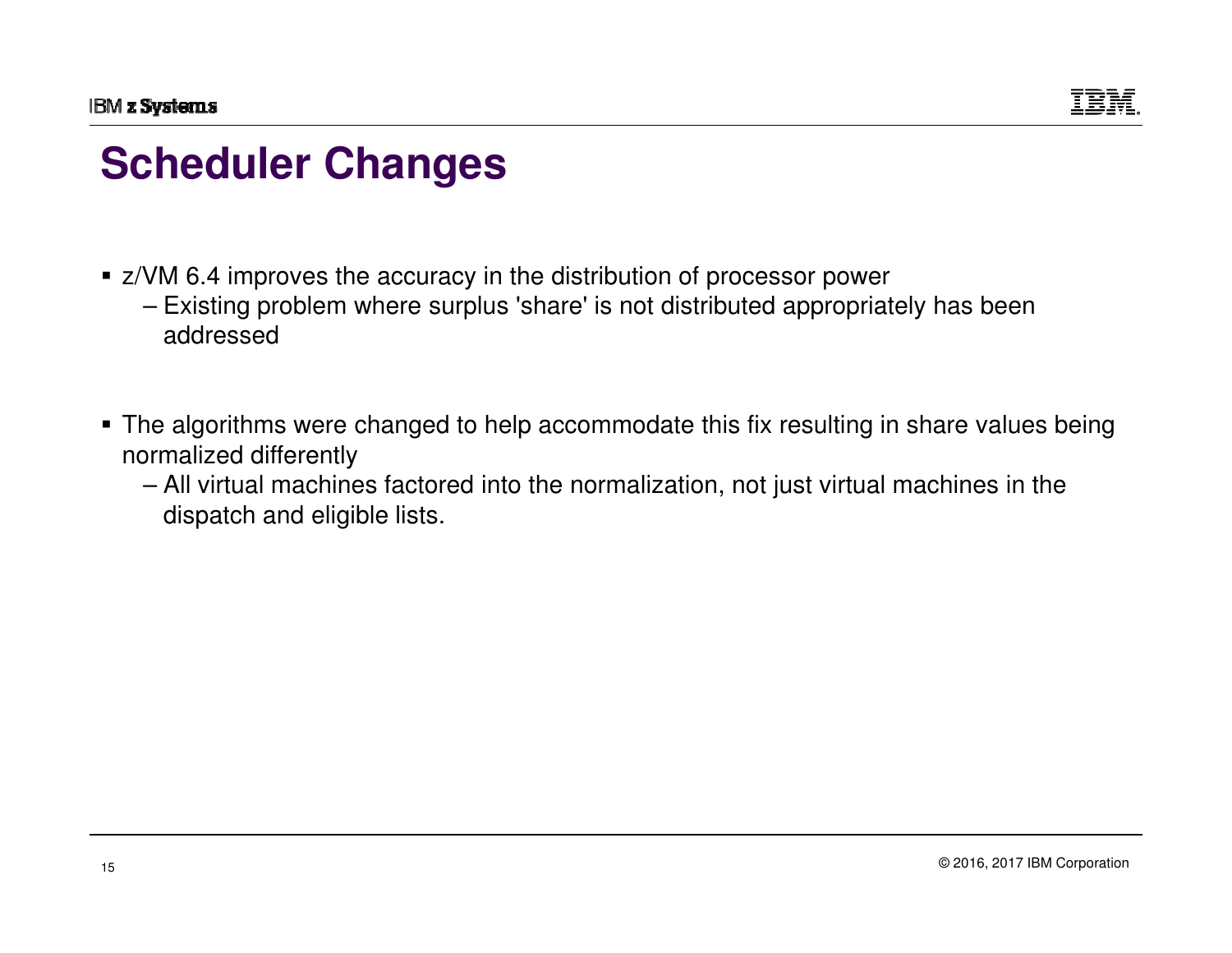

# **Surplus Share Distribution: Background**

- Shares are relative to other users that want to run (in dispatch and eligible lists)
- Example:
	- Four compute-bound virtual machines on a real 1-way:
		- LINUX01 Relative 100 = 17%
		- LINUX02 Relative 100 = 17%
		- LINUX03 Relative 200 = 33%
		- LINUX04 Relative 200 = 33%
	- Total Shares = 600
	- What happens if LINUX04 wants to use only **3%**?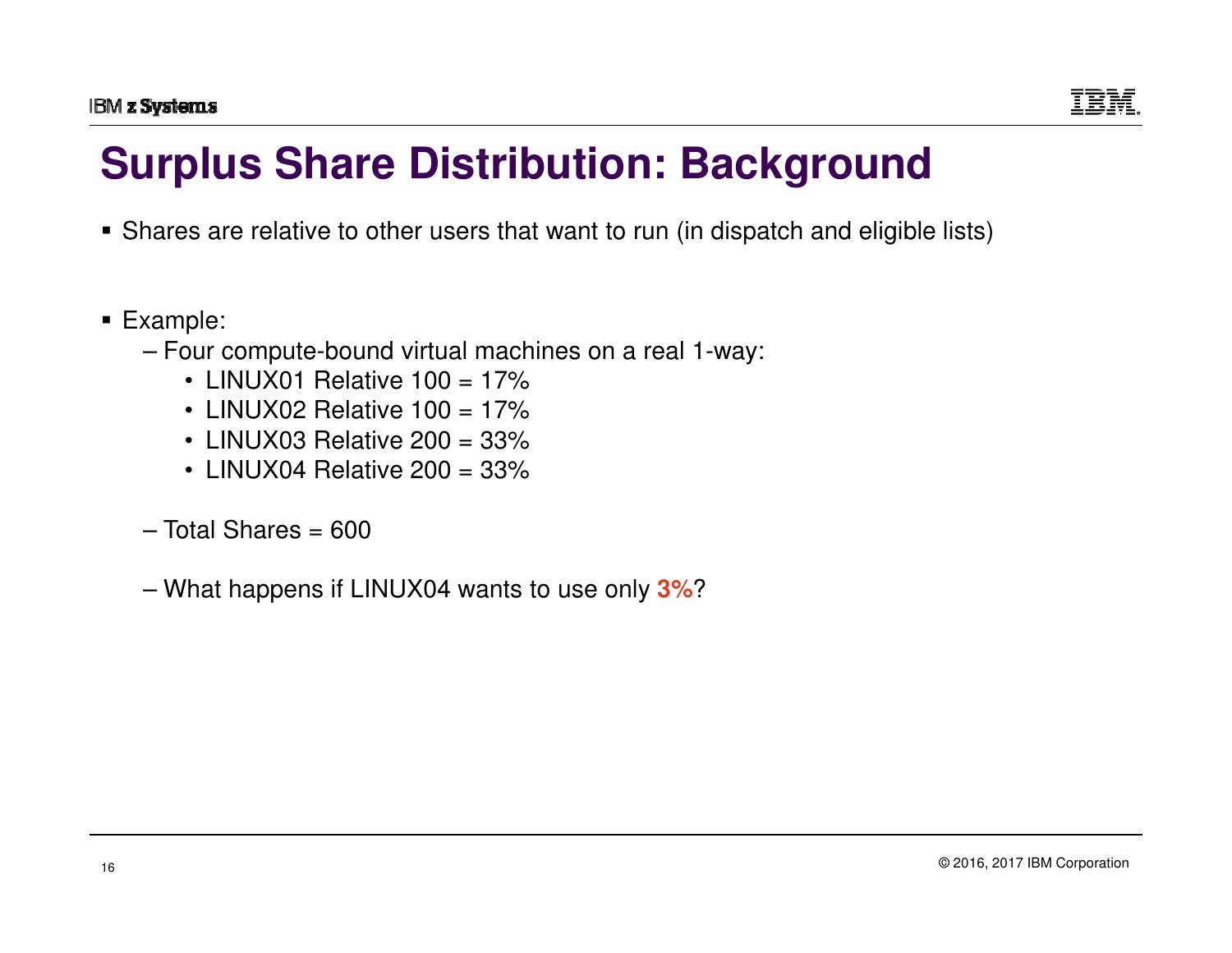

**z/VM** 

#### **Excess Share Distribution Problem**

|                |              |                  | $z/VM$ 6.4          | 47 V IVI<br><b>Prior</b> |
|----------------|--------------|------------------|---------------------|--------------------------|
|                |              |                  | <b>Correct</b>      | <b>Problem</b>           |
| <b>User ID</b> | <b>Share</b> | <b>Normalize</b> | <b>Distribution</b> | <b>Scenario</b>          |
| LINUX01        | 100          | 17%              | 24.5%               | 17%                      |
| LINUX02        | 100          | 17%              | 24.5%               | 17%                      |
| LINUX03        | 200          | 33%              | 48%                 | 63%                      |
| LINUX04        | 200          | 33%              | 3%                  | 3%                       |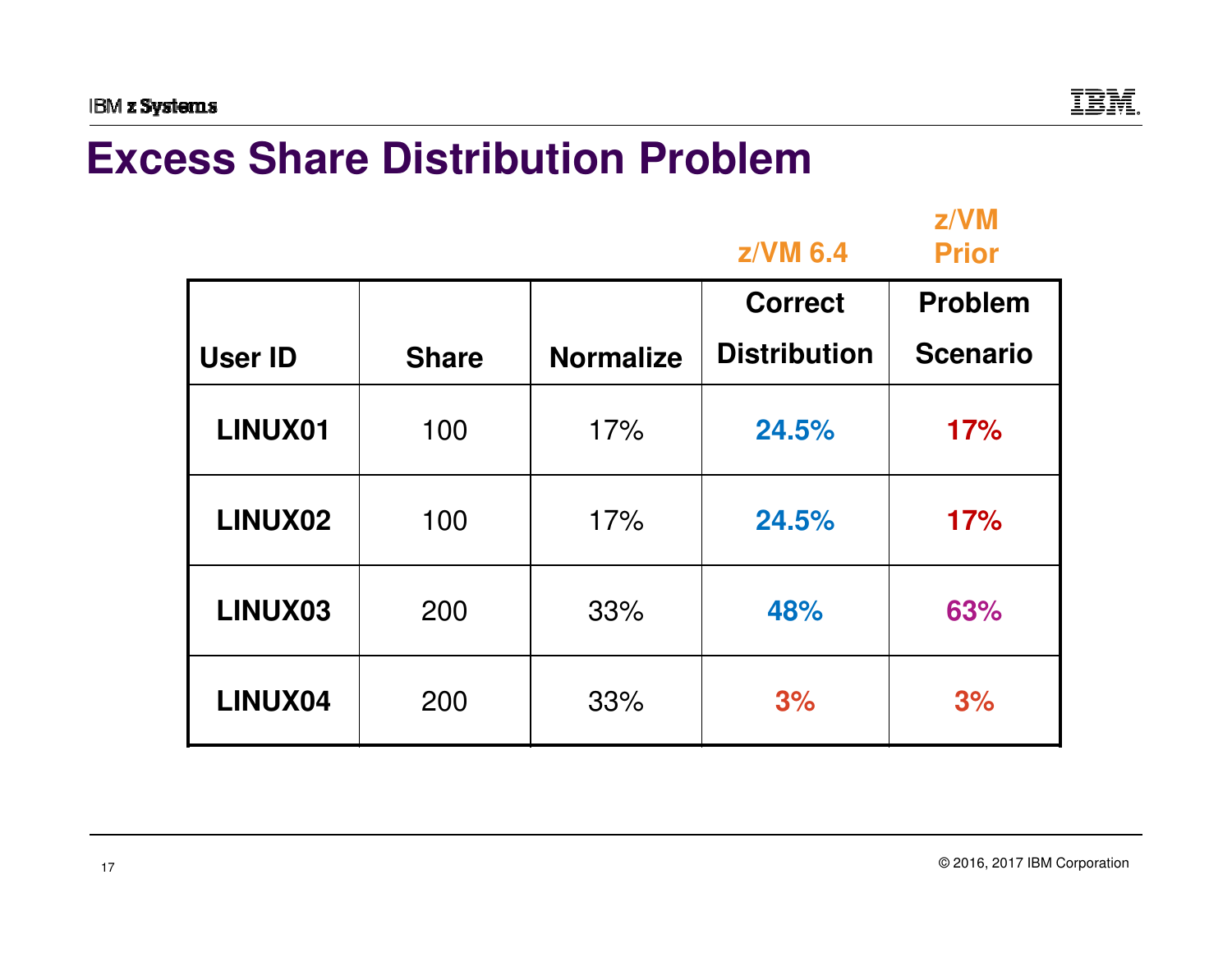

### **Normalization Change**

- z/VM 6.3 and earlier normalization
	- z/VM kept accumulated share values for virtual machines in the dispatch and eligible lists; one for absolute shares and one for relative shares
	- For absolute share:
		- If sum of absolute shares of virtual machines > 99%, prorate to 99%
		- Else absolute share → normalized share<br><sub>Pri</sub>relative share:
	- For relative share:
		- Determine what is left over from absolute shares (always at least 1%)

normalized share  $\quad = (100\, -\, \Sigma$ absolute\_share\_disp\_list )  $\times\, \frac{relative\_share}{\sum relative\_share\_disp\_list}$ 

 $\textcolor{red}{\bullet}$  In z/VM 6.4 the sums include *all* users, not just those in the dispatch and eligible lists

```
– Watch for systems where:
```

```
\sumrelative_share \gg \sumrelative_share_disp_list
```
 $\textcolor{red}{\bullet}$  In all releases, this is done for each processor type in all releases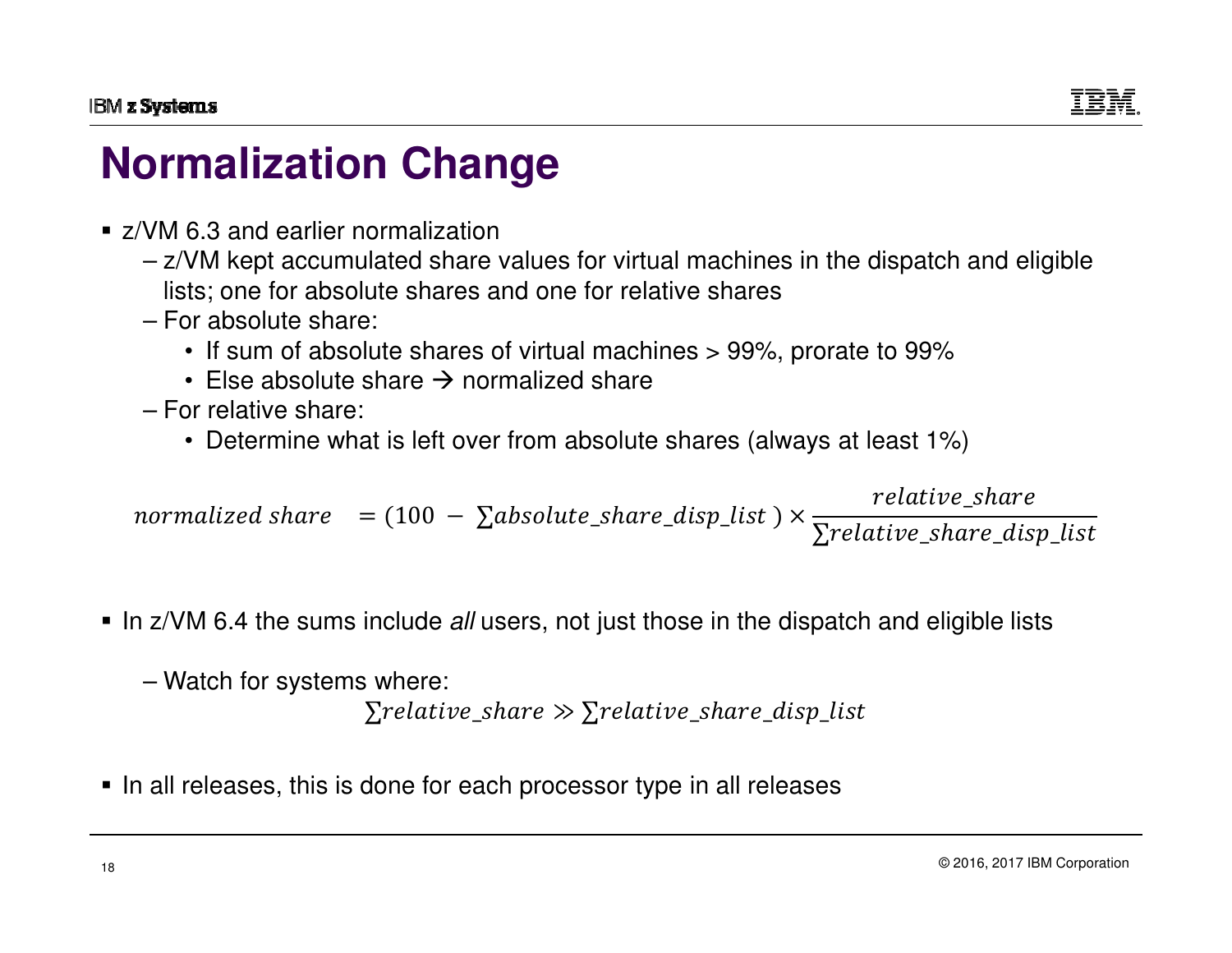

# **Security Changes**

- z/VM SSL Server
	- Default in z/VM 6.4 is TLS 1.2, with TLS 1.0 disabled
- System Config file
	- Passwords\_on\_cmds feature now defaults to "No"
- Logon error message
	- If an incorrect password is given for a valid userid, the error message no longer indicates that the userid was valid
	- If invalid userid is entered without password, we still prompt for password
	- Meant to prevent phishing

**HCPLGA050E LOGON unsuccessful – incorrect userid and/or password**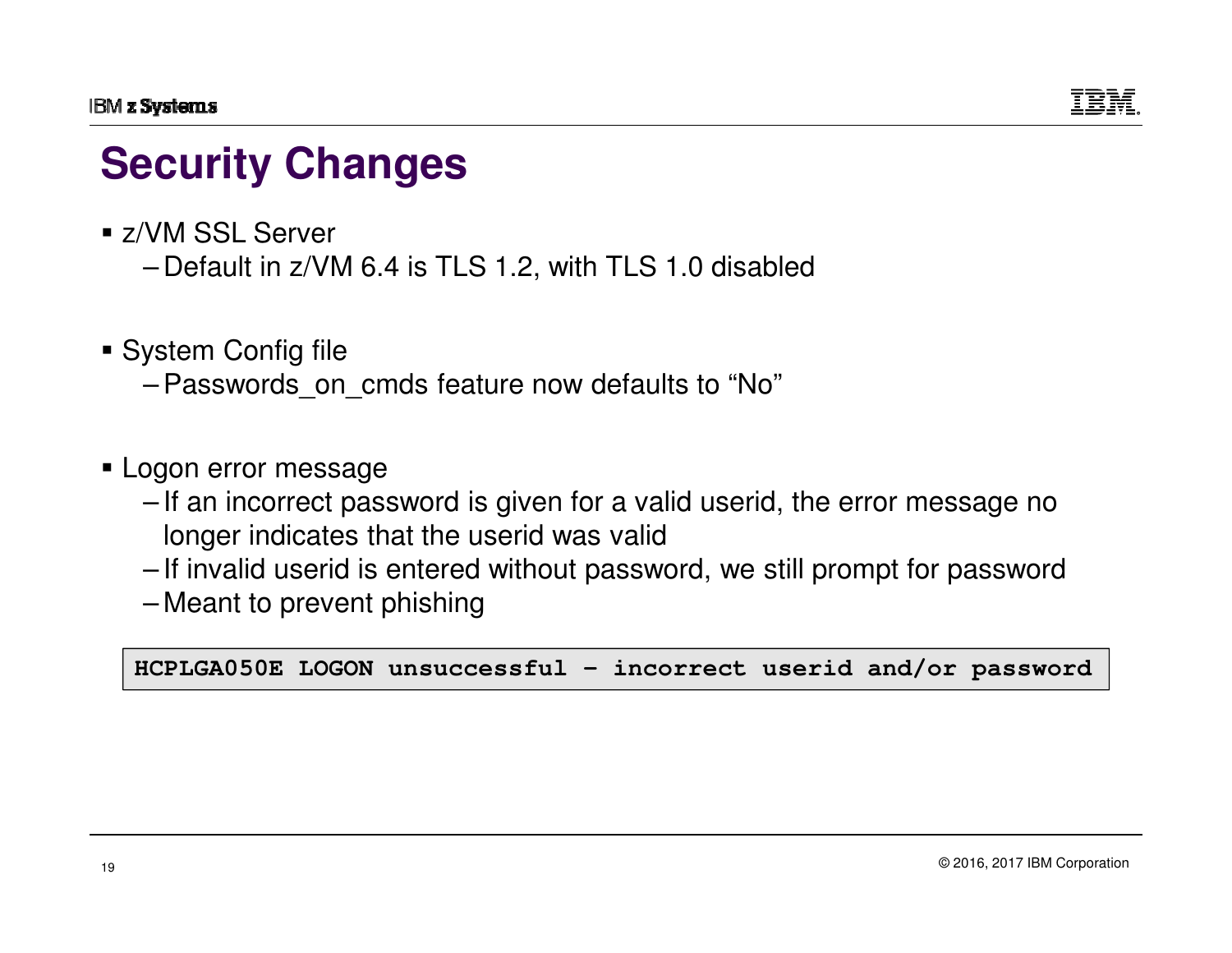

# **TCP/IP IPWIZARD Utility**

- Need to circumvent a problem before running IPWIZARD on a newly-installed z/VM 6.4 system
	- TCPIP DATA file needs to be created
- See <u>http://www.vm.ibm.com/related/tcpip/tcpipwiz.html</u> for details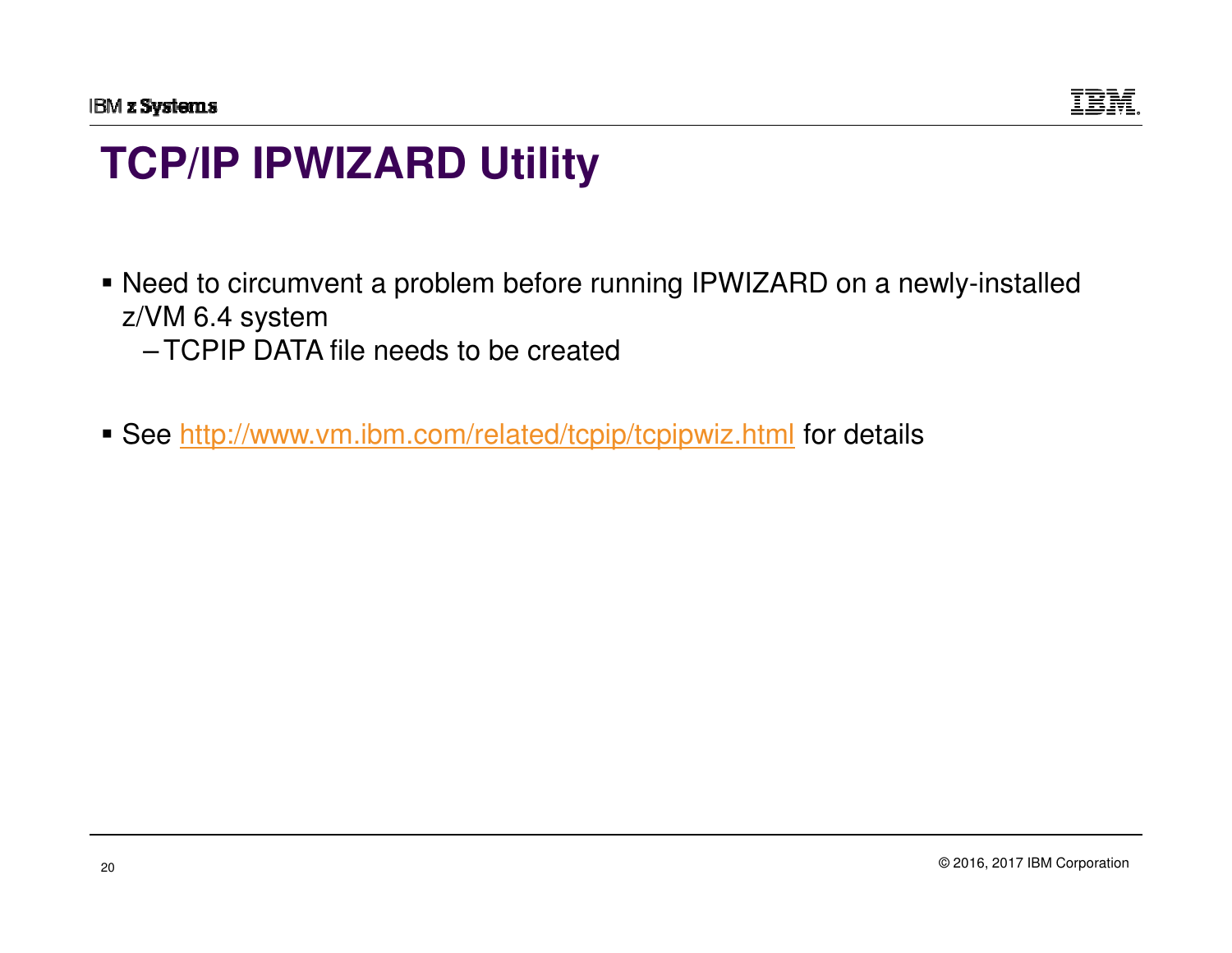# **Using FlashSystems for z/VM system volumes**

- Prior to z/VM 6.4, you needed a San Volume Controller (SVC) to use FlashSystems for z/VM volumes
	- Could be connected to Linux guests without the SVC
- New device attribute (driver) for **EDEVICE** statement or **SET EDEVICE** command
- **System configuration file:**

**EDEVICE edev TYPE FBA ATTRIBUTES FLASH FCP\_DEVICE rdev WWPN wwpn LUN lun**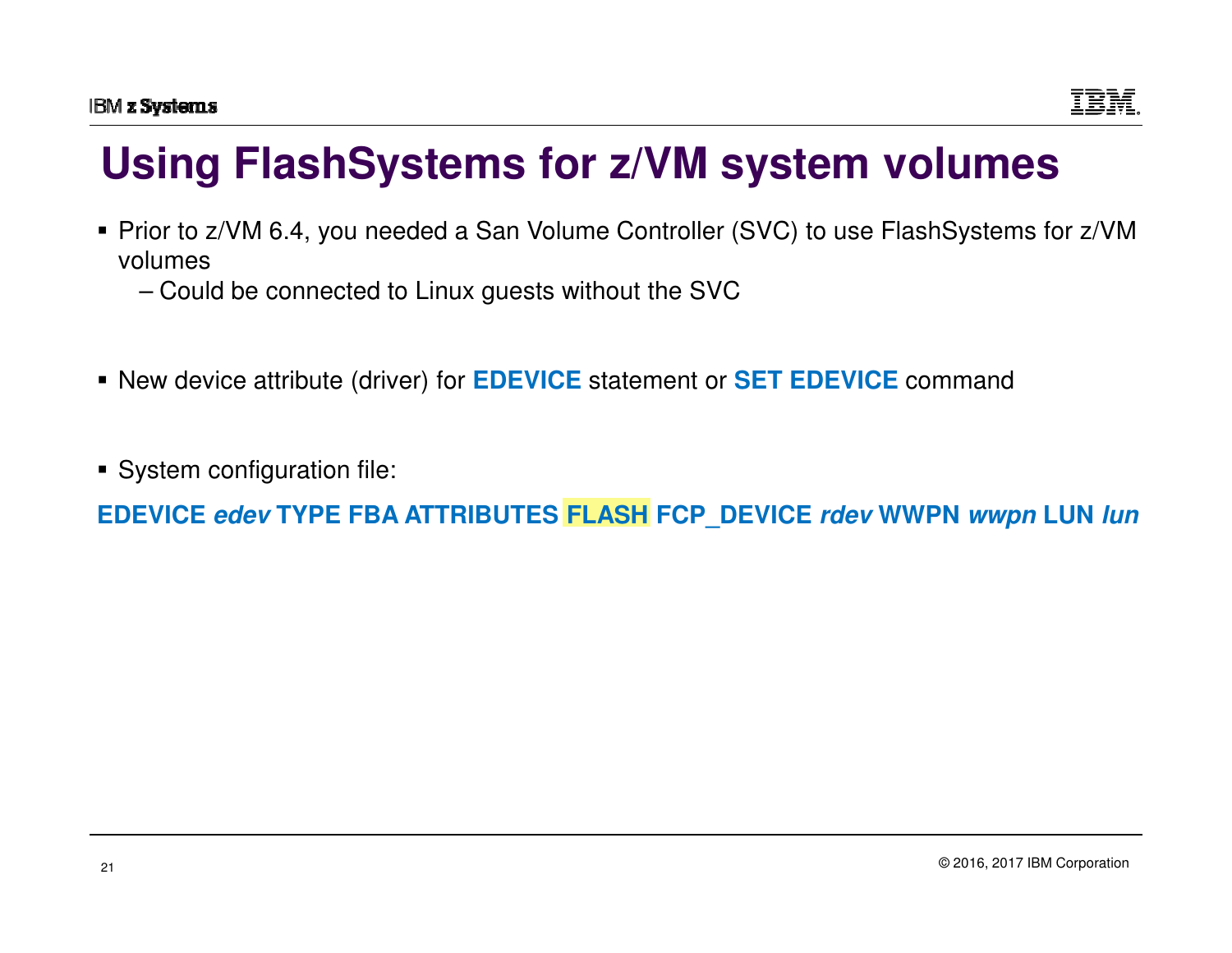

#### **New Query Info for Disk Devices**

- **Extended Information on QUERY commands** 
	- **Query EDEV nnnn details**  added LUN serial number
	- **Query DASD nnnn details**  added serial number

**Query edev 1111 details EDEV 1111 TYPE FBA ATTRIBUTES 2105 VENDOR: IBM PRODUCT: 2105F20 REVISION: .293 BLOCKSIZE: 512 NUMBER OF BLOCKS: 390656 PATHS: FCP\_DEV: B908 WWPN: 5005076300CD04DA LUN: 5144000000000000 CONNECTION TYPE: POINT\_TO\_POINT STATUS: ONLINE EQID: ABCDEFGH SERIAL NUMBER: 2146561344562**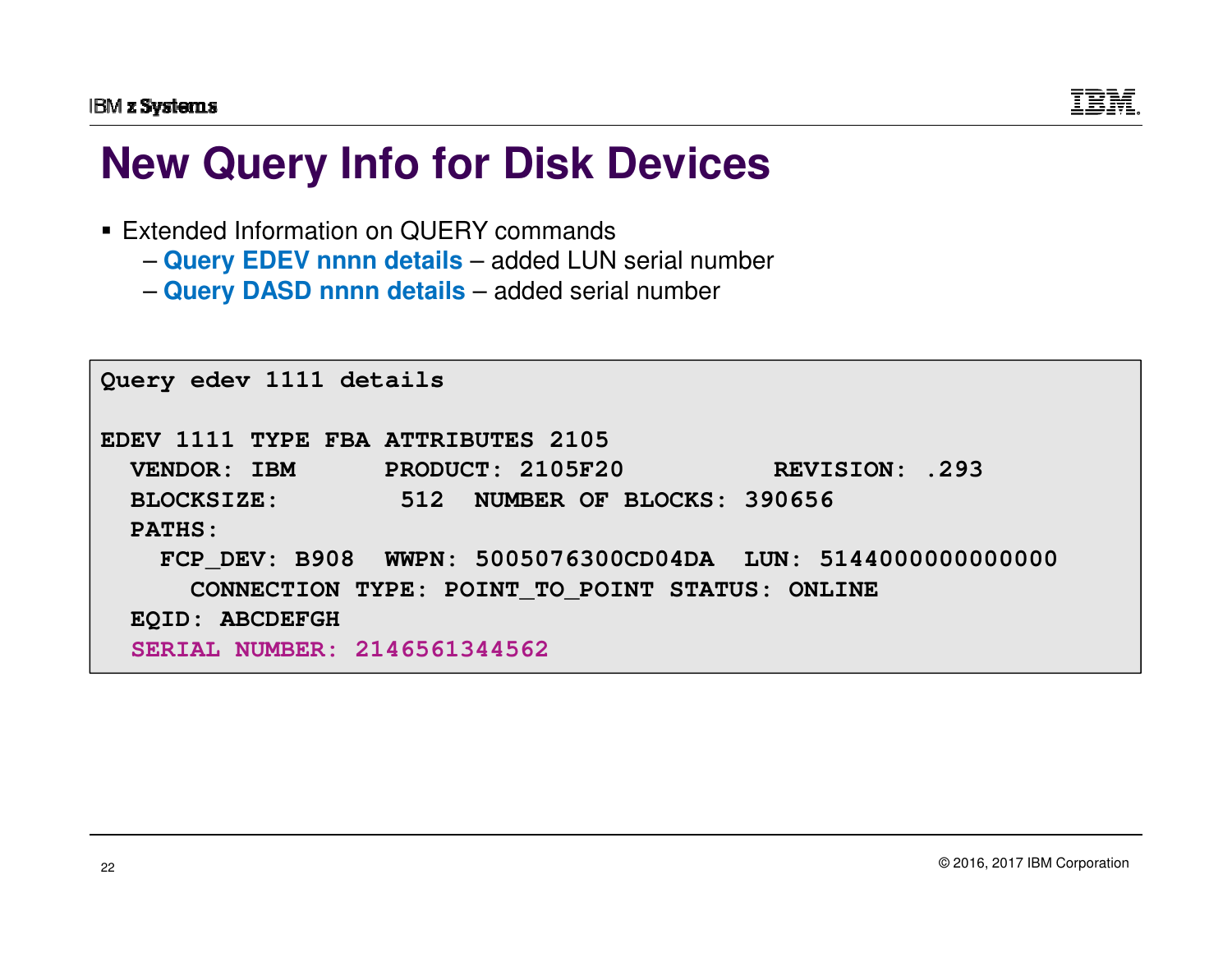

# **New Query Info for Disk Devices**

- Extended Information on **QUERY EDEVICE**
	- New **inquiry** option to provide data from the device: Standard Inquiry Info and Vital Product Data

```
q edev 111 inquiry
- Begin - EDEV 0111 - Standard Inquiry Page -
00000532 9F101002 49424D20 20202020 32313037 39303020 20202020 20202020
2E323034 37353034 31393131 34303020 20202020 20202020 00600DA0 0A000300
03200000 00000000 00000000 00000000 00000000 00000000 00000000 00000000
00323037 35003236 34303400 00000000 00000000 00000000 00000000 00000000
00000000 00000000 00000000 00000000 00000000 00000000 00000000 0000000000080000 
- End - EDEV 0111 - Standard Inquiry Page -
q edev 111 inquiry page 83 
- Begin - EDEV 0111 - Vital Product Data Page 83 -
00830024 01030010 60050763 03FFC09C 00000000 00001400 01140004 0000003201150004 00000000 
- End - EDEV 0111 - Vital Product Data Page 83 -
```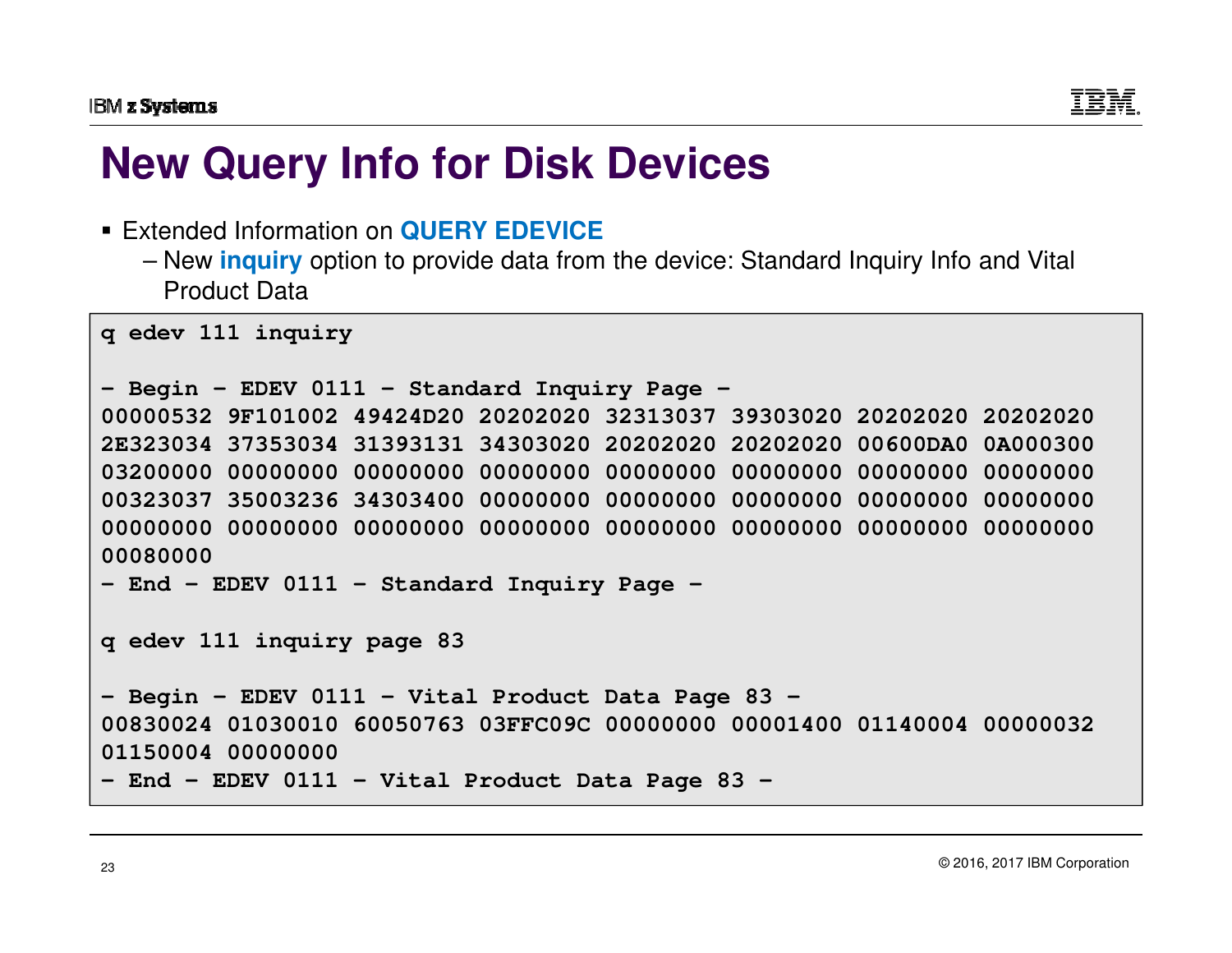

# **Additional Information on DASD**

 For ECKD disks get Read Device Characteristics (RDC) and Read Configuration Data (RCD)

– **QUERY DASD** with **CHARACTERISTICS** option

```
q dasd char 521d 
- Begin - RDEV 521D - Read Configuration Data -
DC010100 F0F0F2F1 F0F7F9F0 F0C9C2D4 F7F5F0F0 F0F0F0F0 F0E8F5F8 F1F1071D
D4020000 F0F0F2F1 F0F7F9F3 F2C9C2D4 F7F5F0F0 F0F0F0F0 F0E8F5F8 F1F10700
D0000000 F0F0F2F1 F0F7F9F3 F2C9C2D4 F7F5F0F0 F0F0F0F0 F0E8F5F8 F1F00700
F0000001 F0F0F2F1 F0F7F9F0 F0C9C2D4 F7F5F0F0 F0F0F0F0 F0E8F5F8 F1F10700
00000000 00000000 00000000 00000000 00000000 00000000 00000000 00000000
00000000 00000000 00000000 00000000 00000000 00000000 00000000 00000000
00000000 00000000 00000000 00000000 00000000 00000000 00000000 00000000
80000310 2D001E00 05070013 62131325 000CC01D 3905FADB 03100000 0000F200- End - RDEV 521D - Read Configuration Data -
- Begin - RDEV 521D - Read Device Characteristics -
2107E833 900A5F8C 5FF72024 01F4000F E000E5A2 05940222 13090674 00000000
00000000 00000000 24241F02 DFEE0001 0677080F 007F4A00 003C0000 000001F4- End - RDEV 521D - Read Device Characteristics -
```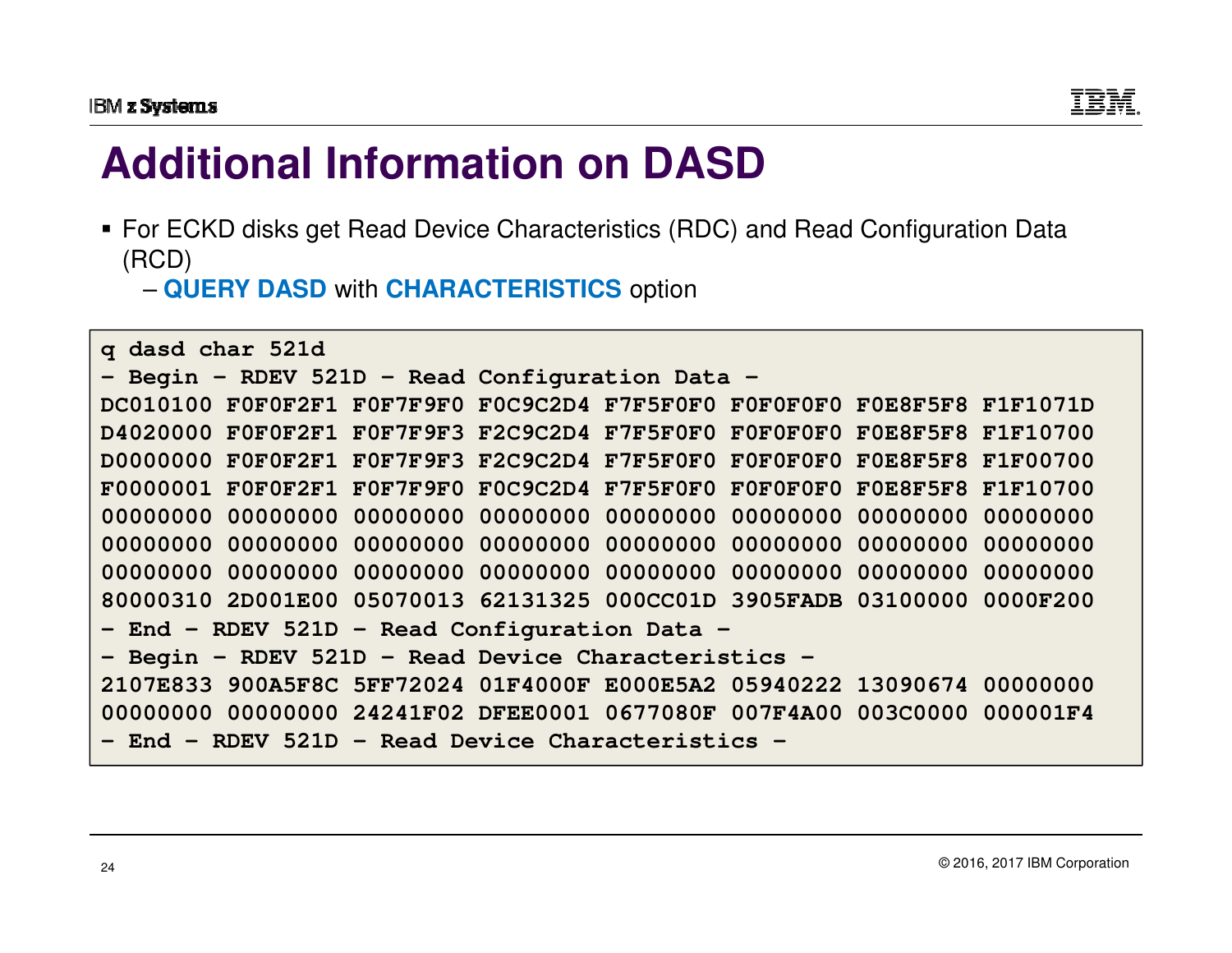

## **IOEXPLOR Exec – FCP Example**

Used to format new output.

| <b>IOEXPLOR 7FFF CHAR</b>                    |                                |  |  |
|----------------------------------------------|--------------------------------|--|--|
| -Begin: Characteristics Data for device 7FFF |                                |  |  |
| <b>Serial Number</b>                         | 052a62e2052a-0000002a-00002c   |  |  |
| <b>Standard Inquiry Data</b>                 |                                |  |  |
| Peripheral Qualifier/Peripheral Device Type  | 000b/00h                       |  |  |
| <b>Vendor Identification</b>                 | <b>IBM</b>                     |  |  |
| <b>Product Identification</b>                | FlashSystem-9840               |  |  |
| <b>Product Revision Level</b>                | 1217                           |  |  |
| <b>Version Descriptor</b>                    | SAM-3 (no version)             |  |  |
| <b>Version Descriptor</b>                    | FC-PH-3 (no version)           |  |  |
| <b>Version Descriptor</b>                    | FC-AL-2 (no version)           |  |  |
| <b>Version Descriptor</b>                    | FCP-3 (no version)             |  |  |
| <b>Version Descriptor</b>                    | SPC-3 (no version)             |  |  |
| <b>Version Descriptor</b>                    | SBC-2 (no version)<br>(cont'd) |  |  |
|                                              |                                |  |  |
|                                              |                                |  |  |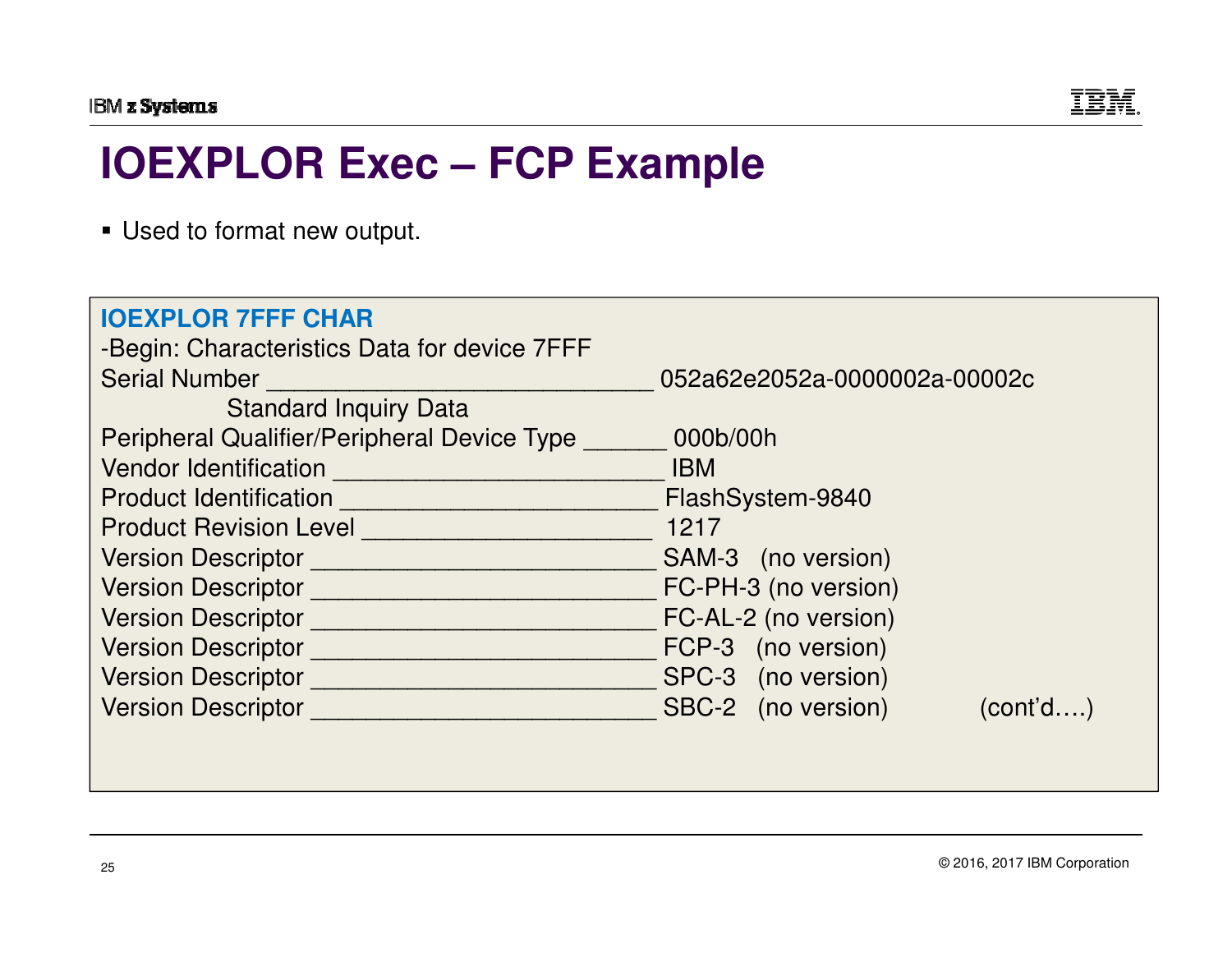

| Device Identification                                                                                                                                                                                                          |                |
|--------------------------------------------------------------------------------------------------------------------------------------------------------------------------------------------------------------------------------|----------------|
| Cluster Identification<br><u>Cluster</u> Identification                                                                                                                                                                        | 052a62e2052a   |
|                                                                                                                                                                                                                                | 0000           |
| Vdisk Number National Account of the Maria Contractor and Account of the United States                                                                                                                                         | 002a           |
| LUN Identification <b>LUN</b>                                                                                                                                                                                                  | 00002c         |
| <b>IEEE Company Identification</b>                                                                                                                                                                                             | 005076         |
| Cluster Alias Management Cluster Alias                                                                                                                                                                                         | 12A62E2052A    |
| Slot Number<br><u> Slot Number</u>                                                                                                                                                                                             | OC             |
| Channel Number                                                                                                                                                                                                                 | 01             |
| <b>Device Characteristics</b>                                                                                                                                                                                                  |                |
| Device class code                                                                                                                                                                                                              | 21             |
|                                                                                                                                                                                                                                | 11             |
|                                                                                                                                                                                                                                | 56832          |
|                                                                                                                                                                                                                                | 397824         |
| Bytes per block New York Charles and Charles Charles Charles Charles Charles Charles Charles Charles Charles Charles Charles Charles Charles Charles Charles Charles Charles Charles Charles Charles Charles Charles Charles C | 512            |
| Device size <b>Device</b> Size                                                                                                                                                                                                 | 2097152 blocks |
| -End: Characteristics Data for device 7FFF                                                                                                                                                                                     |                |
| Ready; T=0.01/0.01 21:20:09                                                                                                                                                                                                    |                |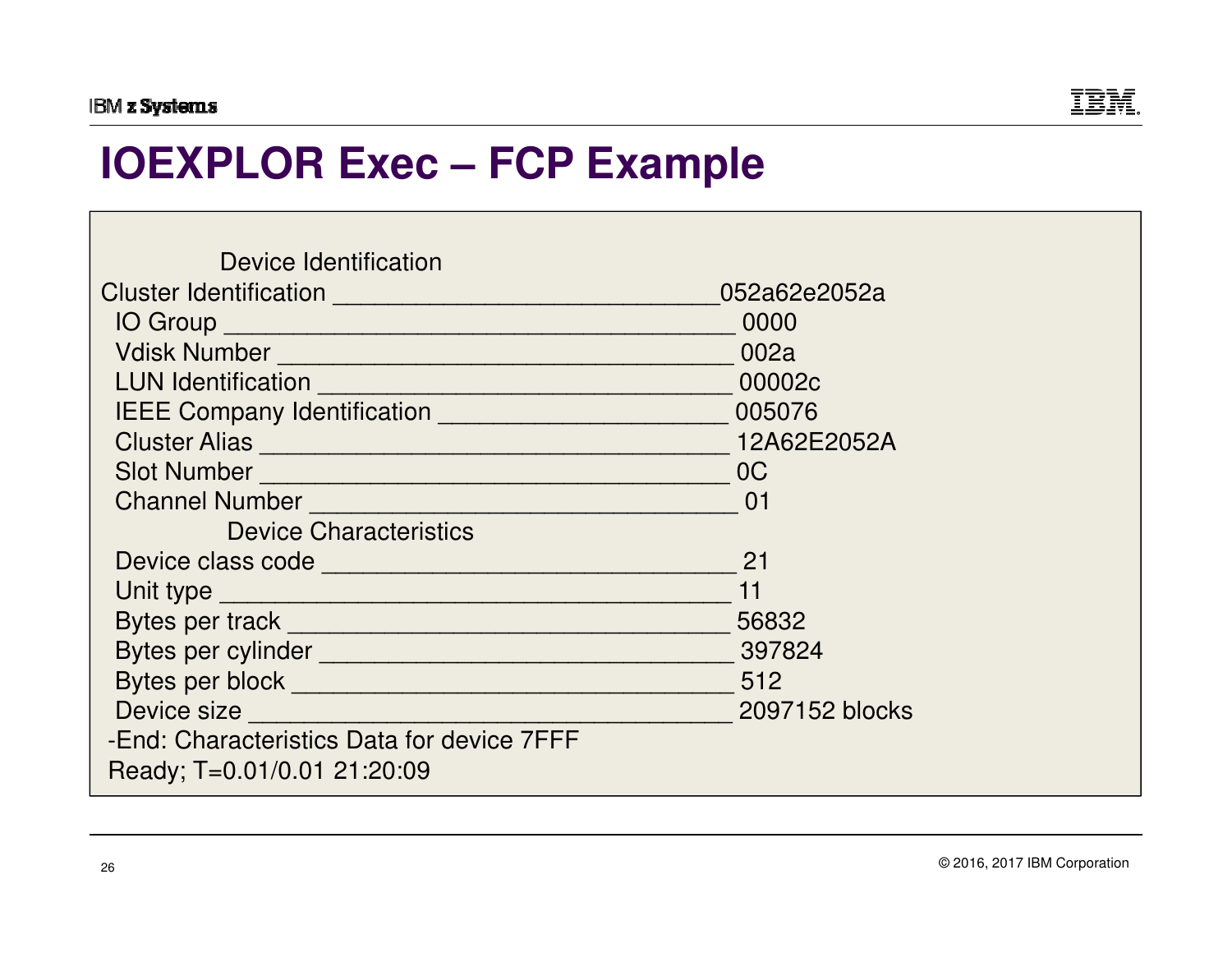

| <b>IOEXPLOR 19E CHAR</b>                    |                |
|---------------------------------------------|----------------|
| -Begin: Characteristics Data for device 19E |                |
| I/O Device Information                      |                |
|                                             | 2107-900       |
|                                             | <b>IBM</b>     |
|                                             | 75-Y5811       |
|                                             | 1040           |
| <b>Control Unit Information</b>             |                |
|                                             | 2107-932       |
|                                             |                |
| Logical Subsystem Number 10 and 10          |                |
| <b>Additional Device Information</b>        |                |
|                                             | <b>IBM</b>     |
|                                             | 2107-932       |
|                                             |                |
|                                             | 10             |
| <b>Additional Device Information</b>        |                |
|                                             | <b>IBM</b>     |
|                                             | 2107-900       |
|                                             | 75-Y5811       |
|                                             | 10<br>(cont'd) |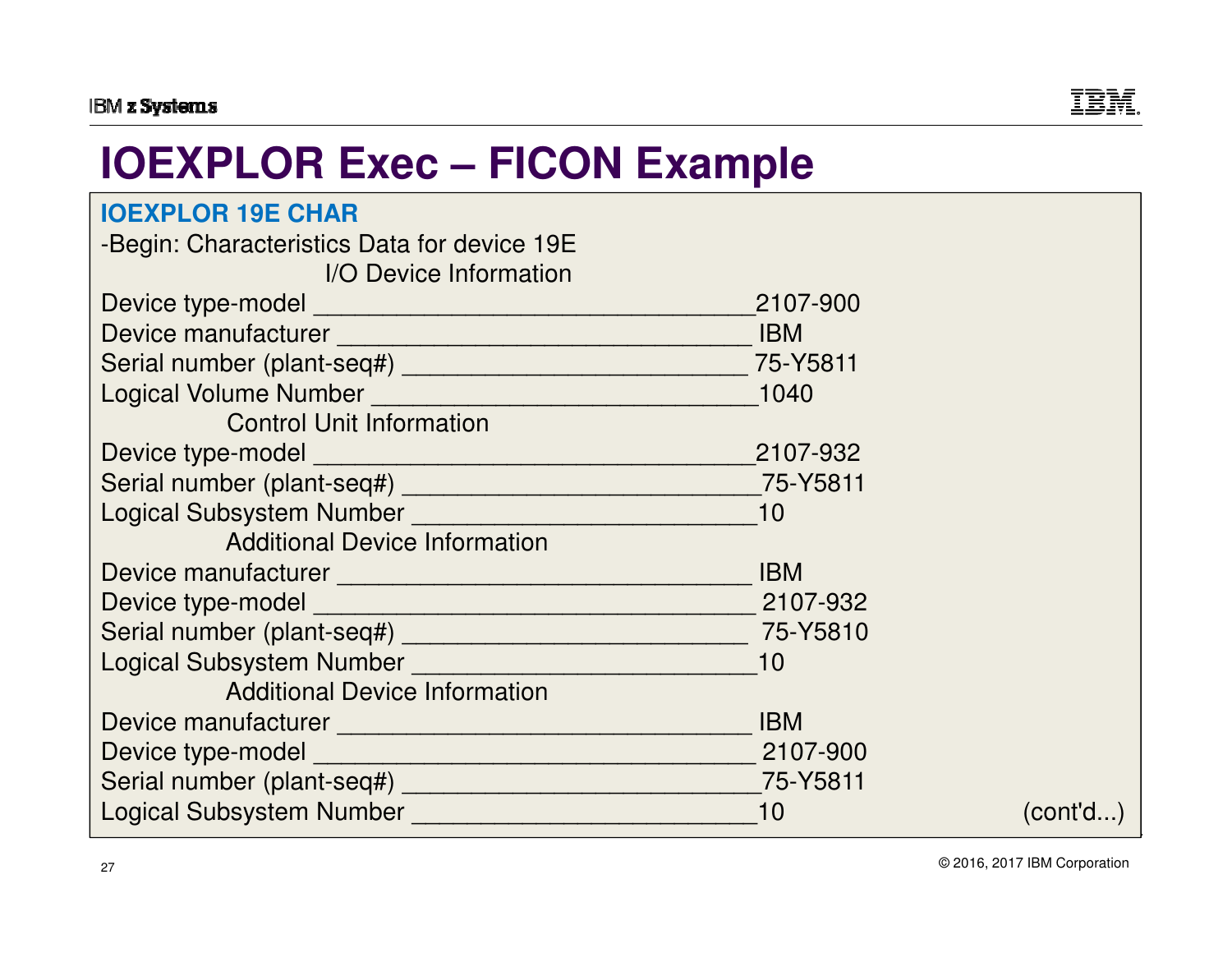

| <b>General NEQ</b>                                                                                                                                                                                                            |                         |
|-------------------------------------------------------------------------------------------------------------------------------------------------------------------------------------------------------------------------------|-------------------------|
| Interface id                                                                                                                                                                                                                  | 0230                    |
|                                                                                                                                                                                                                               | 30 seconds              |
| Secondary Missing Interrupt Timer Interval 0 seconds                                                                                                                                                                          |                         |
| Controller System Adapter ID (SAID)                                                                                                                                                                                           | 0230                    |
|                                                                                                                                                                                                                               | 61952                   |
| <b>Device</b>                                                                                                                                                                                                                 |                         |
|                                                                                                                                                                                                                               | 2107-E8                 |
|                                                                                                                                                                                                                               | 3390-0A                 |
| <b>Storage Directory Facilities</b>                                                                                                                                                                                           |                         |
| VM non-full pack minidisk and the control of the control of the control of the control of the control of the control of the control of the control of the control of the control of the control of the control of the control | <b>Yes</b>              |
|                                                                                                                                                                                                                               | <b>No</b>               |
|                                                                                                                                                                                                                               | <b>HyperPAV Enabled</b> |
| XRC Functions <b>Manual Accord Property Accord Property Accord Property Accord Property</b>                                                                                                                                   | <b>Enabled</b>          |
|                                                                                                                                                                                                                               | <b>Not Enabled</b>      |
|                                                                                                                                                                                                                               | Supported               |
|                                                                                                                                                                                                                               | Supported               |
| Cache Fast Write                                                                                                                                                                                                              | Supported               |
|                                                                                                                                                                                                                               | Supported               |
| Track Cache                                                                                                                                                                                                                   | Supported<br>(cont'd)   |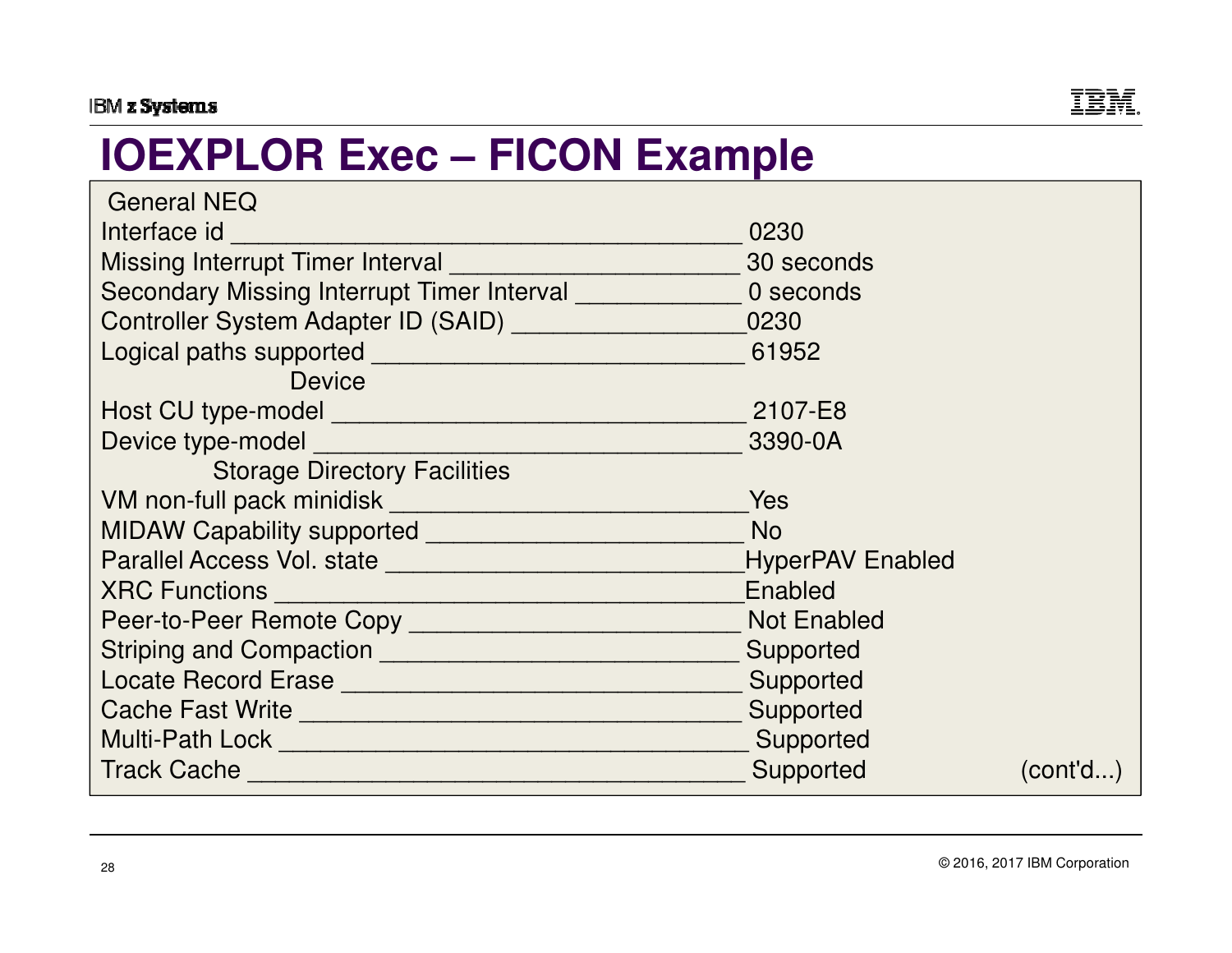

| DASD Fast Write                                                                                                                                                                                                                      | Supported       |          |
|--------------------------------------------------------------------------------------------------------------------------------------------------------------------------------------------------------------------------------------|-----------------|----------|
| 24 Byte Compatibility sense                                                                                                                                                                                                          | <b>Yes</b>      |          |
| Device class code                                                                                                                                                                                                                    | 20              |          |
| Device type code                                                                                                                                                                                                                     | 24              |          |
| Primary cylinders Management and Contact the Contact of The Contact and Contact and Contact and Contact and Co                                                                                                                       | 500             |          |
|                                                                                                                                                                                                                                      | 15              |          |
| Number of Sectors <b>Number of Sectors</b>                                                                                                                                                                                           | 224             |          |
|                                                                                                                                                                                                                                      | 58786           |          |
|                                                                                                                                                                                                                                      | 1428            |          |
| Capacity formula                                                                                                                                                                                                                     | $\overline{2}$  |          |
| Capacity factors F1-F6                                                                                                                                                                                                               | 34 19 9 6 116 6 |          |
| MDR Record ID<br>Letter Library and The Record ID<br>1999 - The Record ID<br>1999 - The Record ID<br>1999 - The Record ID<br>1999 - The Record ID                                                                                    | 24              |          |
| OBR Record ID <b>CONSUMINATION</b>                                                                                                                                                                                                   | 24              |          |
| Storage director Type <b>Storage Storage Storage Storage Storage Storage Storage Storage Storage Storage Storage Storage Storage Storage Storage Storage Storage Storage Storage Storage Storage Storage Storage Storage Storage</b> | 1F              |          |
| <b>Read Trackset length</b>                                                                                                                                                                                                          | $\overline{2}$  |          |
| Max Record zero length                                                                                                                                                                                                               | 57326           | (cont'd) |
|                                                                                                                                                                                                                                      |                 |          |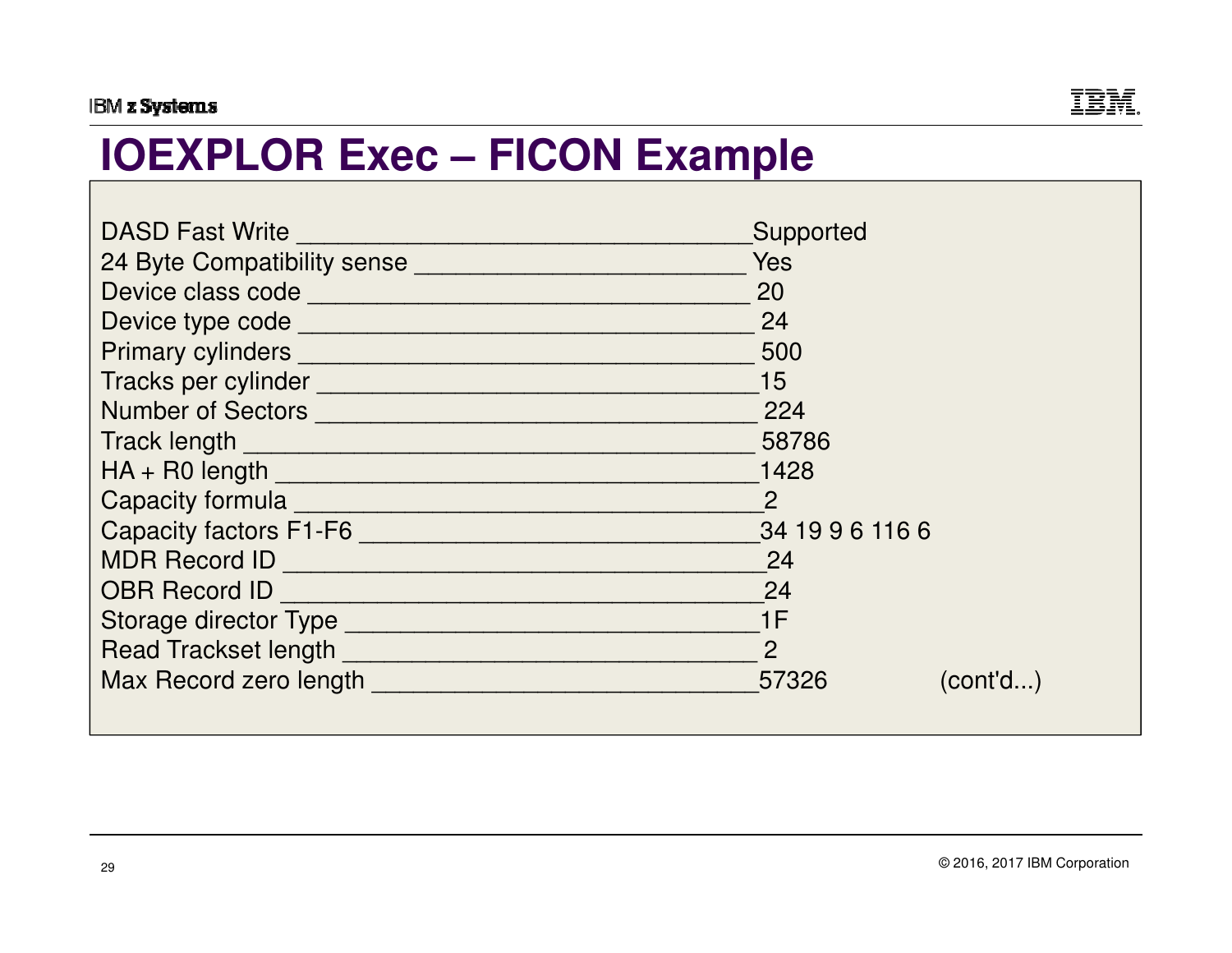#### IBM z Systems



| <b>Storage Class</b>                                         |           |
|--------------------------------------------------------------|-----------|
|                                                              | <b>No</b> |
| Solid State drive New York Solid State drive                 | <b>No</b> |
|                                                              | <b>No</b> |
| SATA Disk                                                    | <b>No</b> |
|                                                              | <b>No</b> |
|                                                              | <b>No</b> |
| Track Set Size                                               |           |
|                                                              | 0F        |
|                                                              | 7F        |
| <b>Generic Device / CU functions</b>                         |           |
|                                                              | <b>No</b> |
| RAID Device                                                  | Yes       |
|                                                              | No        |
|                                                              | Yes       |
|                                                              | <b>No</b> |
| XRC Device Management enabled                                | Yes       |
|                                                              | <b>No</b> |
| Real Control Unit code <b>Manual Accord Property Control</b> | 00        |
| <b>Real Device Code Real Device Code</b>                     | 3C        |
| -End: Characteristics Data for device 19E                    |           |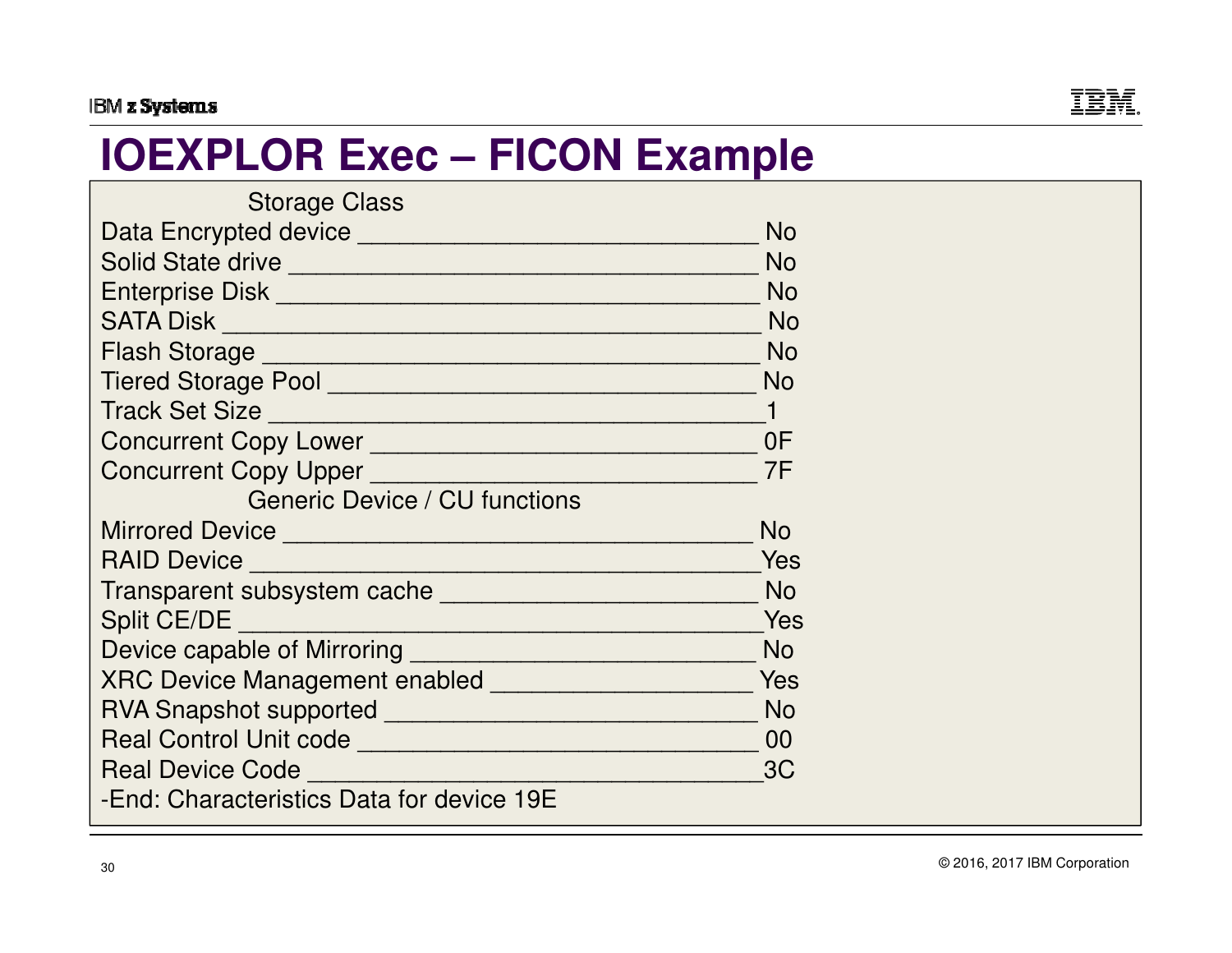

## **FCP Problem Determination**

- New CP Command **EXPLORE FCP** allows for testing
	- **ADD**: adds FCP subchannel and WWPN to list of devices to be tested
		- (can also **REMOVE**)
	- **START**: activates FCP subchannels and opens WWPN ports in list of SCSI devices to be tested
		- (can also **STOP**)
	- **QUERY**: displays the FCP subchannels and WWPN ports in the list of SCSI devices to be tested and their current activation status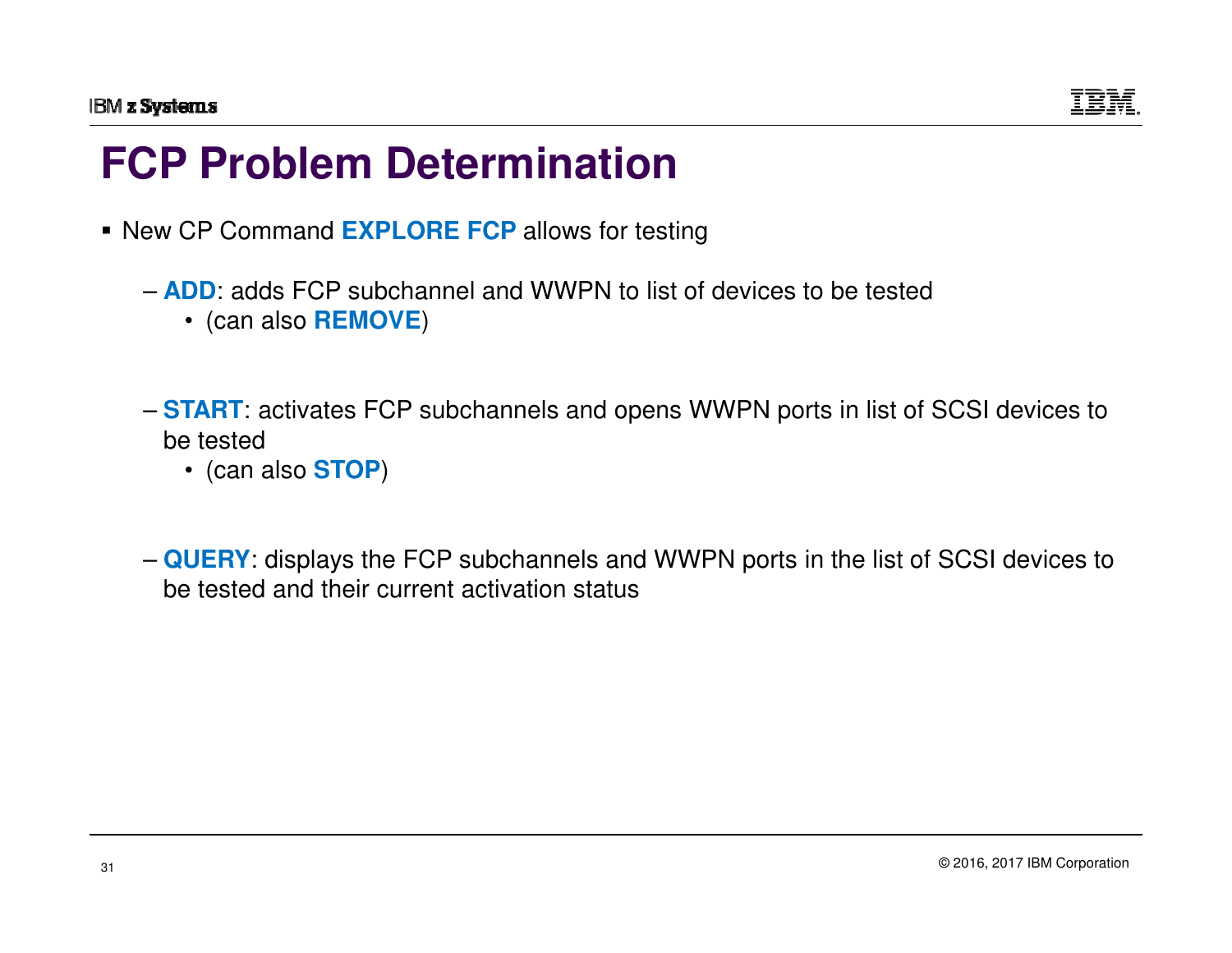

#### **Performance Toolkit**

- Performance Toolkit for z/VM now runs in a **z/CMS** virtual machine
	- Allows exploitation of
		- more memory for processing large amounts of data
		- z/Architecture instructions for performance benefits
- Ensure virtual machines that utilize Performance Toolkit can run in **z/CMS**
	- z/CMS and XC mode virtual machines are incompatible
	- No exploitation of z/VM data spaces
		- SFS dircontrol file directories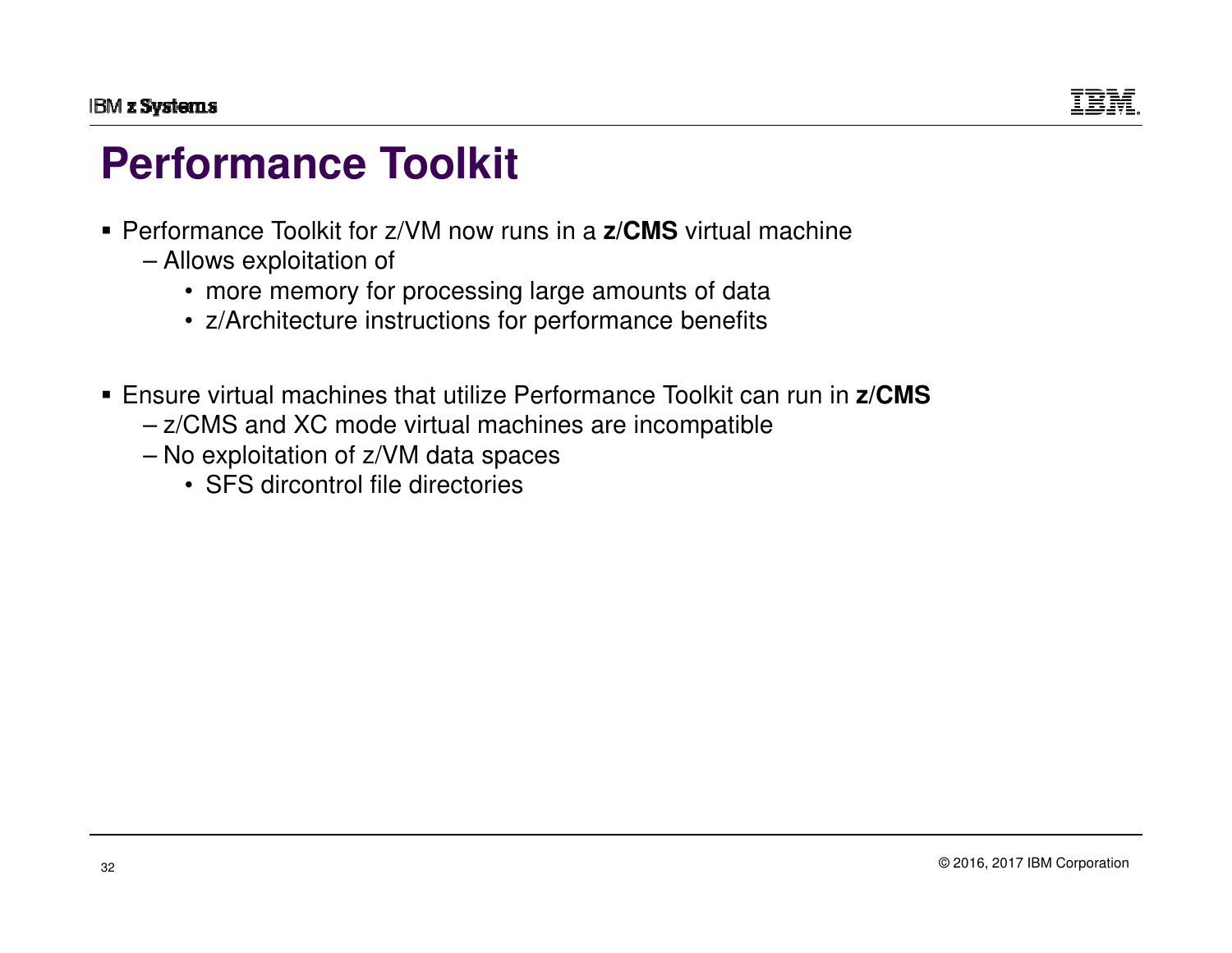

# **2 TB Real Memory Support**

- z/VM 6.4 increases supported real memory from 1 TB to 2 TB
- Virtual machine limit remains at 1TB
- $\textcolor{red}{\bullet}$  If exploiting, ensure
	- Sufficient dump space
	- Sufficient paging space
- $\textcolor{red}{\bullet}$  Even if not increasing memory used, a good time to double check space guidelines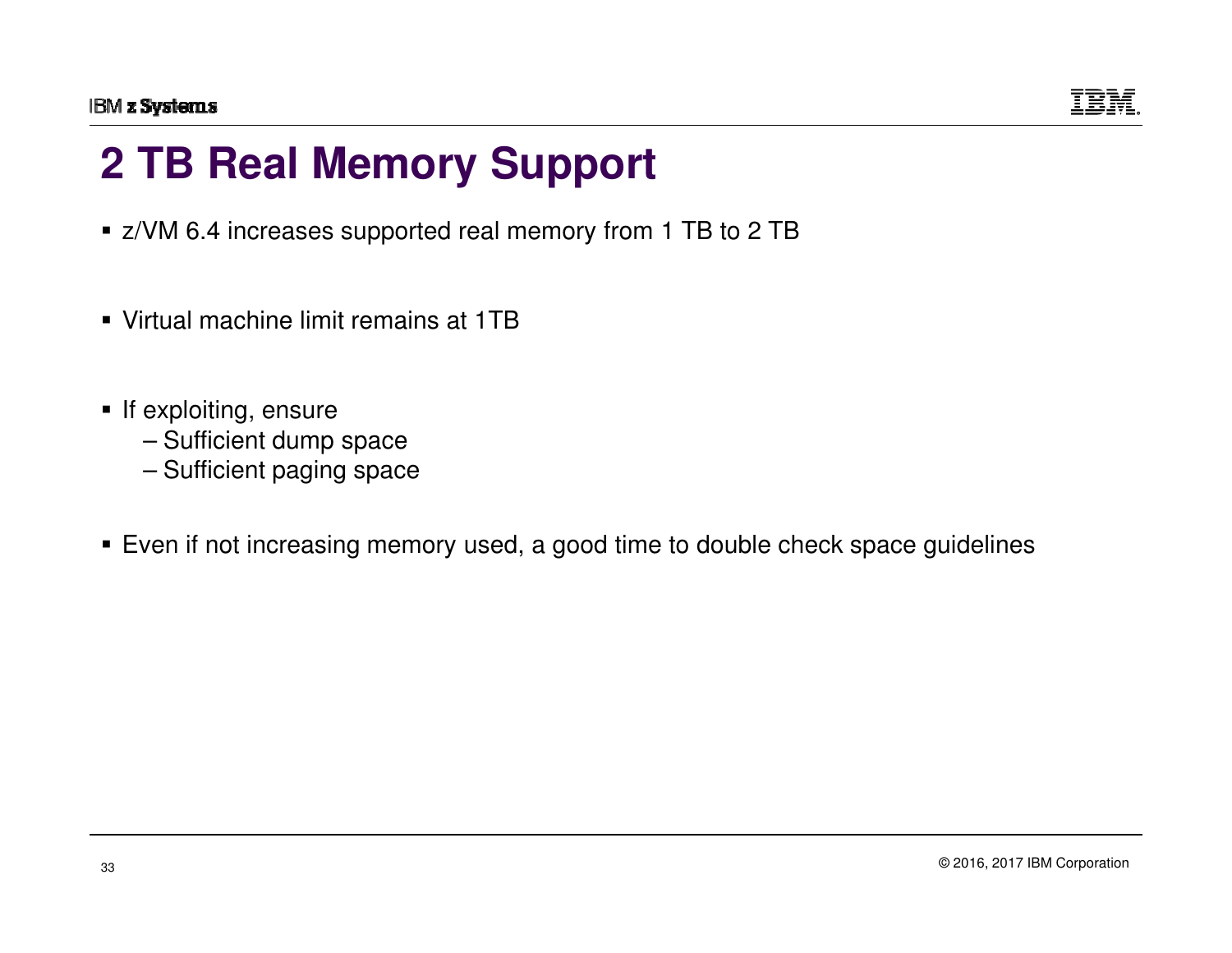

# **Guest Large Page**

- z/VM 6.4 adds guest support for Enhanced DAT, providing 1 MB pages for guest.
	- Continue to be managed as 4 KB pages at the z/VM host level
	- Reduces memory requirements for guest
- To use this from Linux:
	- Build a kernel containing large page exploitation (this is the default build)
	- Add hugepages=<n> kernel parameter (number of large pages to be allocated at boot time)
	- If desired, set sysctl variable to enable allocating large pages from moveable memory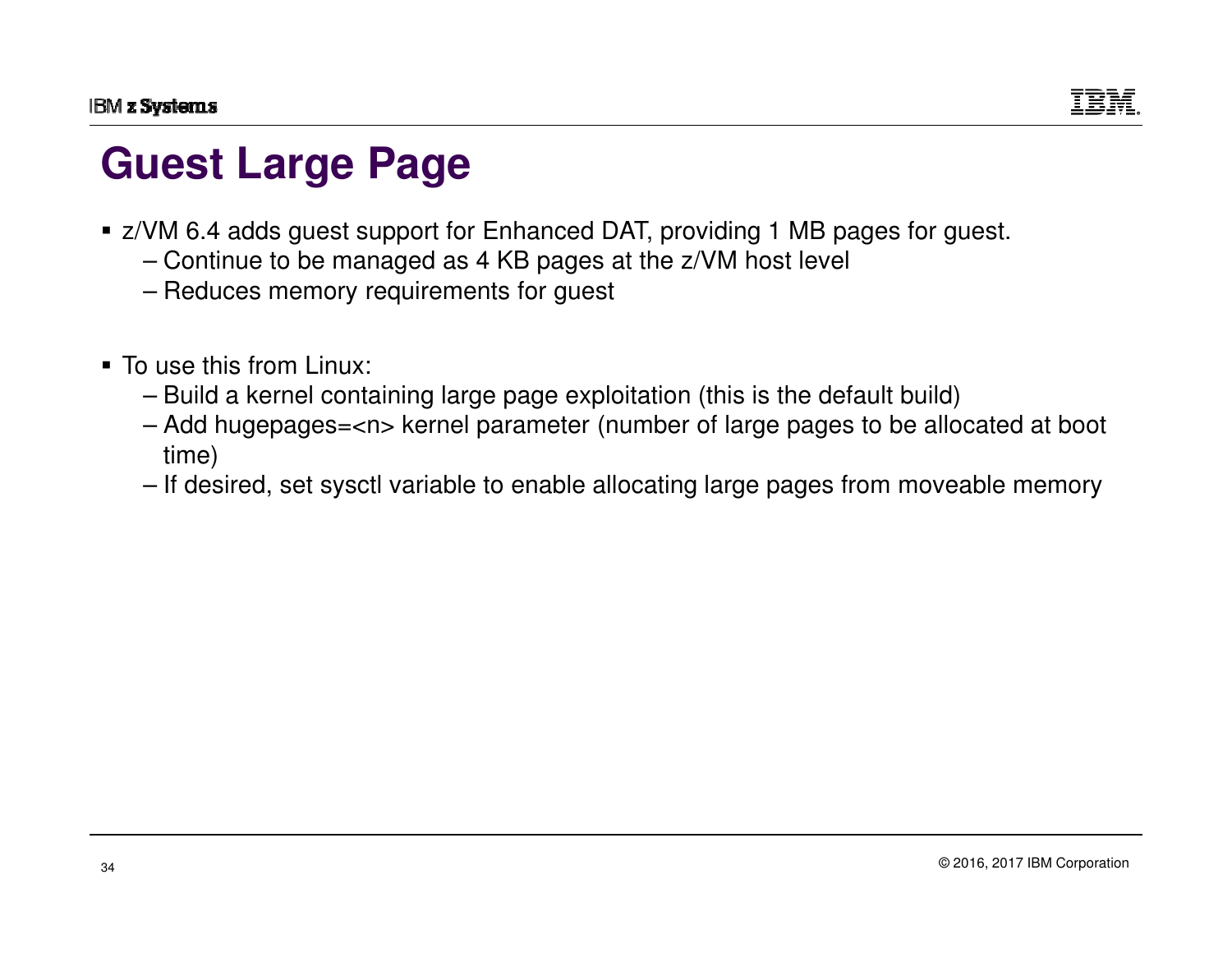

z/VM determines

it needs to page

1000 and 5000

out Guest Pages

#### **KEEPSLOT - Background**

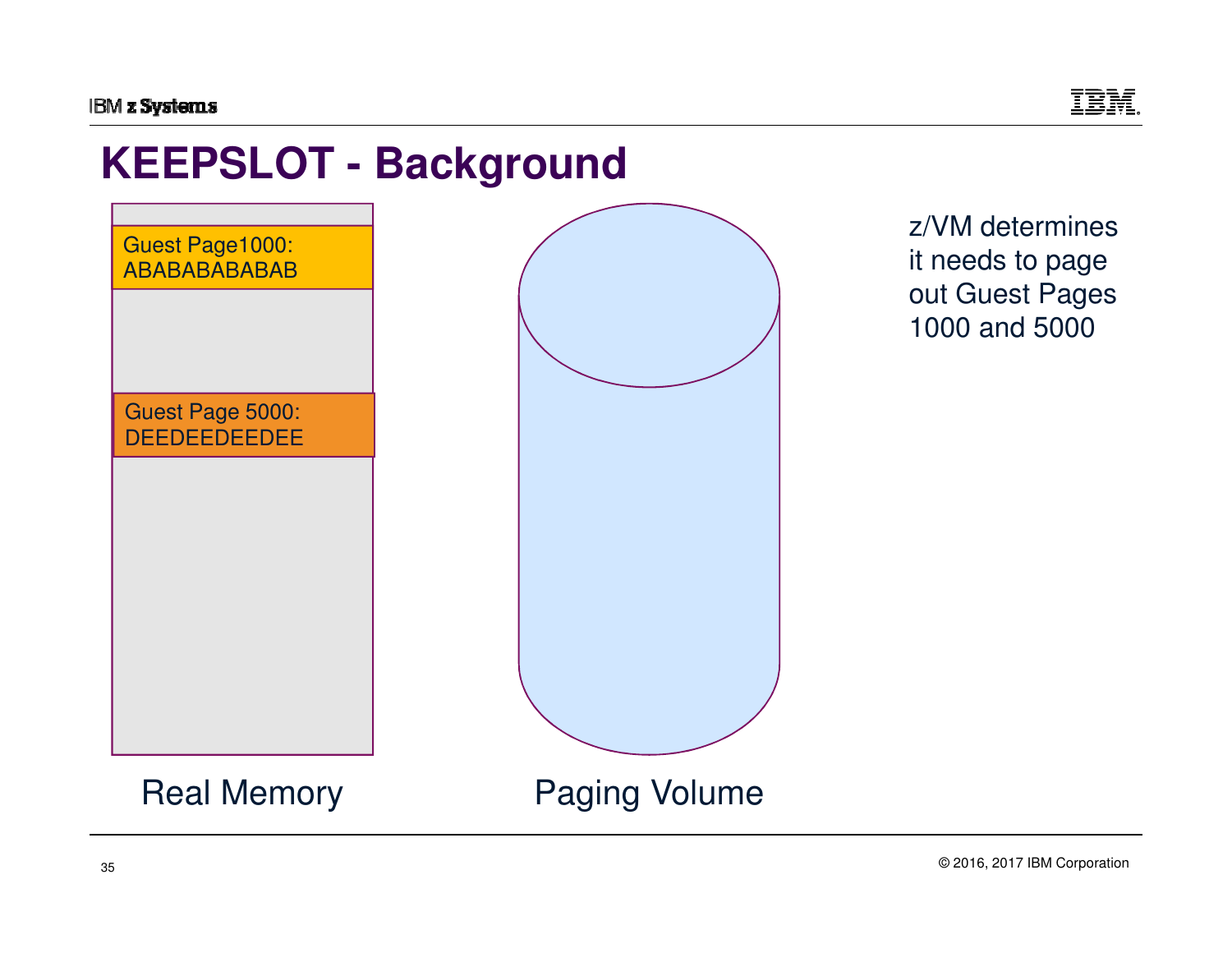



z/VM will select slots on a paging volume and write out the page.

(Actually it writes out a "set" of pages with this  $I/O$ ).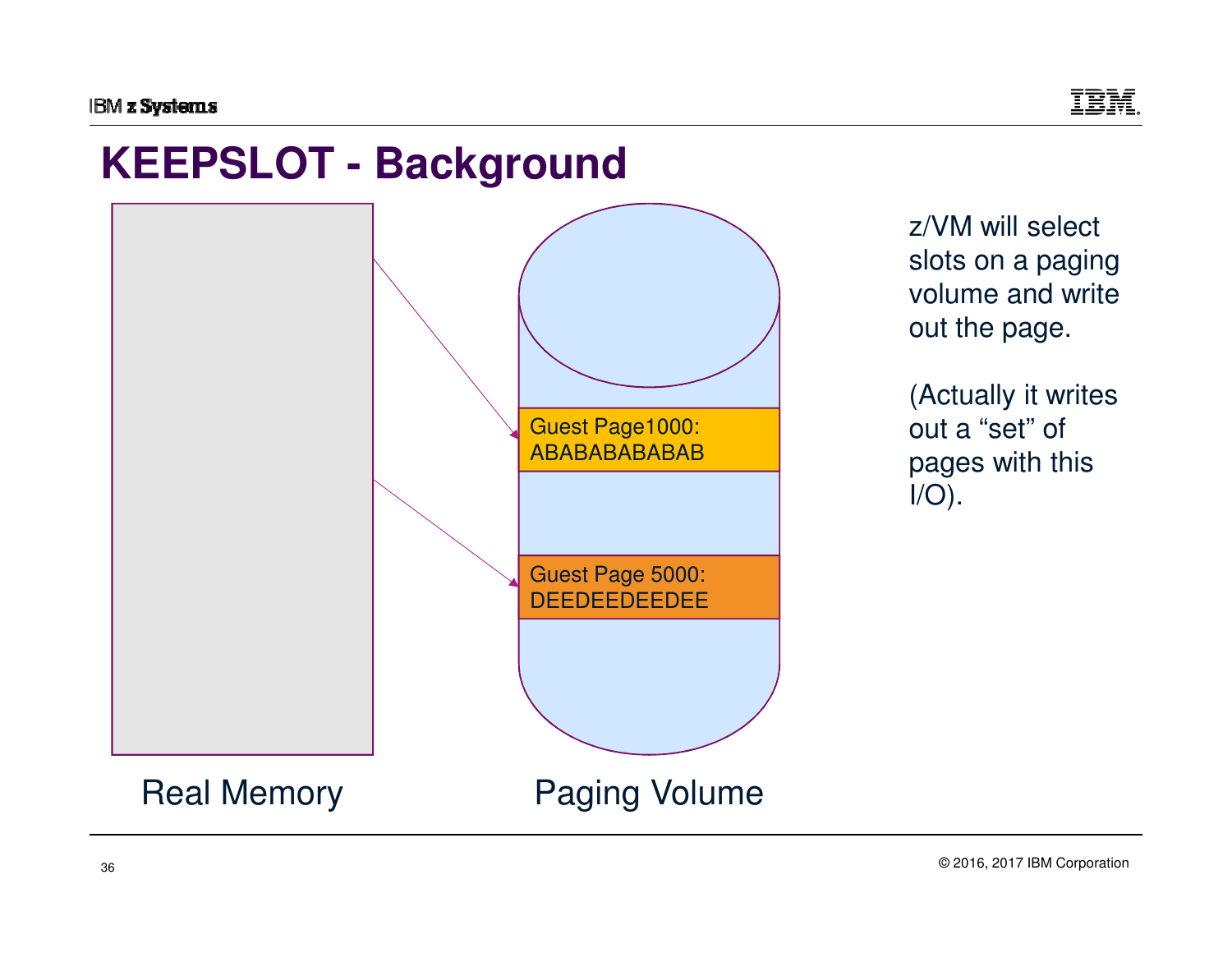



At some future time, the guest may reference the page that was paged out and z/VM page it back into real memory. But we leave the page in the disk slot as well.

This means we actually have two copies of the guest pages at this time.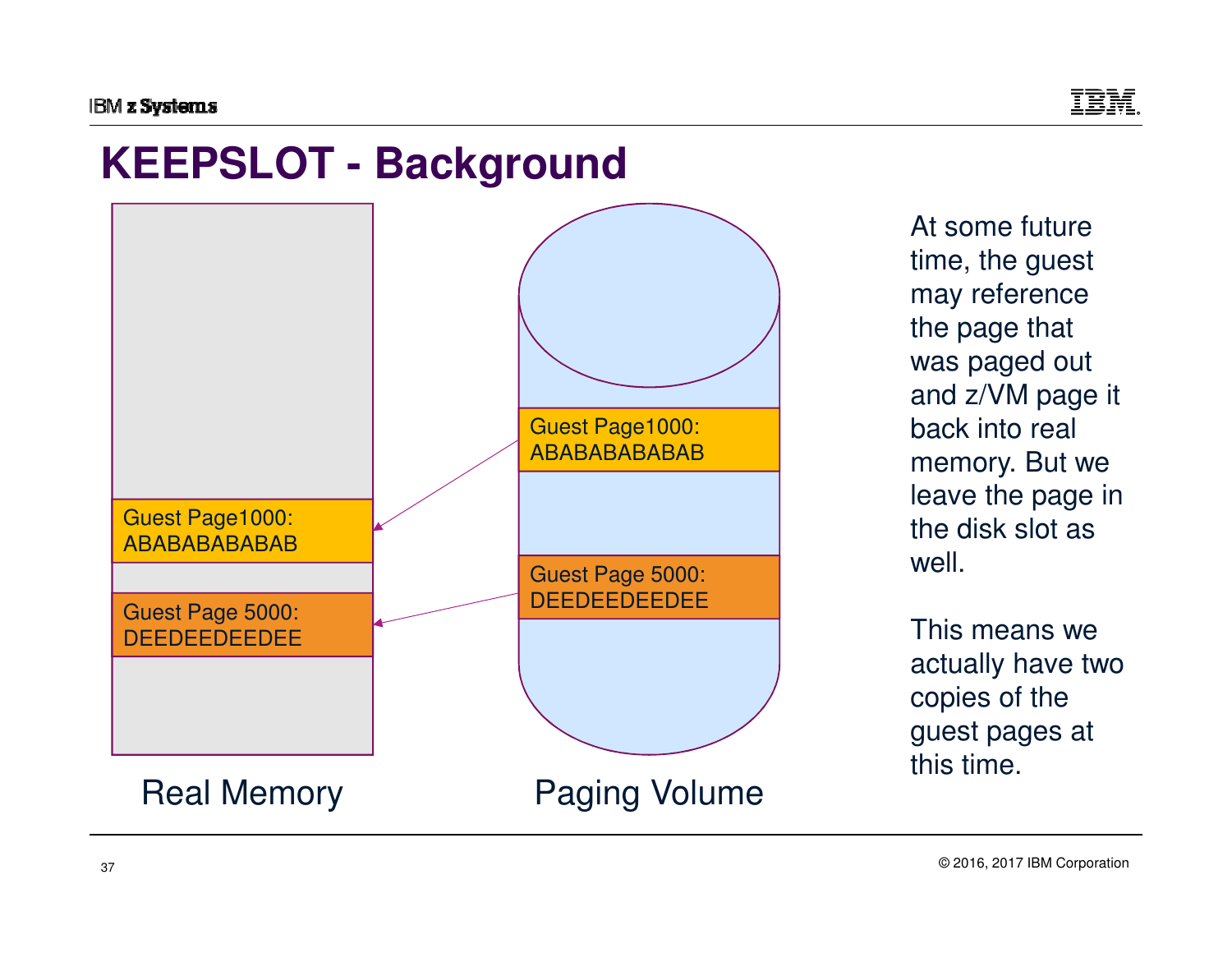



Over time, lets assume that Page 5000 is changed.

Now the copy on disk doesn't match what's in memory.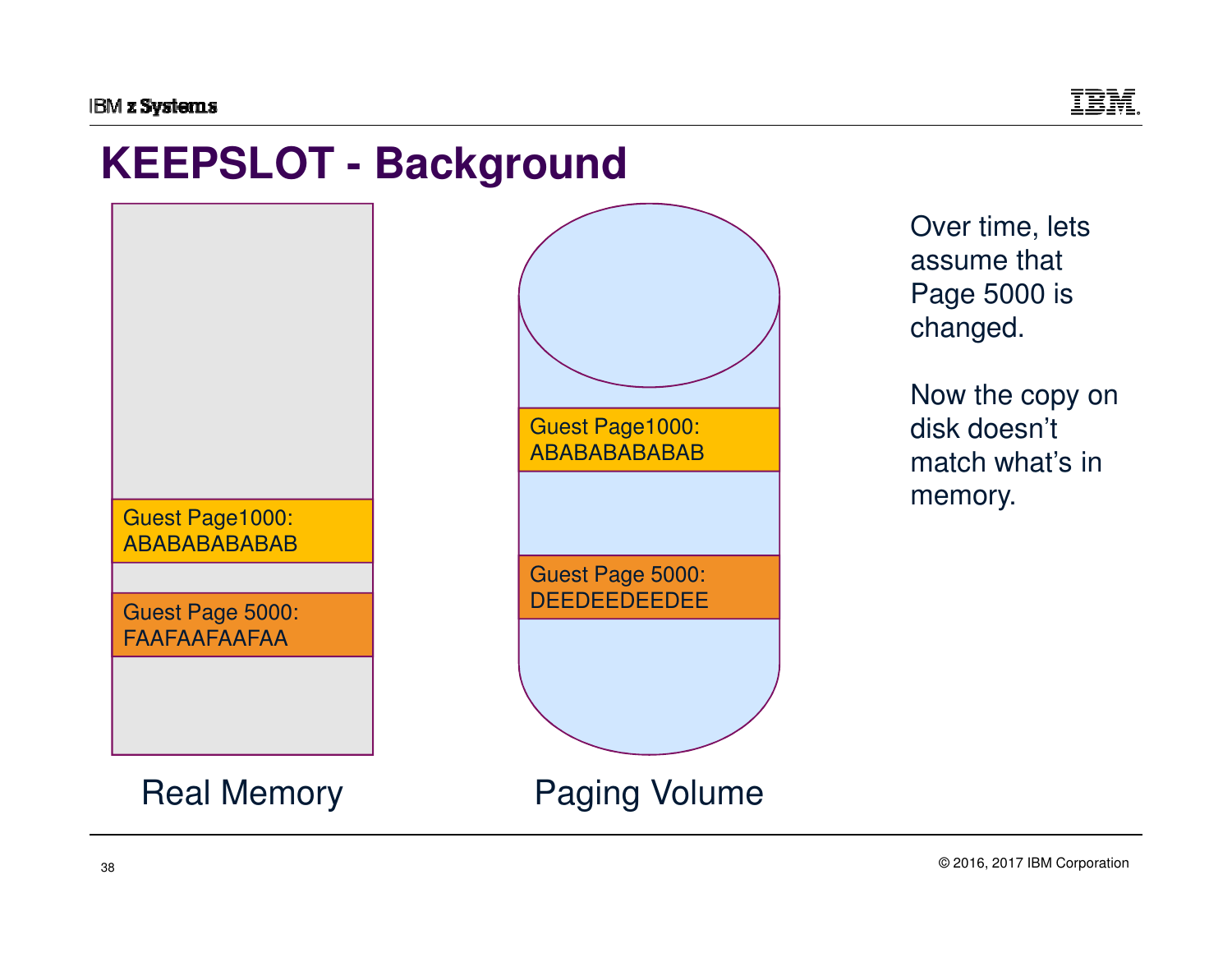



When we have to steal frames again, we do not need to write out page 1000 because that has not change.

Page 5000 will be re-written because it changed since it was paged in.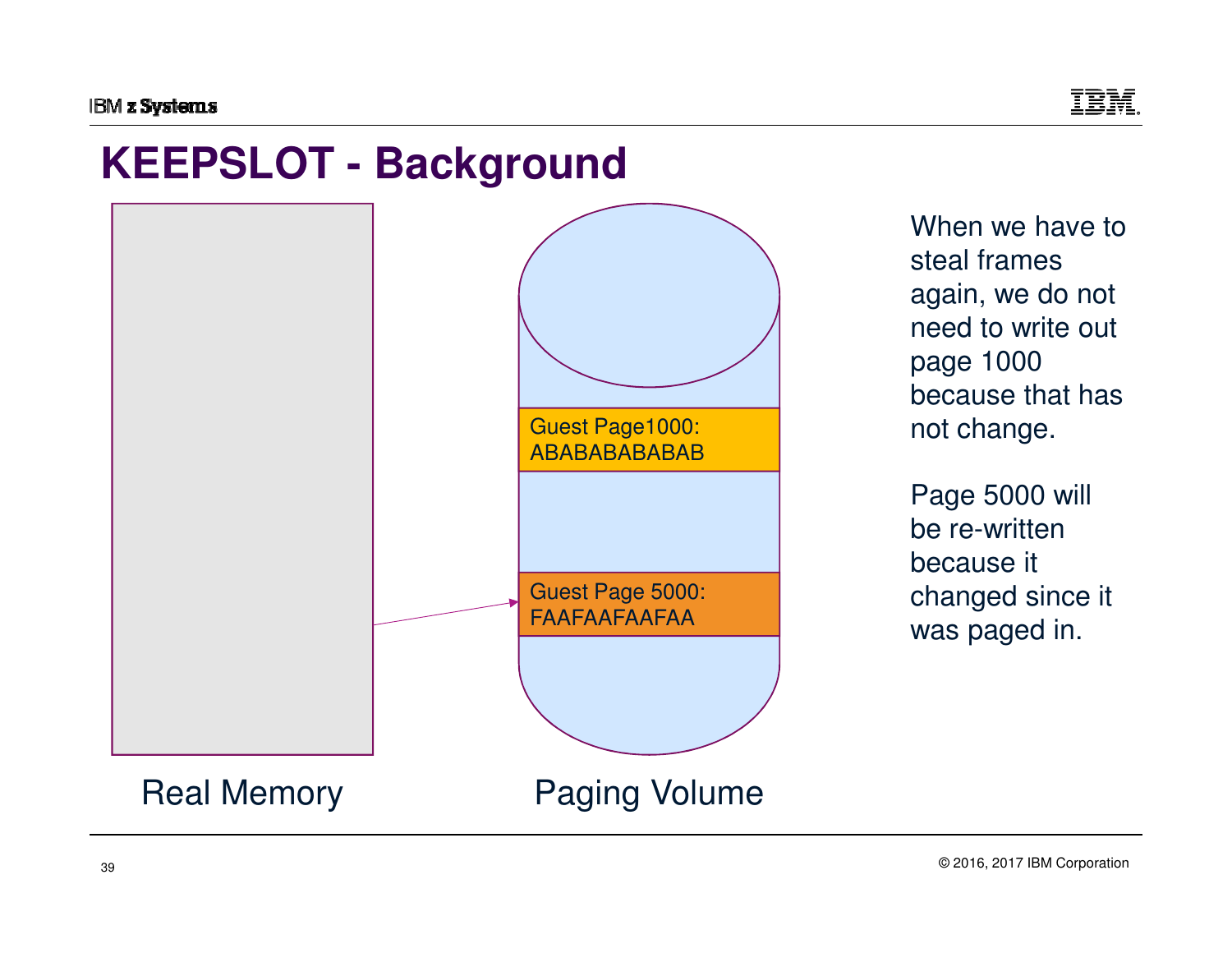

# **KEEPSLOT**

- **•** z/VM does not remove guest pages from disk when they are paged in *("keeps the slots")* – Avoids the need to re-write pages that have not changed
- **Downside this can result in larger paging space requirements** – Especially after z/VM 6.3, where early writes were introduced

- **z/VM 6.4 introduces a new AGELIST option to disable this** 
	- For environments where the overcommit level is low and large amounts of real memory are being used, you will want to consider disabling early writes and keeping disk slots
		- Command

#### **SET AGELIST EARLYWRITES NO KEEPSLOT NO**

• System configuration file:

**STORAGE AGELIST EARLYWRITES NO KEEPSLOT NO**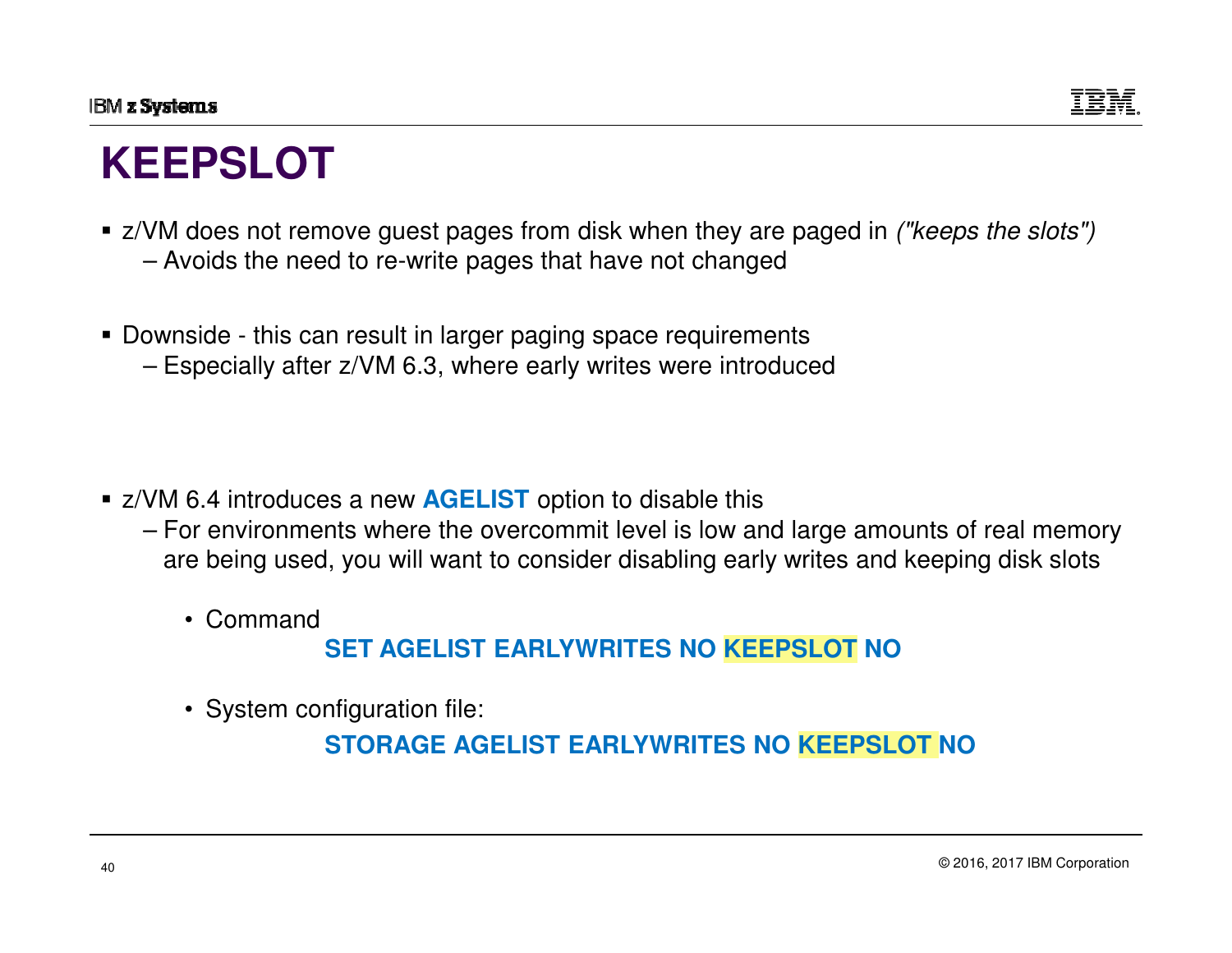

# **Paging Use of HyperPAV**

- Applies to paging I/O to ECKD volumes on storage servers that support HyperPAV
	- Allows a pool of alias volumes to be associated with base volumes, allowing z/VM to start more than one I/O at a time.
- On existing systems check for queuing on z/VM paging volumes
	- Performance Toolkit FCX109 DEVICE CPOWN report
	- Page queues not reflected on the FCX108 DEVICE report
- On existing systems check for impact to virtual machines of queuing
	- Performance Toolkit FCX114 User State Sampling report shows page wait in %PGW and %PGA columns
- Set up HyperPAV paging
	- Recommend enabling via command and if no surprises, update system configuration file
		- Command: **SET PAGING ALIAS ON**
		- Configuration file: **FEATURES ENABLE PAGING\_ALIAS**
	- Can also be controlled at control unit level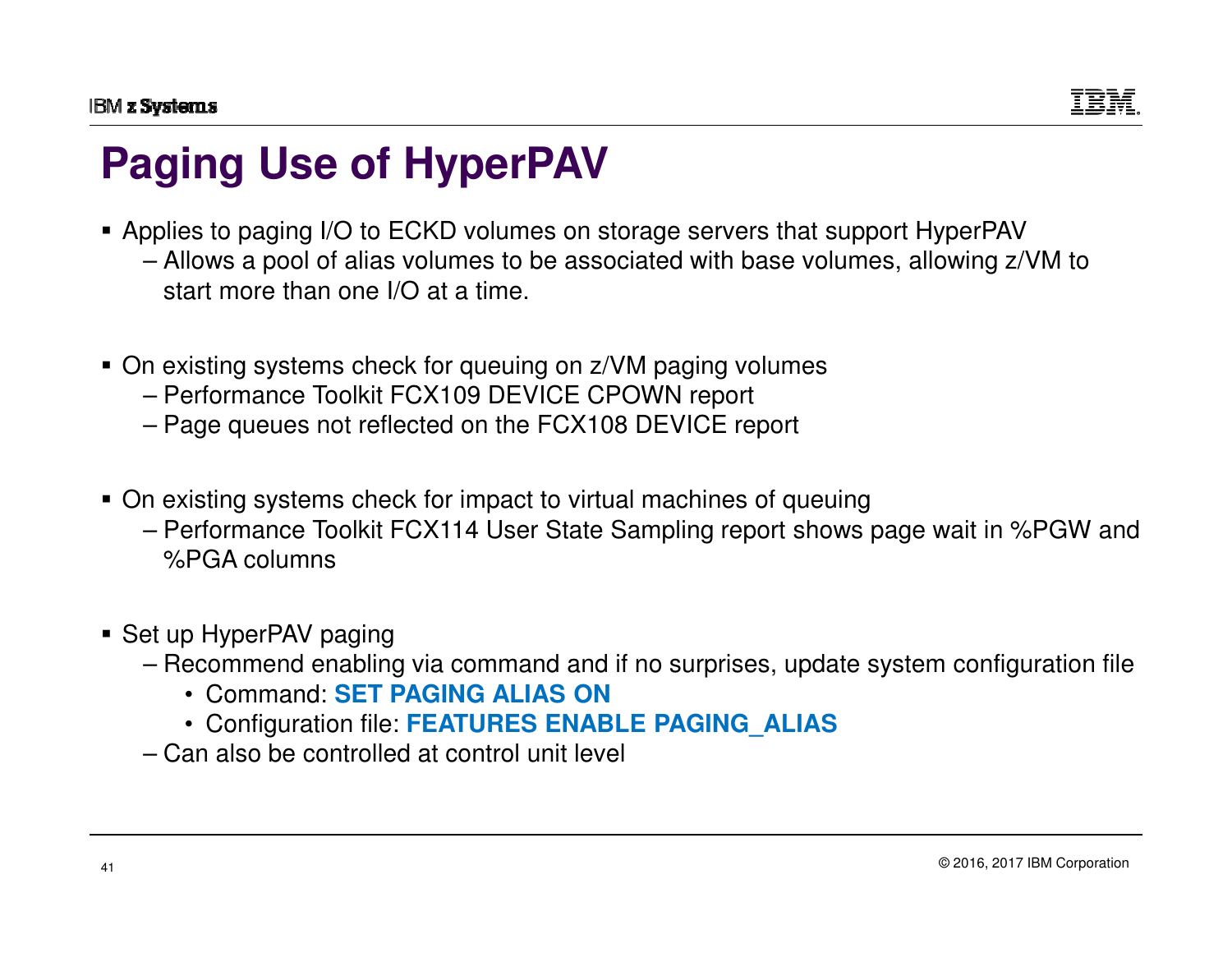

# **Paging Use of HyperPAV**

- Recommend using a single logical control unit (LCU) for paging and other z/VM system volumes
- **If you mix user volumes and paging volumes that exploit HyperPAV in the same LCU there** can be contention
- Controls added to help influence bias for alias use between minidisk and paging usage– Configuration file:

**CU HYPERPAV ssid ALIAS MDISK\_SHARE nnnnn PAGING\_SHARE nnnnn**

- Command: **SET CU ALIAS MDISK\_SHARE nnnnn PAGING\_SHARE nnnnn ssid**
- Exploitation of HyperPAV makes use of larger paging volumes more feasible
- Still recommend having at least as many paging volumes as you have logical processors for the z/VM system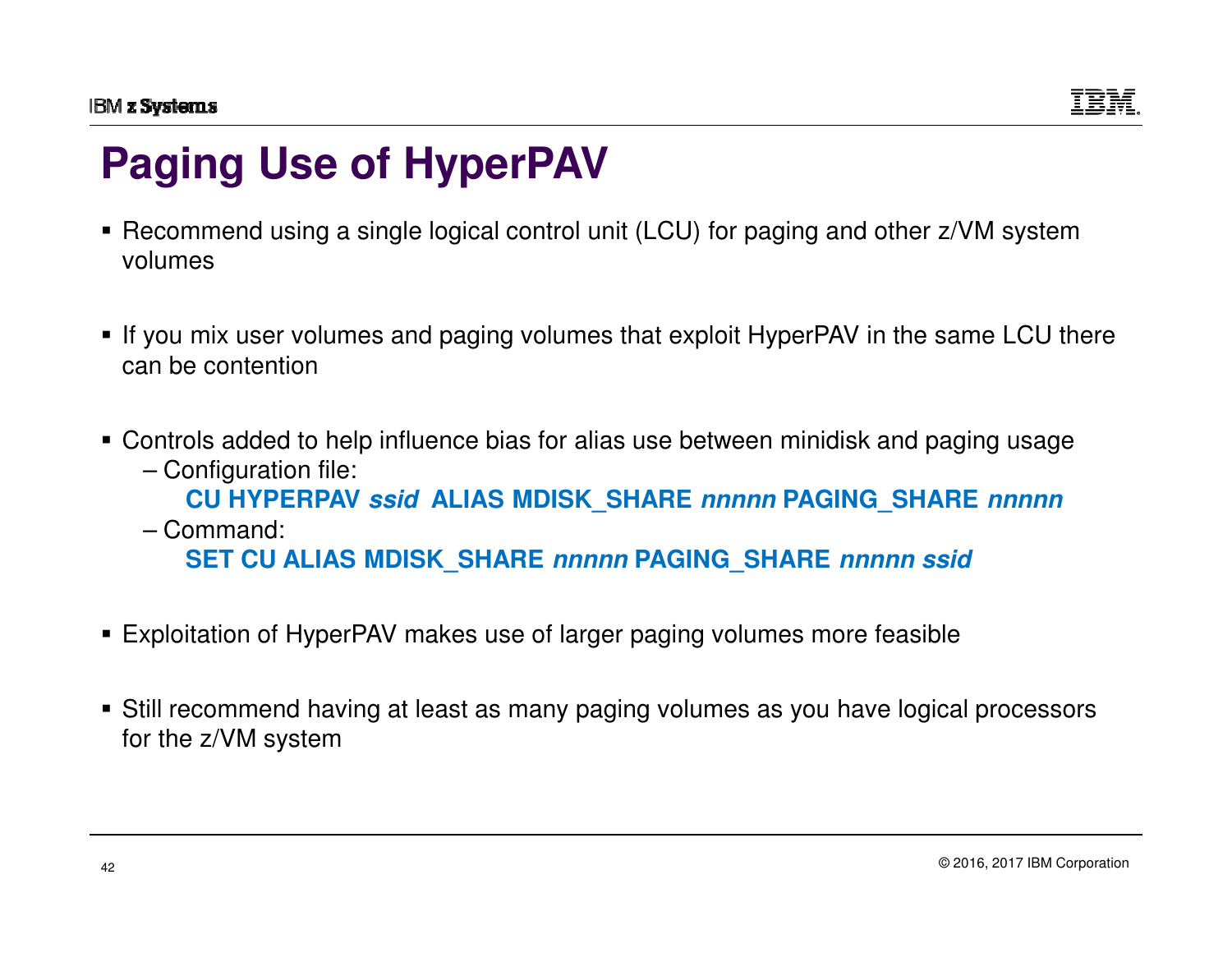# **Paging Use of High Performance FICON (zHPF)**

- z/VM 6.4 introduced use of zHPF, transport mode, for z/VM system I/O (paging) for ECKD devices on storage servers that support zHPF
- $\textcolor{red}{\bullet}$  Set up paging with zHPF
	- Recommend enabling via command and if no surprises, update system configuration file
		- Command: **SET PAGING HPF ON**
		- Configuration file: **FEATURES ENABLE PAGING\_HPF**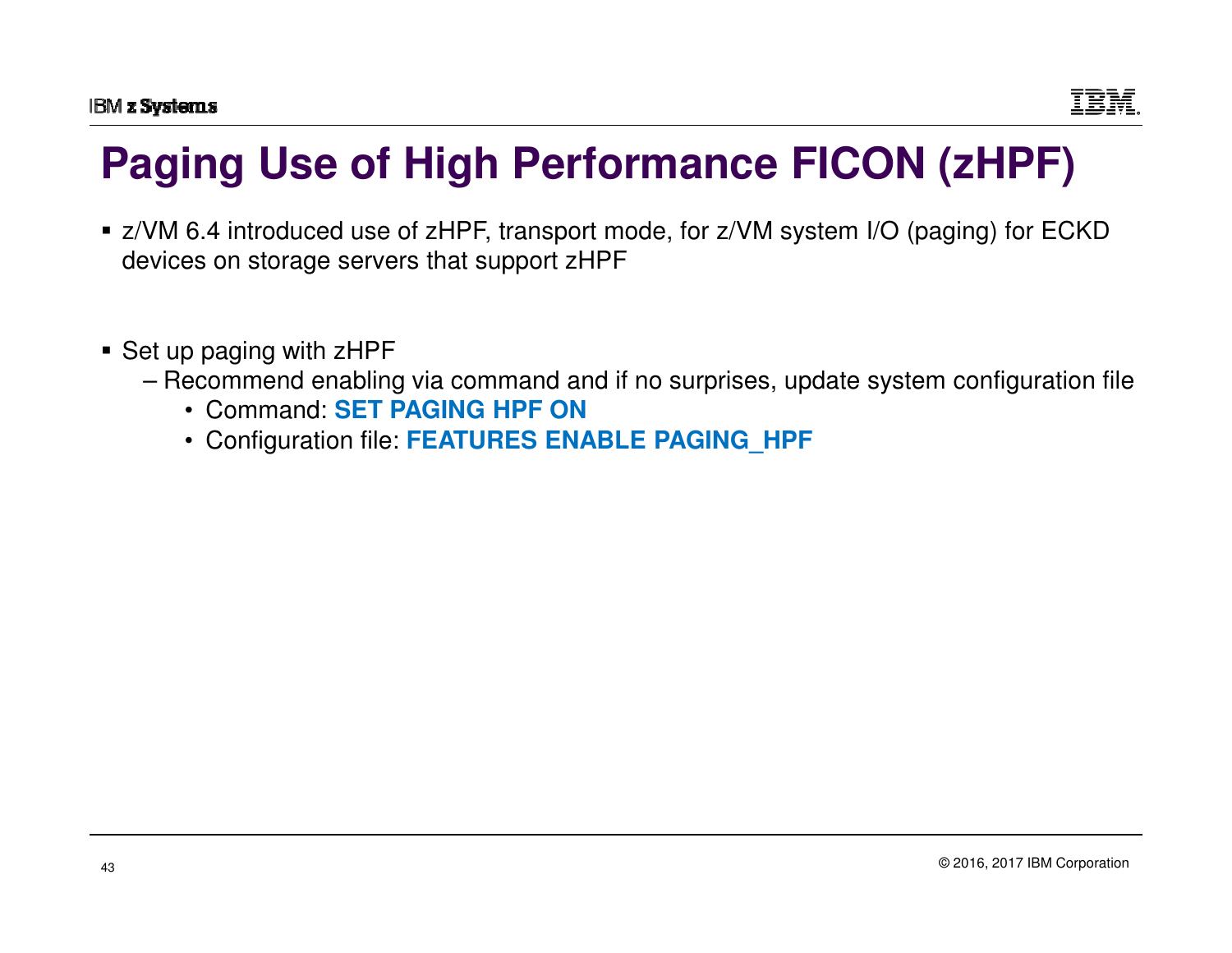# **Dynamic SMT**

- z/VM 6.4 allows one to dynamically change the number of active threads per core when SMT has been enabled in the system configuration file.
- Requires z13, z13s, LinuxONE Emperor or LinuxONE Rockhopper
- Decide if more than 32 cores are required, if so cannot use SMT even with one active thread per core
- System configuration file statement enables SMT-1 (1 thread per core)

#### **MULTITHREADING ENABLE TYPE ALL 1**

Once z/VM has started, toggle between 1 and 2 threads via CP command:

#### **SET MT TYPE ALL 2**

– May take a few seconds to transition.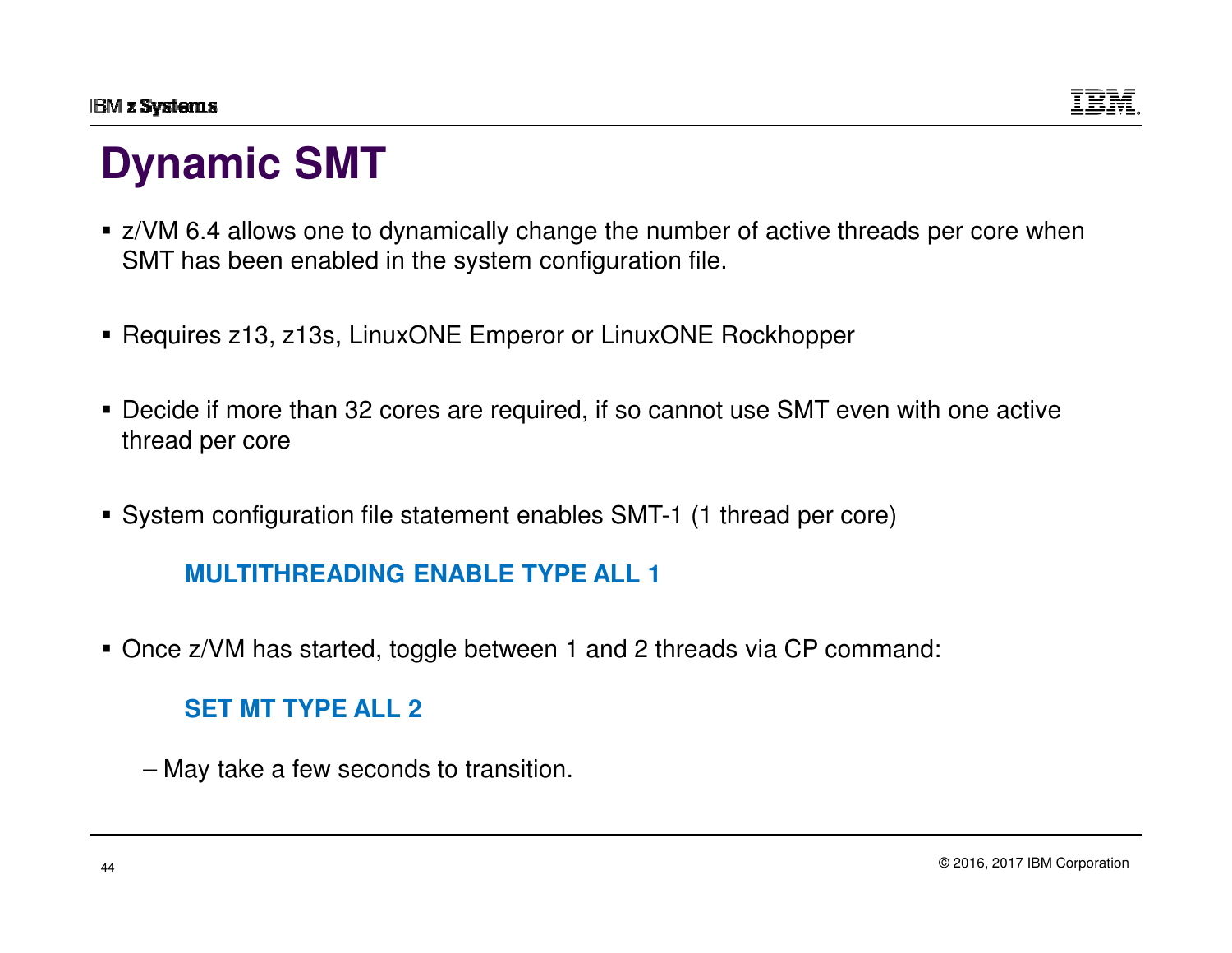

### **Dynamic SMT**

■ With SMT-1, the real processor addresses will all be even, skipping the 2<sup>nd</sup> processor that would be shown with SMT-2

– SMT-1

**Query processor PROCESSOR 00 MASTER IFL PROCESSOR 02 ALTERNATE IFL PROCESSOR 04 ALTERNATE IFL** 

– SMT-2

**Query processor PROCESSOR 00 MASTER IFL PROCESSOR 01 ALTERNATE IFL PROCESSOR 02 ALTERNATE IFL PROCESSOR 03 ALTERNATE IFL PROCESSOR 04 ALTERNATE IFLPROCESSOR 05 ALTERNATE IFL**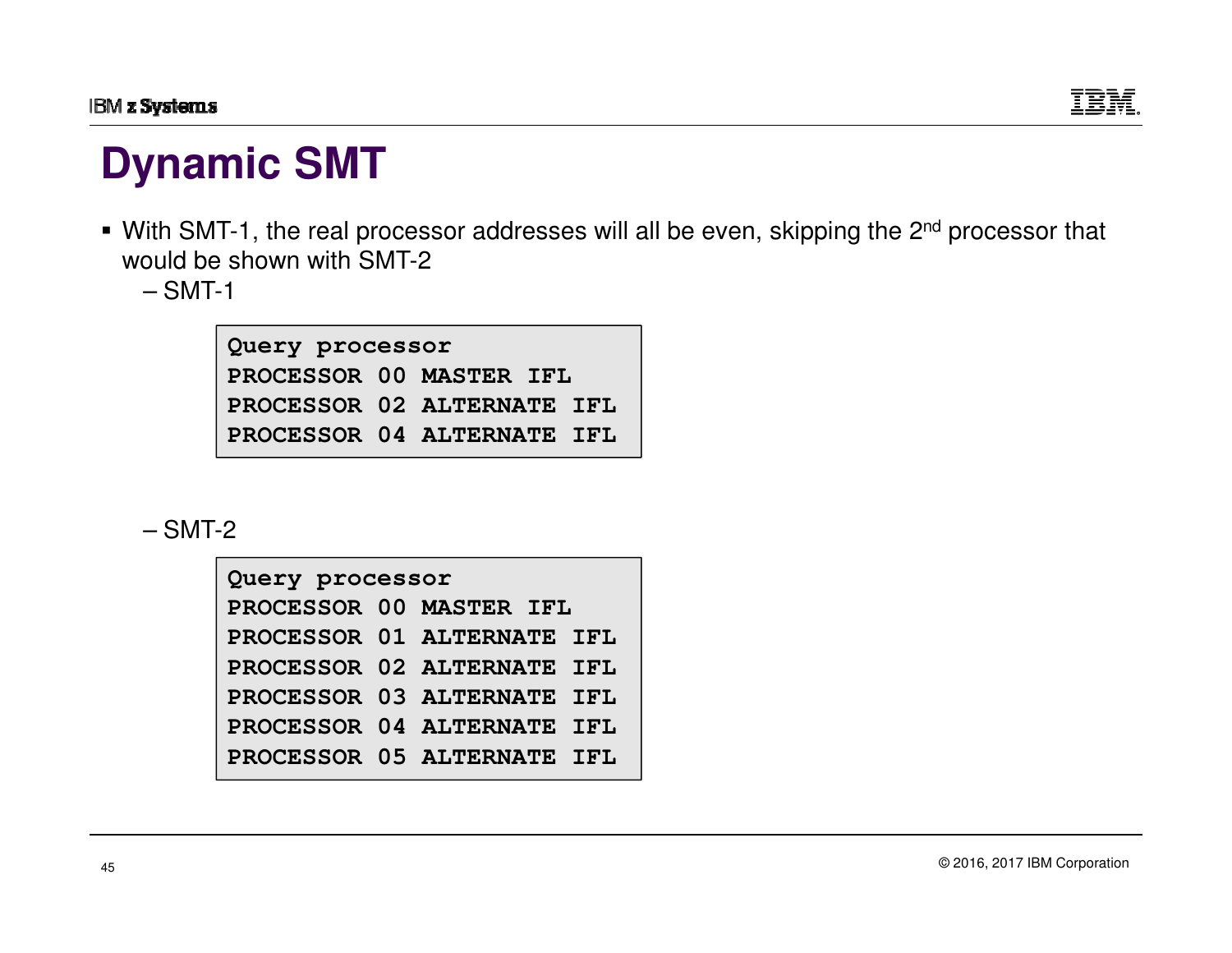

# **Live Guest Relocation**

- Live Guest Relocation (LGR) supports relocation domains
	- Which allows for relocation across SSI cluster members which do not have identical configurations/capabilities.
- z/VM 6.4 introduces two additional scenarios where architectures, from the guest perspective, may appear incompatible when the cluster includes z/VM 6.4 and 6.3 systems:
	- Enhanced DAT (large page)
	- Transactional Execution Facility
- If guests are in relocation domains that span members with z/VM 6.4 and older z/VM releases, realize the guests will not see the new capabilities.

– **SET VMRELOCATE USER** userid **DOMAIN** ssi\_member\_name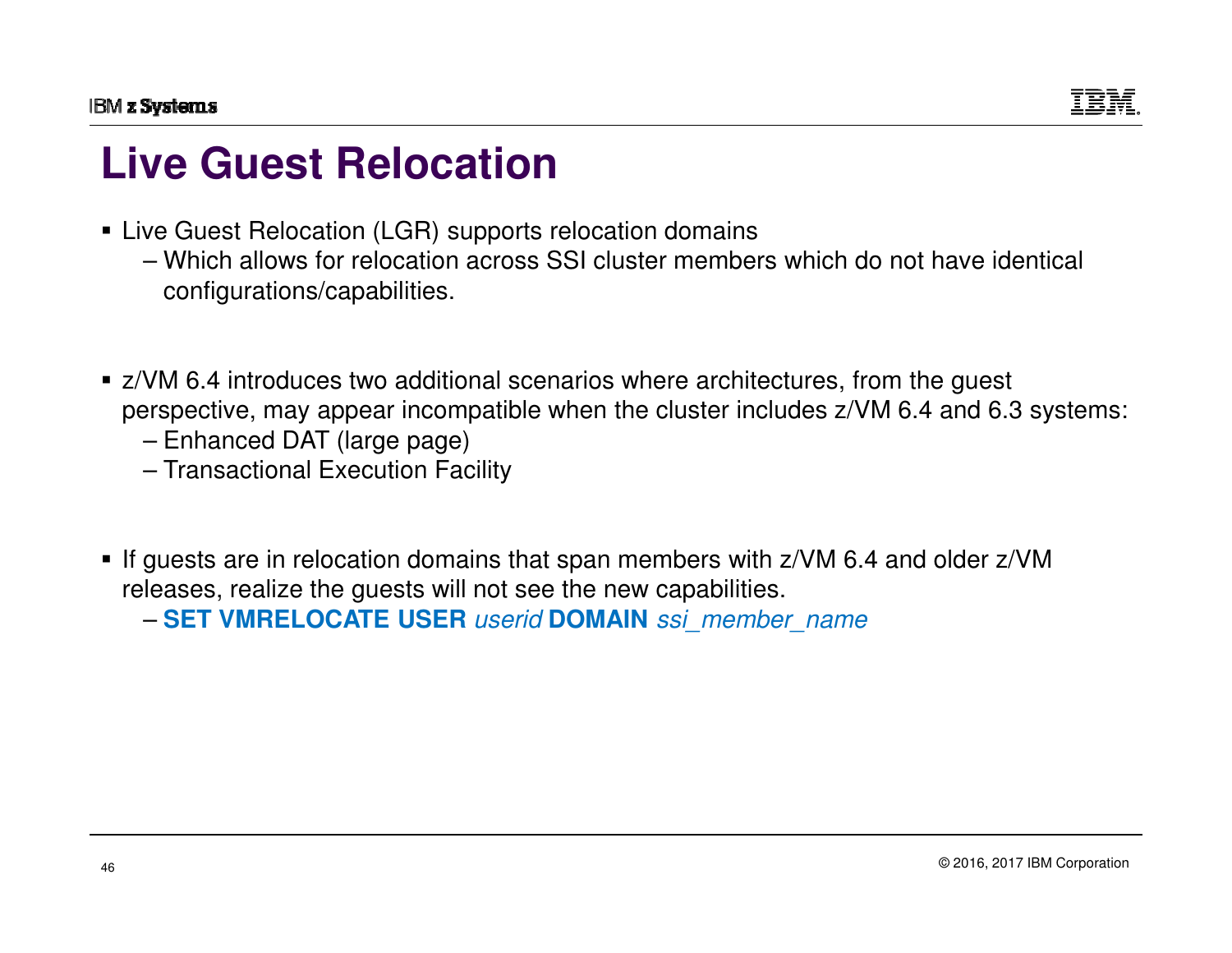

### **CP Environment Variables**

- z/VM 6.4 introduces a framework to handle meta data
	- Limit of 1000 variables
	- Variables starting with 'CP.' are reserved for IBM use
- System programmers with class B privilege can set variables
	- Additionally, one can be passed in via IPLPARMS on the SAPL screen
		- IPLVAR=variable on SAPL screen
		- CP.IPLPARMS.IPLVAR is the environment variable
	- Command or system configuration file statement:

#### **SET VARIABLE SYSTEM name string**

Read the fields via query command from any class G virtual machine:

**QUERY VARIABLE ALLQUERY VARIABLE NAME variable\_name**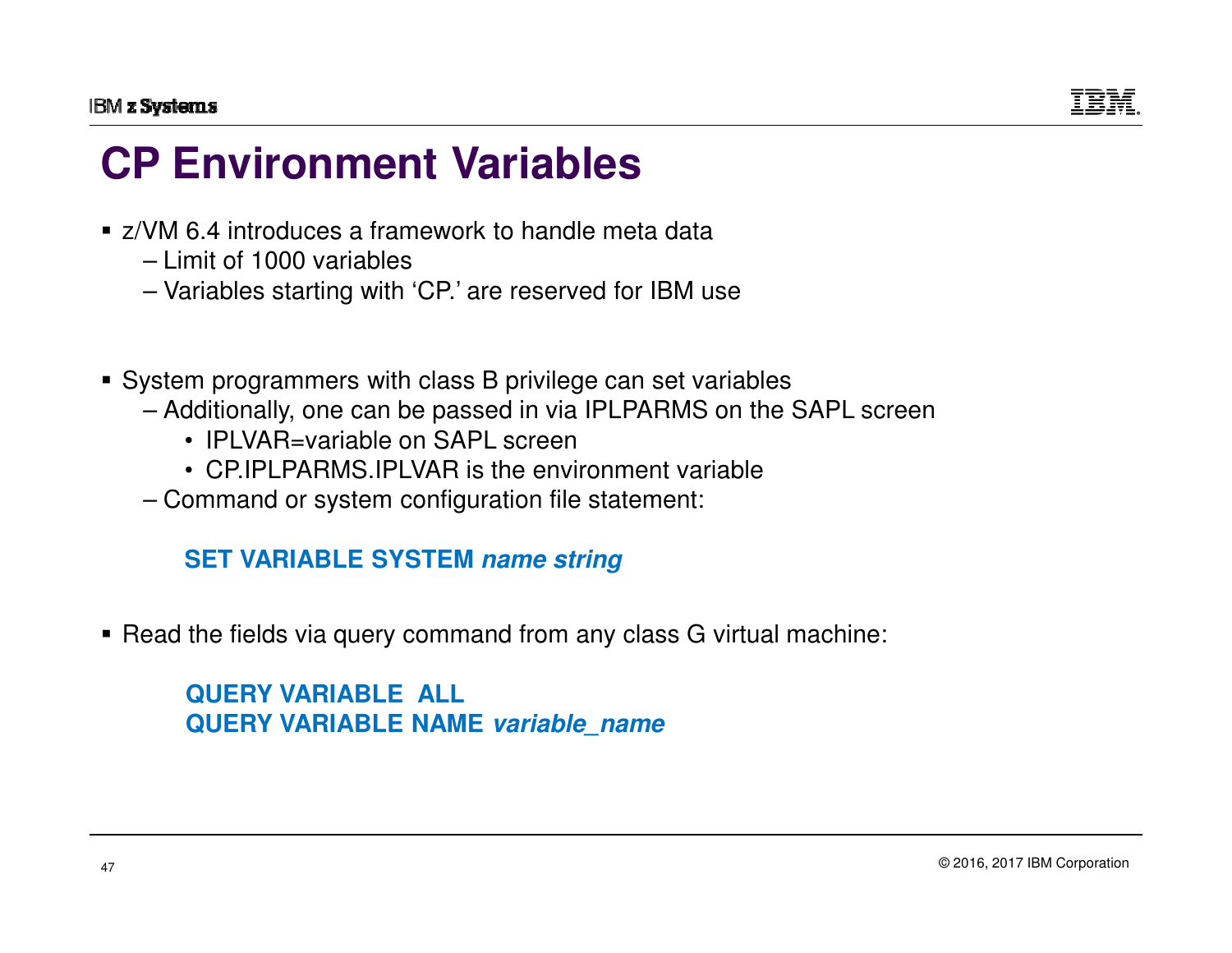

#### **Setting the IPLVAR Environment Variable**



# **cp.iplparms.iplvar PRODUCTION**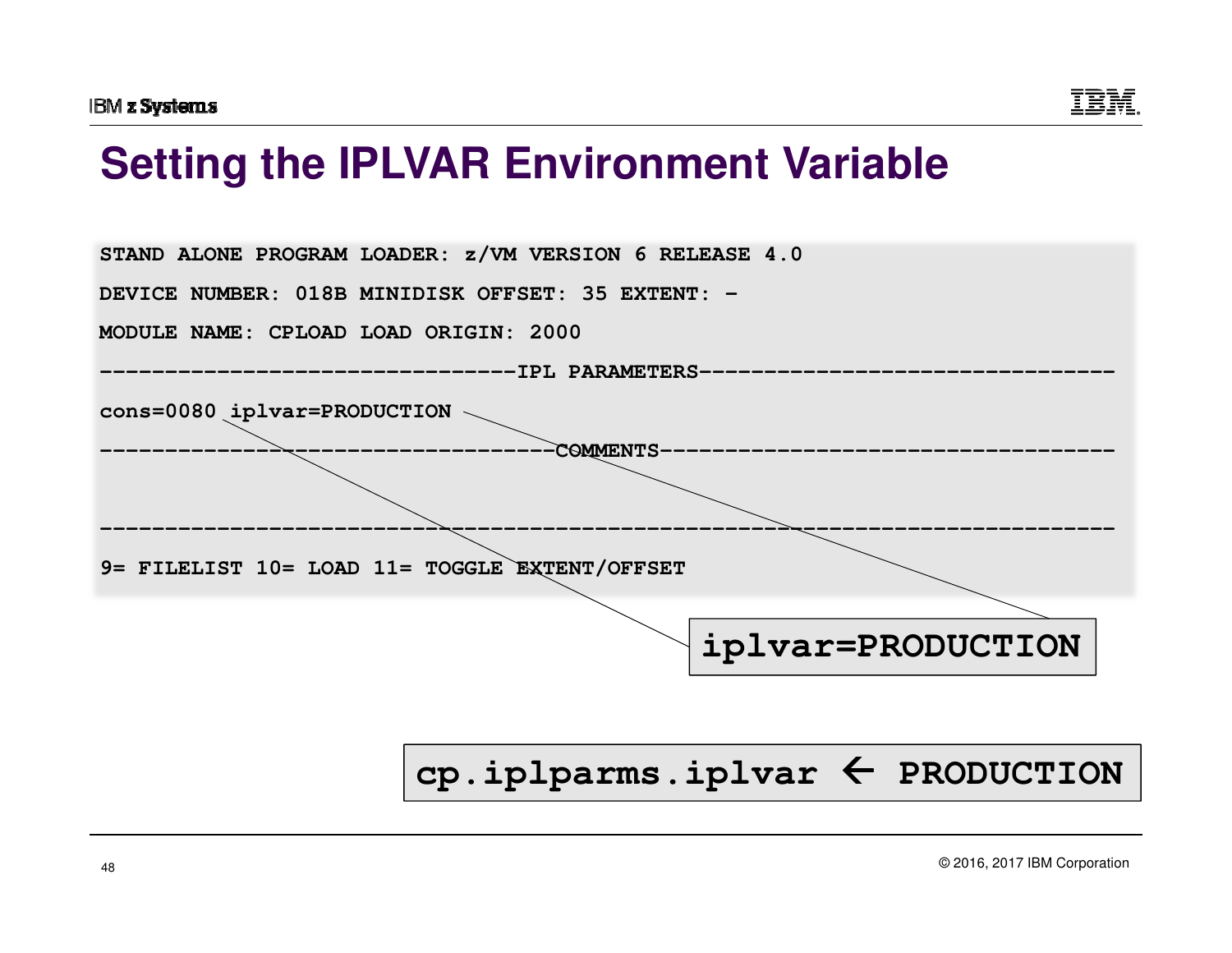

# **Query CP Service**

- Very simple **QUERY CPSERVICE**
	- Options to limit output to local mods, PTFs, APARs
	- Option to ask for a particular update
	- Wildcards with '\*'
- Shows service for the CPLOAD module that is currently running.
	- Does not show service for standalone utilities and other CP parts
- May want to use with CMS Pipelines if you use the default "ALL" option– PIPE CP QUERY SERVICE | > cpservice output a
- Checking for a specific APAR

QUERY CPSERVICE APAR VM65371

APAR PTF VM65371 UM34046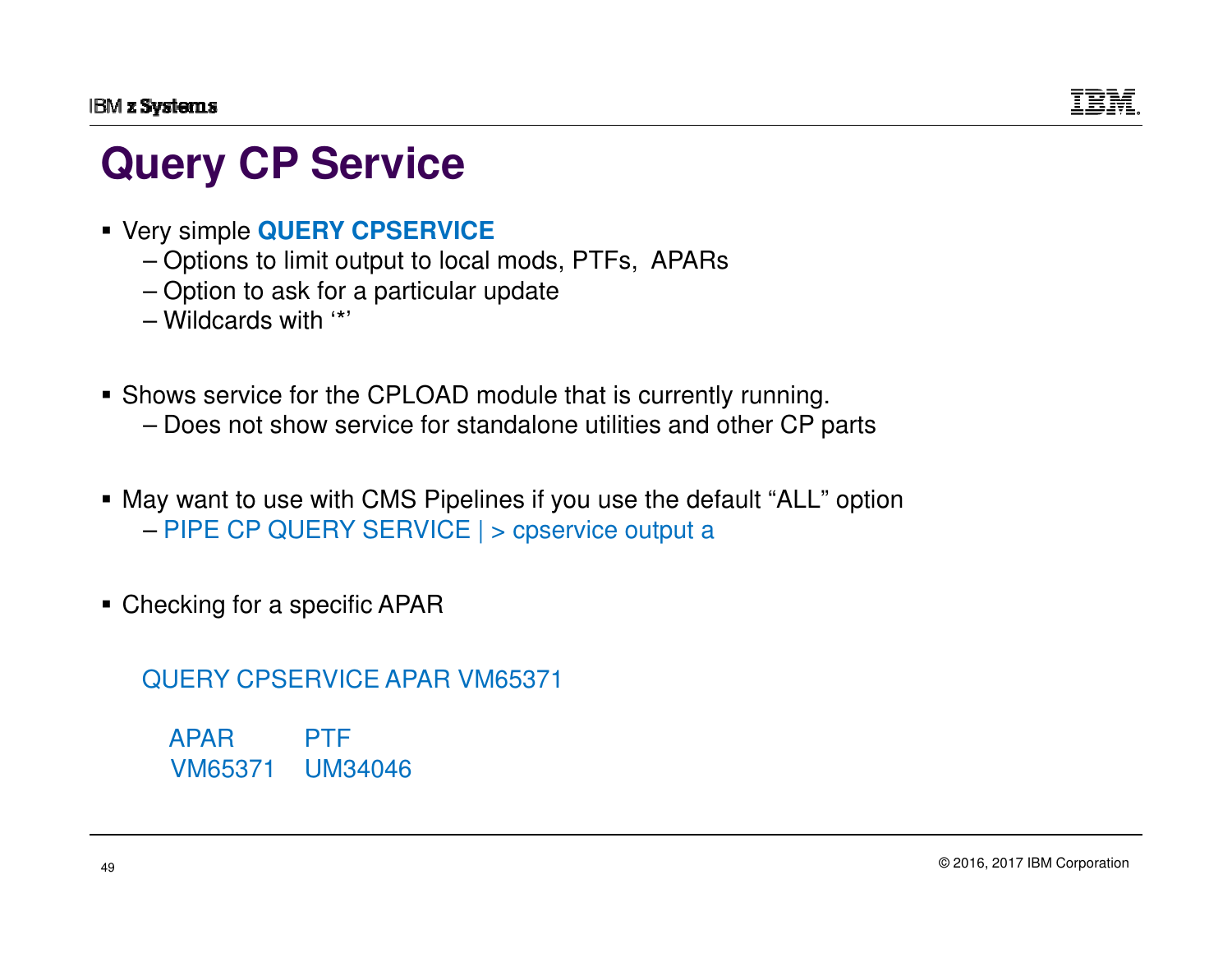

# **Orderly Shut Down of Guests**

Guests can be enabled to receive a signal to shut down

– For Linux guests, put the following in the *etc/inittab* file:

**# z/VM or LPAR is shutting downca:12345:ctrlaltdel:/sbin/shutdown -h now**

```
(make sure you issue –h instead of –r)
```
 Specify time interval allowed for guests that receive the signal to shut themselves down– In your system configuration file:

```
Set , 
Signal ShutdownTime 500,
 ShutdownTime 30 /* amount of time reserved for z/VM shutdown
```
– Can also be set or changed with **SET SIGNAL** and **SET SHUTDOWNTIME** commands

- z/VM does not shut down until either:
	- All signaled guests indicate that they have shut down
	- The specified time interval expires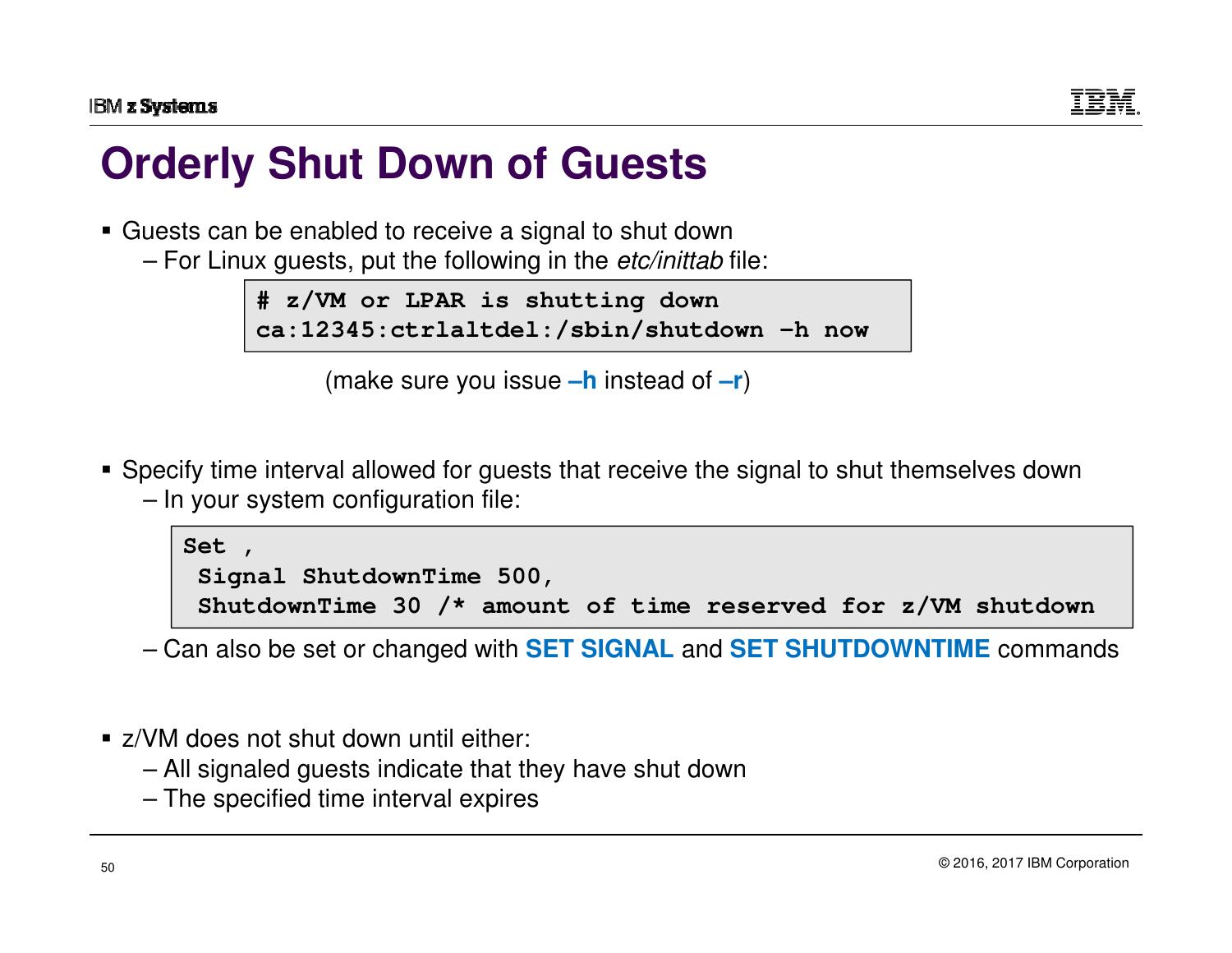### **Shutdown Enhancements**

- New **QUERY SHUTDOWN** command
	- Provides information about shutdown time and status of a pending shutdown
	- Class G guests and service virtual machines can obtain shutdown status information
	- Can help automate an orderly shutdown of the z/VM system and guests

```
query shutdown 
System shutdown time: 30 seconds; previous shutdown duration: 9 secondsSHUTDOWN initiated at 2017-02-27 14:58:33 by MAINT Signaled users have 490 seconds left to shut down
```
**SHUTDOWN** sends a message to the operator console when shutdown is started or cancelled

**HCPSHU2116I SHUTDOWN issued at 2017-02-27 14:43:54 by MAINT**

- **SIGNAL SHUTDOWN ALL** or **SIGNAL SHUTDOWN <userid>** sends a message to the operator console**HCPSIG2118I SIGNAL SHUTDOWN ALL issued at 2017-02-27 14:51:50 by MAINT**
- **FORCE** sends a message to the operator console when the forced-off user is enabled for signals

**HCP2118I Shutdown signal sent to USER1 because a FORCE was issued at 2017-02-27 15:05:40 by MAINT**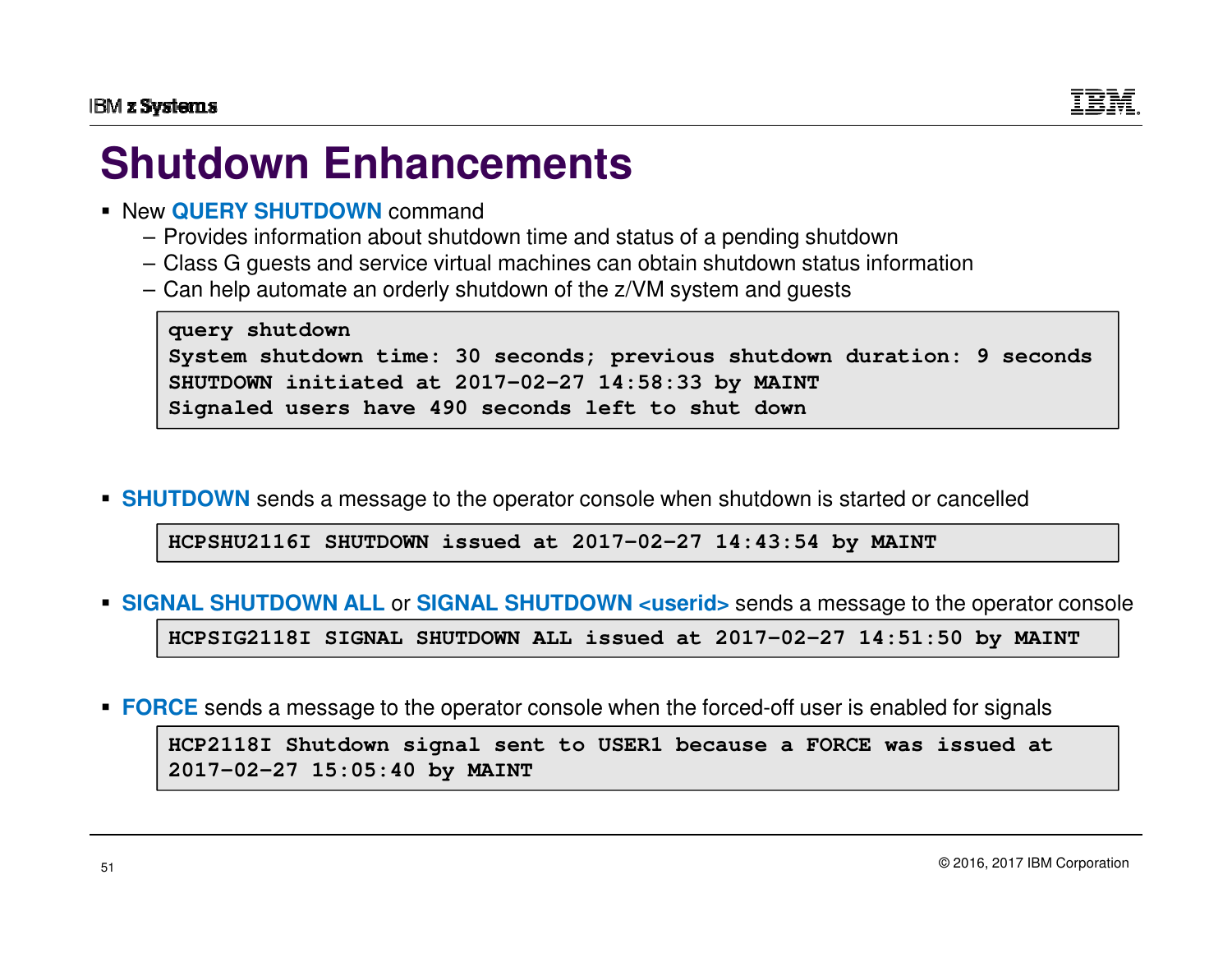

# **IBM Tape Manager for z/VM**

- Tape Manager for z/VM V1.3 supports z/VM 6.4
- $\blacksquare$  In shared catalog environment that mixes z/VM 6.3 and z/VM 6.4
	- Communications error possible
	- Apply PTF UI45318 for Tape Manager V1.3
		- APAR PI77465 fixes the problem with Pipelines stage conflicts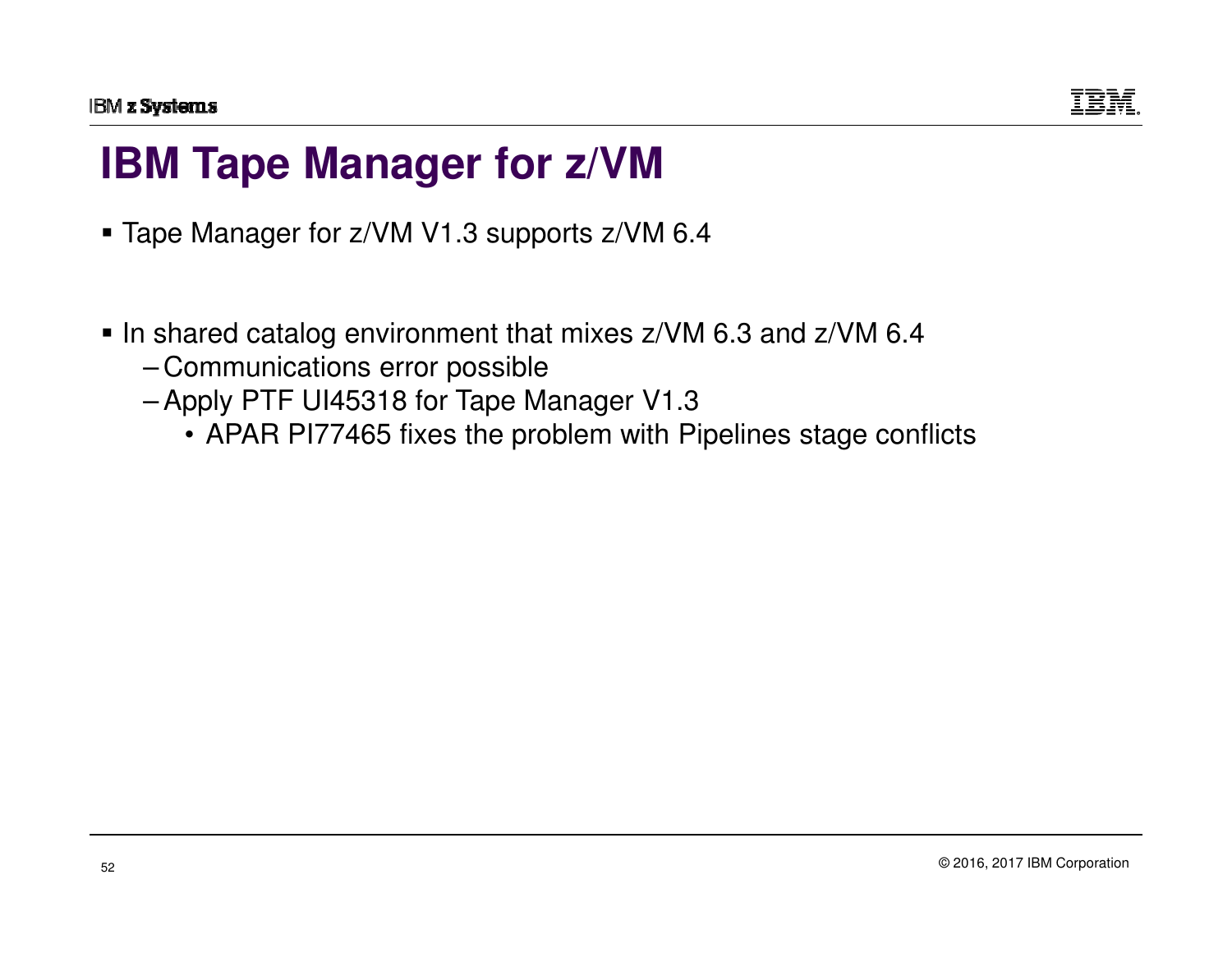

### **How do you know what to expect in z/VM 6.4?**

- New VMREVIEW utility on z/VM download page
	- Run on existing z/VM 5.4, 6.1, 6.2, or 6.3 systems
	- Will highlight:
		- Things that should be changed prior to going to z/VM 6.4
		- Value that could be gained by going to z/VM 6.4
		- Other interesting things in regard to this environment being on z/VM 6.4
	- Envision this being a work in progress
		- Interested in feedback for other things it should do
- Started as an extra project by some of the newer members of the z/VM team
- http://www.vm.ibm.com/perf/tips/vmreview.html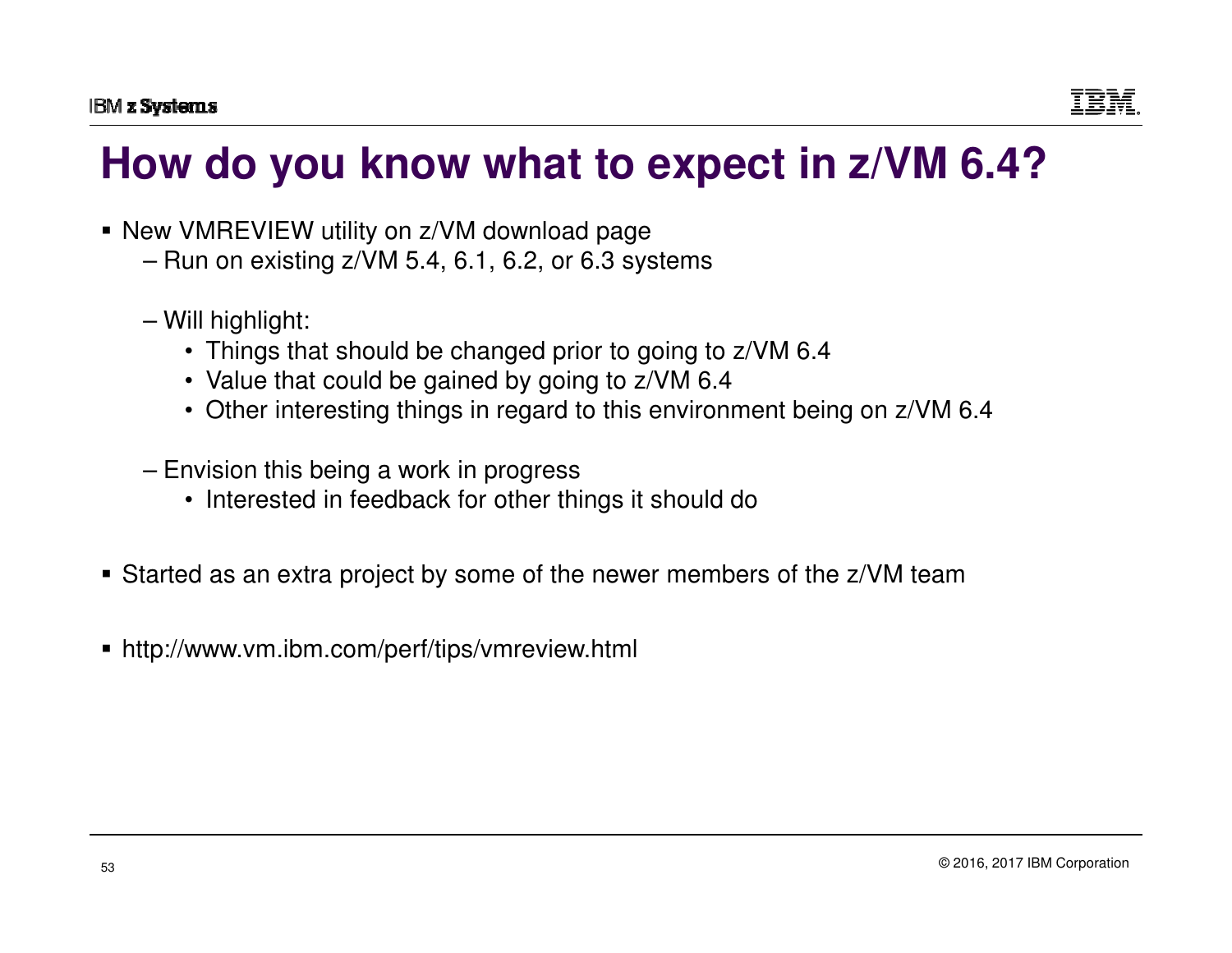#### IBM z Systems



#### **VMREVIEW Output**

| $\mathbf{F}^{\mathsf{T}}$ C - GDLVM7 - [40 x 132]                     |                                                                        | $ - $                                  |
|-----------------------------------------------------------------------|------------------------------------------------------------------------|----------------------------------------|
| File Edit View Communication Actions Window Help                      |                                                                        |                                        |
|                                                                       |                                                                        |                                        |
|                                                                       |                                                                        | Lines $1 - 35$ of $61$                 |
| ж                                                                     | VMREVIEW Verson 1.0                                                    | ********* Columns 1 - 129 of 132       |
| ж                                                                     |                                                                        | ж                                      |
|                                                                       | (c) Copyright International Business Machines Corporation              | ж                                      |
|                                                                       | 2016. All Rights Reserved.                                             |                                        |
|                                                                       | This is a migration check of what could affect you by moving to 6.4.0  |                                        |
|                                                                       |                                                                        |                                        |
|                                                                       |                                                                        |                                        |
| System Level: 6.4.0                                                   | This check performed on: 4 Jan 2017 at 15:08:07 by BITNER @ GDLVM7     |                                        |
| Output file will be: VMREVIEW LISTING A                               |                                                                        |                                        |
|                                                                       | For more information on the changes in 6.4.0 and resources to aid in   |                                        |
|                                                                       | migration go to: http://www.vm.ibm.com/perf/tips/vmreview.html         |                                        |
|                                                                       |                                                                        |                                        |
| No XSTORE found. This is going away in 6.4.0                          |                                                                        |                                        |
|                                                                       |                                                                        |                                        |
|                                                                       | Most of your virtual machines are not staying in the dispatch list.    |                                        |
| Total:<br>0340                                                        |                                                                        |                                        |
| Dispatched: 0032                                                      |                                                                        |                                        |
| Percent:<br>0.09%                                                     |                                                                        |                                        |
|                                                                       | In 6.4.0 there are scheduler changes to include share settings of all  |                                        |
| virtual machines.                                                     |                                                                        |                                        |
|                                                                       |                                                                        |                                        |
|                                                                       | It appears you have no active users on the Eligible list. The Eligible |                                        |
| list is going away in 6.4.0                                           |                                                                        |                                        |
|                                                                       |                                                                        |                                        |
|                                                                       | It appears you have a lot of small volumes for paging:                 |                                        |
|                                                                       | Press PF7 to scroll up and PF8 to scroll down.                         |                                        |
|                                                                       | Any other PFkey will exit                                              |                                        |
| $====$<br>15:11:39                                                    |                                                                        |                                        |
|                                                                       |                                                                        | Enter a command or press a PF or PA ke |
|                                                                       |                                                                        |                                        |
| C                                                                     | 39/008                                                                 |                                        |
| Connected to remote server/host GDLVM7.endicott.ibm.com using port 23 |                                                                        |                                        |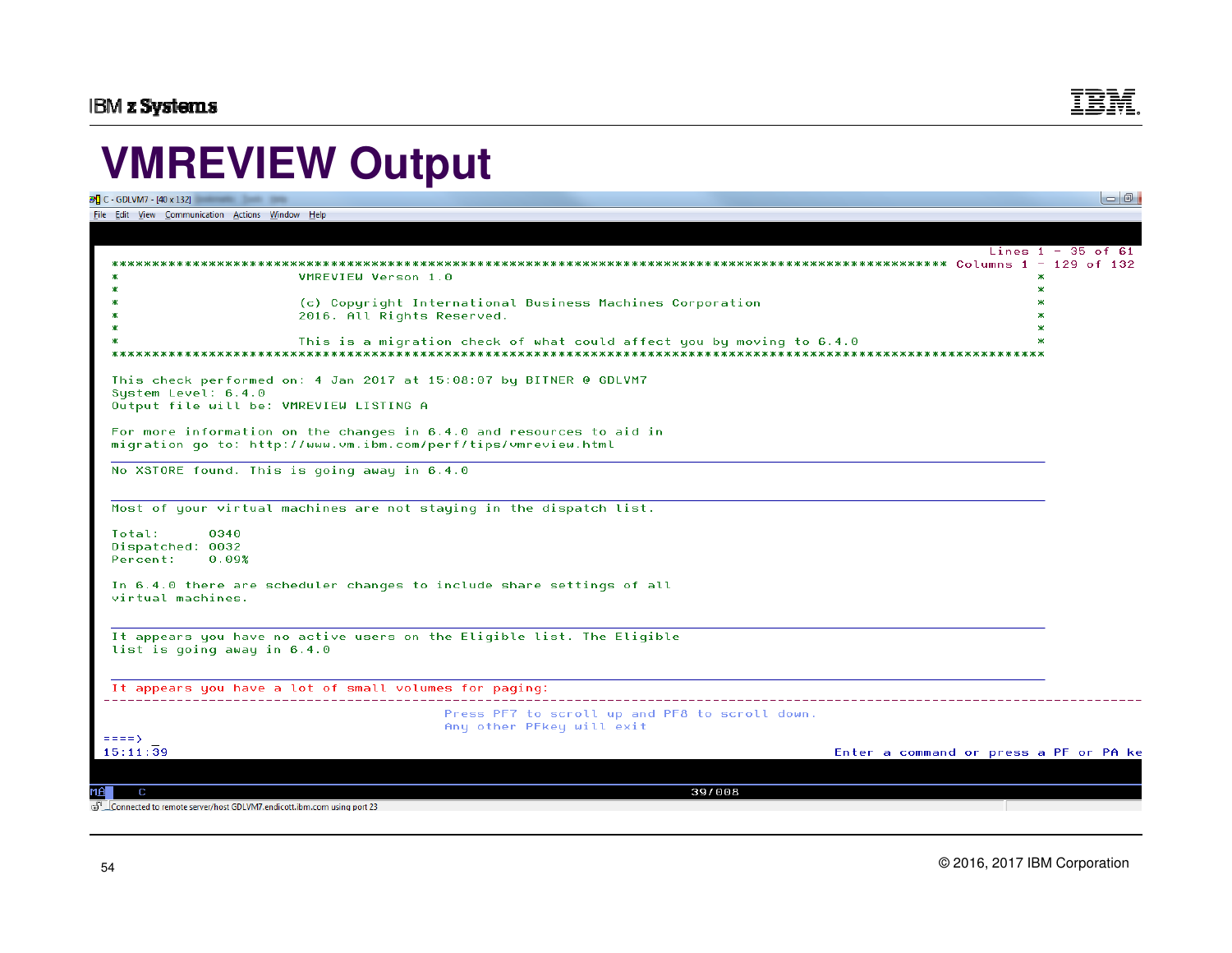

#### **VMREVIEW highlights considerations**

| File Edit View Communication Actions Window Help<br>It appears you have a lot of small volumes for paging:<br>2722, 2721, 2720, 271F, 271E, 271D, 271C, 271B, 271A, 2719, 2718,<br>2717, 2716, 2715, 2714, 2713, 2712, 2711, 2710, 270F, 270E, 270D,<br>270C, 270B, 270A, 2709, 2708, 2707, 2706, 2705, 2704, 2703, 2702,<br>2701, 2700, are all less than 18000<br>With HuperPAV support for paging which is added in 6.4.0 you will not need so many small paging volumes<br>It does not appear that you have SCSI EDEVS. In 6.4.0 there are new SCSI<br>Management Queries.<br>It appears you are not currently using tapes. Just as a note:<br>In 6.4.0 tapes can no longer be used for installation and service.<br>Your machine is capable of multi-threading yet it appears to<br>be disabled.<br>6.4.0 supports dynamic SMT. You should consider enabling it.<br>It appears you have at least one VSwitch. A new feature of 6.4.0 is the<br>addition of a reset counters function.<br>Your system currently has 40G of storage configured.<br>Please be aware that 6.4.0 increases the storage limit to 2TB.<br>Press PF7 to scroll up and PF8 to scroll down.<br>Any other PFkey will exit<br>$=$ = = = $\rightarrow$<br>15:13:02 | <b>EN</b> C - GDLVM7 - [40 x 132] |        | $\Box$ $\Box$ $\Box$                                  |
|--------------------------------------------------------------------------------------------------------------------------------------------------------------------------------------------------------------------------------------------------------------------------------------------------------------------------------------------------------------------------------------------------------------------------------------------------------------------------------------------------------------------------------------------------------------------------------------------------------------------------------------------------------------------------------------------------------------------------------------------------------------------------------------------------------------------------------------------------------------------------------------------------------------------------------------------------------------------------------------------------------------------------------------------------------------------------------------------------------------------------------------------------------------------------------------------------------------------------------------------|-----------------------------------|--------|-------------------------------------------------------|
|                                                                                                                                                                                                                                                                                                                                                                                                                                                                                                                                                                                                                                                                                                                                                                                                                                                                                                                                                                                                                                                                                                                                                                                                                                            |                                   |        |                                                       |
|                                                                                                                                                                                                                                                                                                                                                                                                                                                                                                                                                                                                                                                                                                                                                                                                                                                                                                                                                                                                                                                                                                                                                                                                                                            |                                   |        |                                                       |
|                                                                                                                                                                                                                                                                                                                                                                                                                                                                                                                                                                                                                                                                                                                                                                                                                                                                                                                                                                                                                                                                                                                                                                                                                                            |                                   |        | Lines $35 - 61$ of $61$<br>Columns $1 - 129$ of $132$ |
|                                                                                                                                                                                                                                                                                                                                                                                                                                                                                                                                                                                                                                                                                                                                                                                                                                                                                                                                                                                                                                                                                                                                                                                                                                            |                                   |        |                                                       |
|                                                                                                                                                                                                                                                                                                                                                                                                                                                                                                                                                                                                                                                                                                                                                                                                                                                                                                                                                                                                                                                                                                                                                                                                                                            |                                   |        |                                                       |
|                                                                                                                                                                                                                                                                                                                                                                                                                                                                                                                                                                                                                                                                                                                                                                                                                                                                                                                                                                                                                                                                                                                                                                                                                                            |                                   |        |                                                       |
|                                                                                                                                                                                                                                                                                                                                                                                                                                                                                                                                                                                                                                                                                                                                                                                                                                                                                                                                                                                                                                                                                                                                                                                                                                            |                                   |        |                                                       |
|                                                                                                                                                                                                                                                                                                                                                                                                                                                                                                                                                                                                                                                                                                                                                                                                                                                                                                                                                                                                                                                                                                                                                                                                                                            |                                   |        |                                                       |
|                                                                                                                                                                                                                                                                                                                                                                                                                                                                                                                                                                                                                                                                                                                                                                                                                                                                                                                                                                                                                                                                                                                                                                                                                                            |                                   |        |                                                       |
|                                                                                                                                                                                                                                                                                                                                                                                                                                                                                                                                                                                                                                                                                                                                                                                                                                                                                                                                                                                                                                                                                                                                                                                                                                            |                                   |        |                                                       |
|                                                                                                                                                                                                                                                                                                                                                                                                                                                                                                                                                                                                                                                                                                                                                                                                                                                                                                                                                                                                                                                                                                                                                                                                                                            |                                   |        |                                                       |
|                                                                                                                                                                                                                                                                                                                                                                                                                                                                                                                                                                                                                                                                                                                                                                                                                                                                                                                                                                                                                                                                                                                                                                                                                                            |                                   |        |                                                       |
|                                                                                                                                                                                                                                                                                                                                                                                                                                                                                                                                                                                                                                                                                                                                                                                                                                                                                                                                                                                                                                                                                                                                                                                                                                            |                                   |        |                                                       |
|                                                                                                                                                                                                                                                                                                                                                                                                                                                                                                                                                                                                                                                                                                                                                                                                                                                                                                                                                                                                                                                                                                                                                                                                                                            |                                   |        |                                                       |
|                                                                                                                                                                                                                                                                                                                                                                                                                                                                                                                                                                                                                                                                                                                                                                                                                                                                                                                                                                                                                                                                                                                                                                                                                                            |                                   |        | Enter a command or press a PF or PA key               |
|                                                                                                                                                                                                                                                                                                                                                                                                                                                                                                                                                                                                                                                                                                                                                                                                                                                                                                                                                                                                                                                                                                                                                                                                                                            |                                   |        |                                                       |
| $\sim$ the compact flat and CDIA/A27 and in the continuum continuum of 200                                                                                                                                                                                                                                                                                                                                                                                                                                                                                                                                                                                                                                                                                                                                                                                                                                                                                                                                                                                                                                                                                                                                                                 |                                   | 39/008 |                                                       |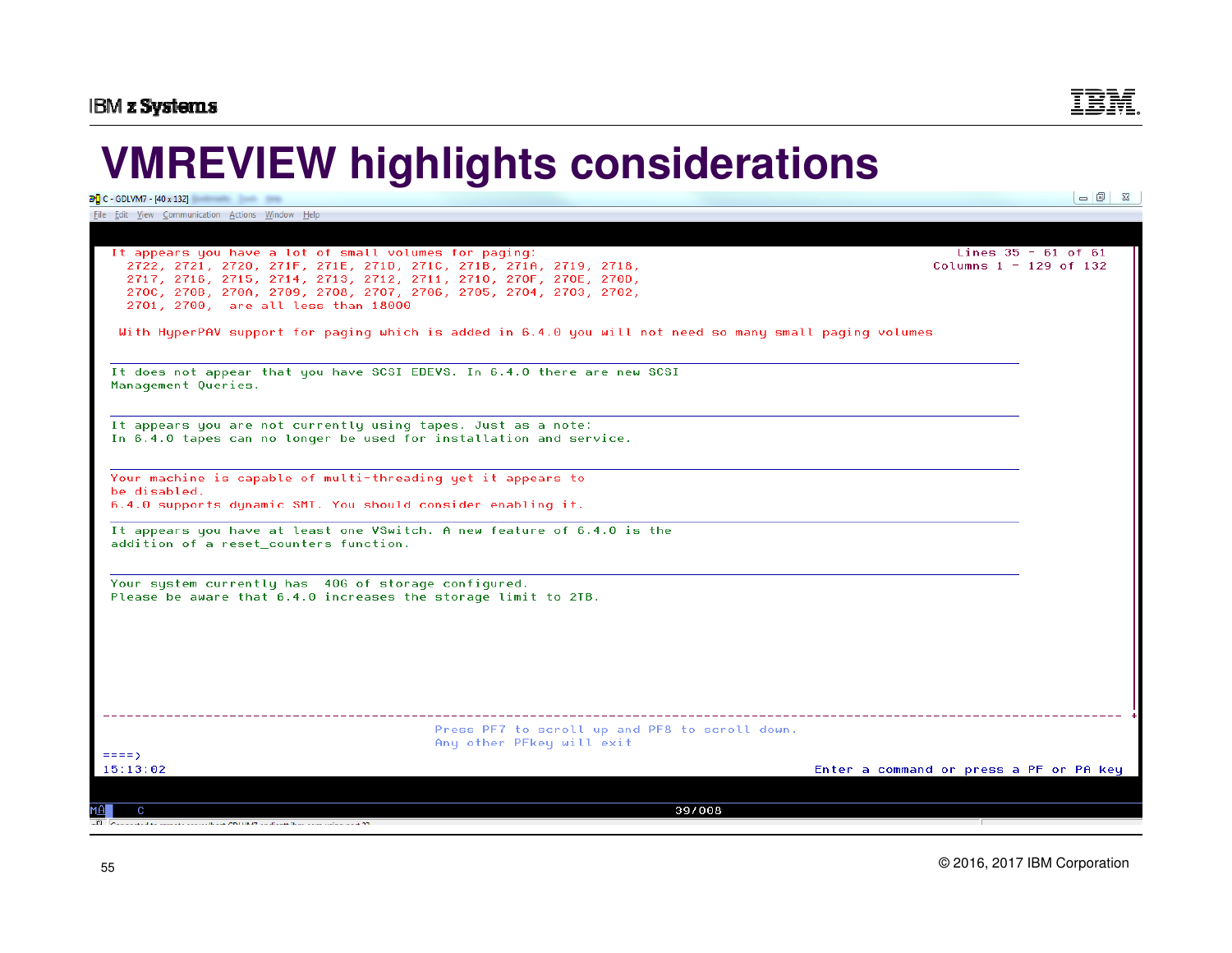

#### **Summary**